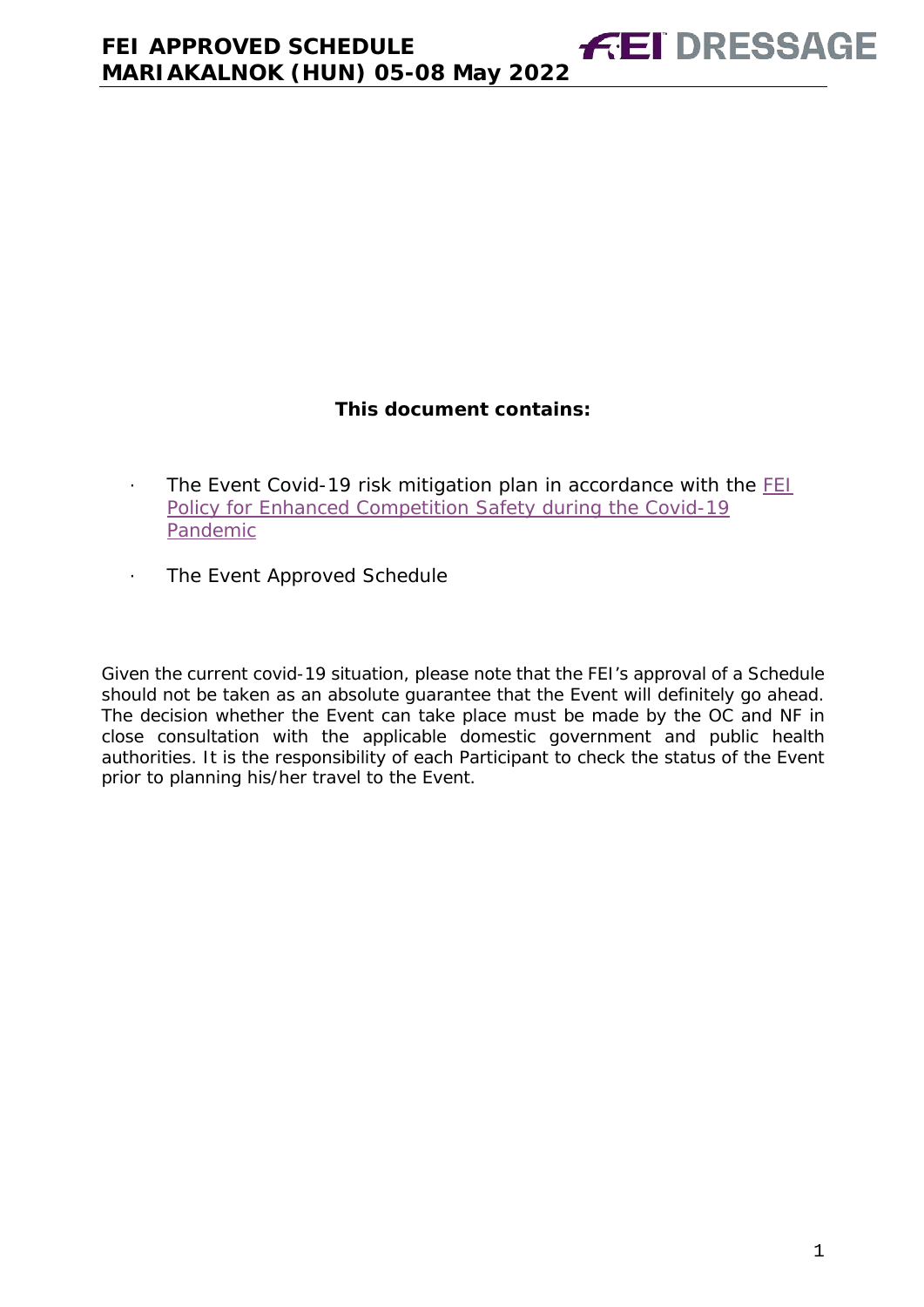**FEI DRESSAGE** 

In addition to the general procedures applied on the country level, we are going to apply below plan:

## **General**:

- 1- Daily sanitization of Jury box, Show secretary office..
- 2- Monitoring the prize giving ceremonies (social distancing & masks).
- 3- In addition to the stewarding team, (security team) to monitor the general adherence to the protocols.
- 4- Sanitizers on Venue entrances.
- 5- Sanitizers in all offices and at the entrance of every bathroom.
- 6- It's mandatory to wear the mask on the whole venue, indoor and outdoor

## **Competitors**:

- 1- We advise all the participants to keep 1.5m distance between each other
- 2- Use of mask is mandatory while walking on the show ground
- 3- We advise all the participants to avoid grouping
- 4- Maximum 3 people are admitted at the same time in the offices
- 5- Mandatory use of mask in the offices
- 6- Prize giving without shaking hands
- 7- Restrict access to the stable and persuading riders to not bring many owners

## **Spectators:**

- 1- We advise all spectators to keep 1.5m distance between each other.
- 2- Only one public entrance
- 3- Caution signs all over the Event
- 4- Closed bins for waste disposal
- 5- Ground signs signalling social distancing at the restaurants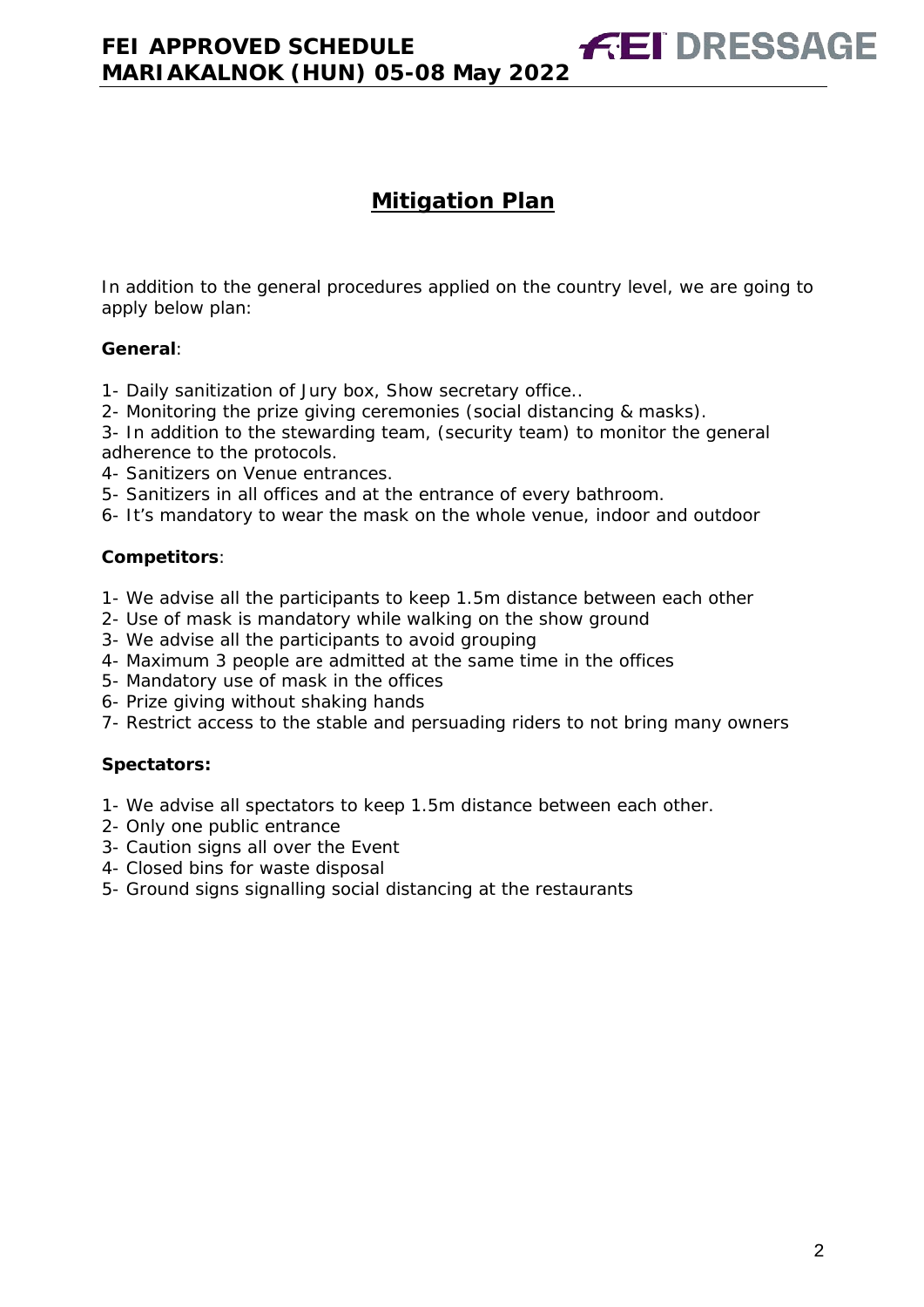# **I. DENOMINATION OF EVENT**



# <span id="page-2-0"></span>**II. GENERAL CONDITIONS**

- FEI Statutes, 24<sup>th</sup> edition, effective 17<sup>th</sup> November 2021.
- FEI General Regulations, 24<sup>th</sup> edition, 1<sup>st</sup> January 2020, updates effective 1<sup>st</sup> January 2022.
- FEI Veterinary Regulations, 14<sup>th</sup> edition, effective 1<sup>st</sup> January 2018, updates effective 1<sup>st</sup> January 2022.
- **- FEI Dressage Rules (25th edition, effective 1st January 2014, including updates 1st January 2022) and if applicable the FEI Dressage World CupTM Rules 2021/2022 and 2022/2023 and FEI Dressage Nations CupTM Rules 2022.**
- Equine Anti-Doping and Controlled Medication Regulations (EADCMR), 3rd Edition, effective 1<sup>st</sup> January 2021.
- FEI Anti-Doping Rules for Human Athletes (ADRHA), based upon the 2021 WADA Code, effective 1<sup>st</sup> January 2021.
- The FEI Policy for Enhanced Competition Safety during the Covid-19 Pandemic, effective as of 1<sup>st</sup> July 2020 and until further notice.
- Given the current Covid-19 situation, please note that the FEI's approval of a Schedule should not be taken as an absolute guarantee that the Event will definitely go ahead. The decision whether the Event can take place must be made by the OC and NF in close consultation with the applicable domestic government and public health authorities. It is the responsibility of each Participant to check the status of the Event prior to planning their travel to the Event.
- All subsequent published revisions, the provisions of which will take precedence.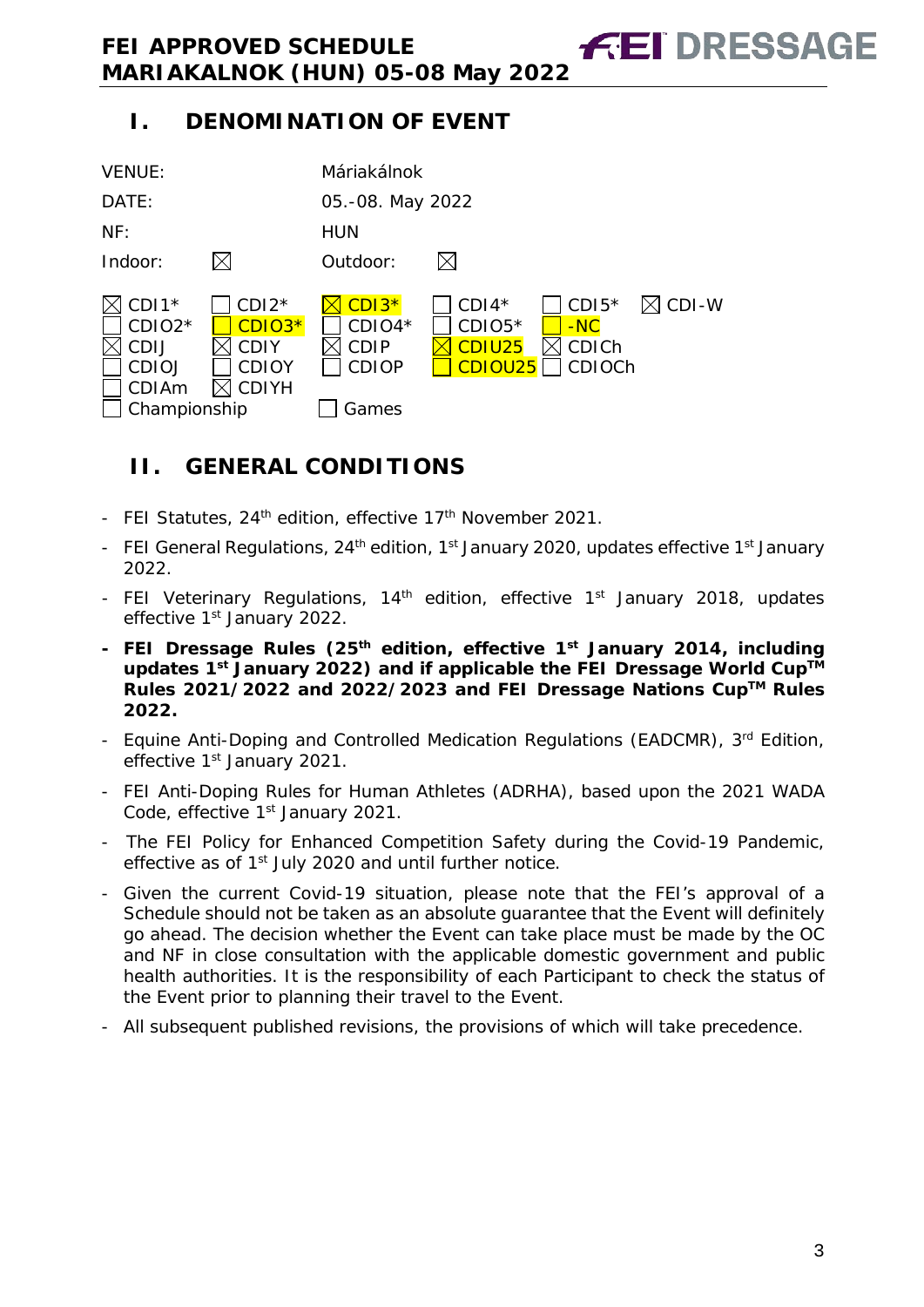#### **FEI DRESSAGE FEI APPROVED SCHEDULE MARIAKALNOK (HUN) 05-08 May 2022**

Approved by the FEI, Lausanne, on 10/03/2022. <mark>Updated 28/04/2022.</mark> Updated 04/05/2022. Updated 06/05/2022

 $\kappa$ 

Bettina De Rham. FEI Dressage Director.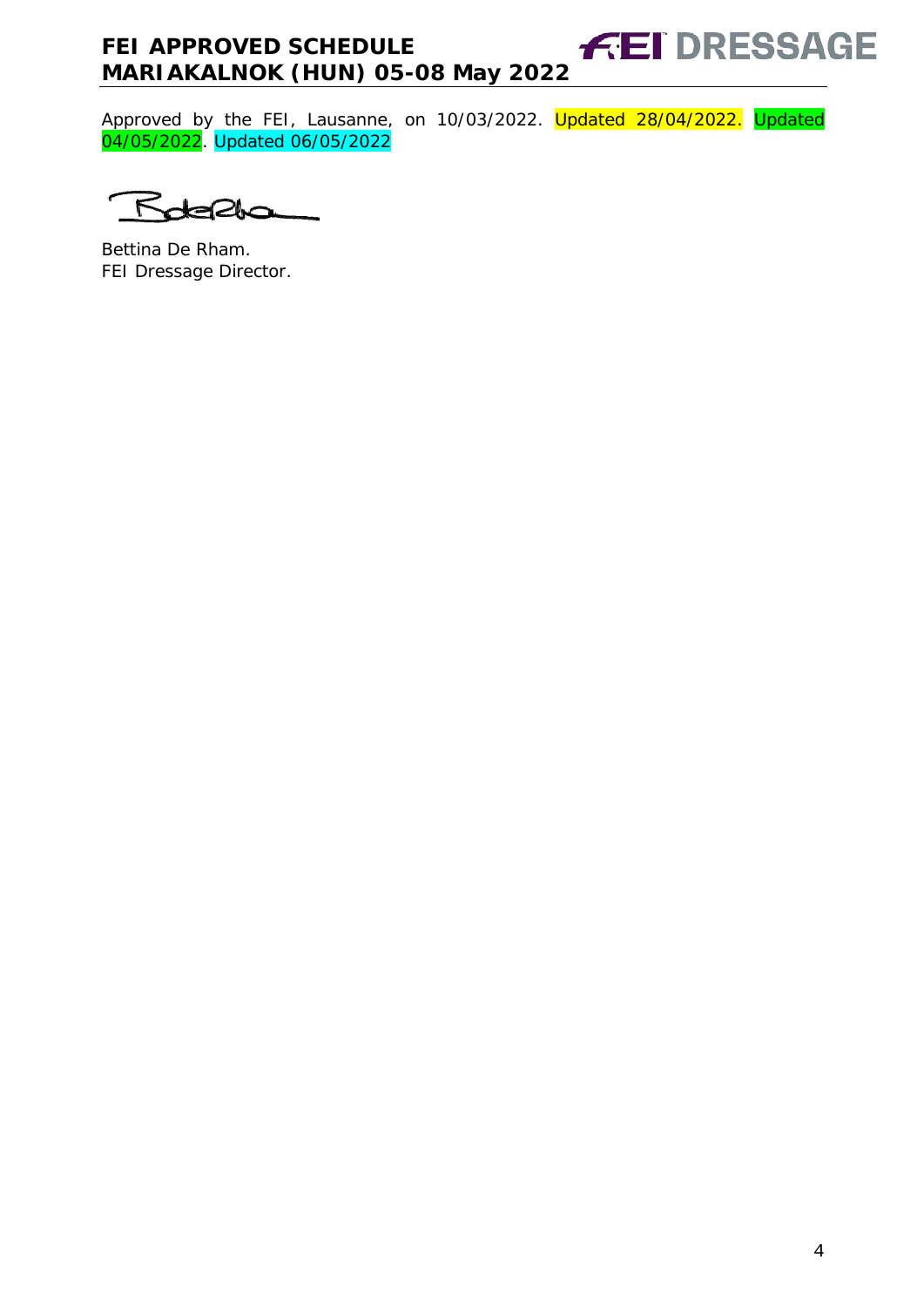# **TABLE OF CONTENTS**

| $\mathbf{I}$ .                                                                                     |                                                                                                                         |  |
|----------------------------------------------------------------------------------------------------|-------------------------------------------------------------------------------------------------------------------------|--|
| $\Pi$ .                                                                                            |                                                                                                                         |  |
|                                                                                                    | III. THE FEI CODE OF CONDUCT FOR THE WELFARE OF THE HORSE 7                                                             |  |
| 1.<br>2.<br>3.                                                                                     |                                                                                                                         |  |
| $V_{\cdot}$                                                                                        |                                                                                                                         |  |
|                                                                                                    |                                                                                                                         |  |
| 1 <sub>1</sub><br>2.<br>4.                                                                         | ADDITIONAL FEES/CHARGES BY ORGANISING COMMITTEE:  14<br>3.<br>DEGREE OF DIFFICULTY - FLOORPLAN GRAND PRIX FREESTYLE  14 |  |
|                                                                                                    |                                                                                                                         |  |
|                                                                                                    |                                                                                                                         |  |
| 2.                                                                                                 |                                                                                                                         |  |
| XI.<br>1.                                                                                          | LOGISTICAL/ADMINISTRATIVE/TECHNICAL INFORMATION27                                                                       |  |
| 2.<br>3.<br>4.<br>5.<br>6.<br>7 <sub>1</sub><br>8.<br>9.<br>10.<br>11.<br>12.<br>13.<br>14.<br>15. | LOCAL TRANSPORTATION - ARRANGEMENTS FROM HOTEL TO                                                                       |  |
|                                                                                                    |                                                                                                                         |  |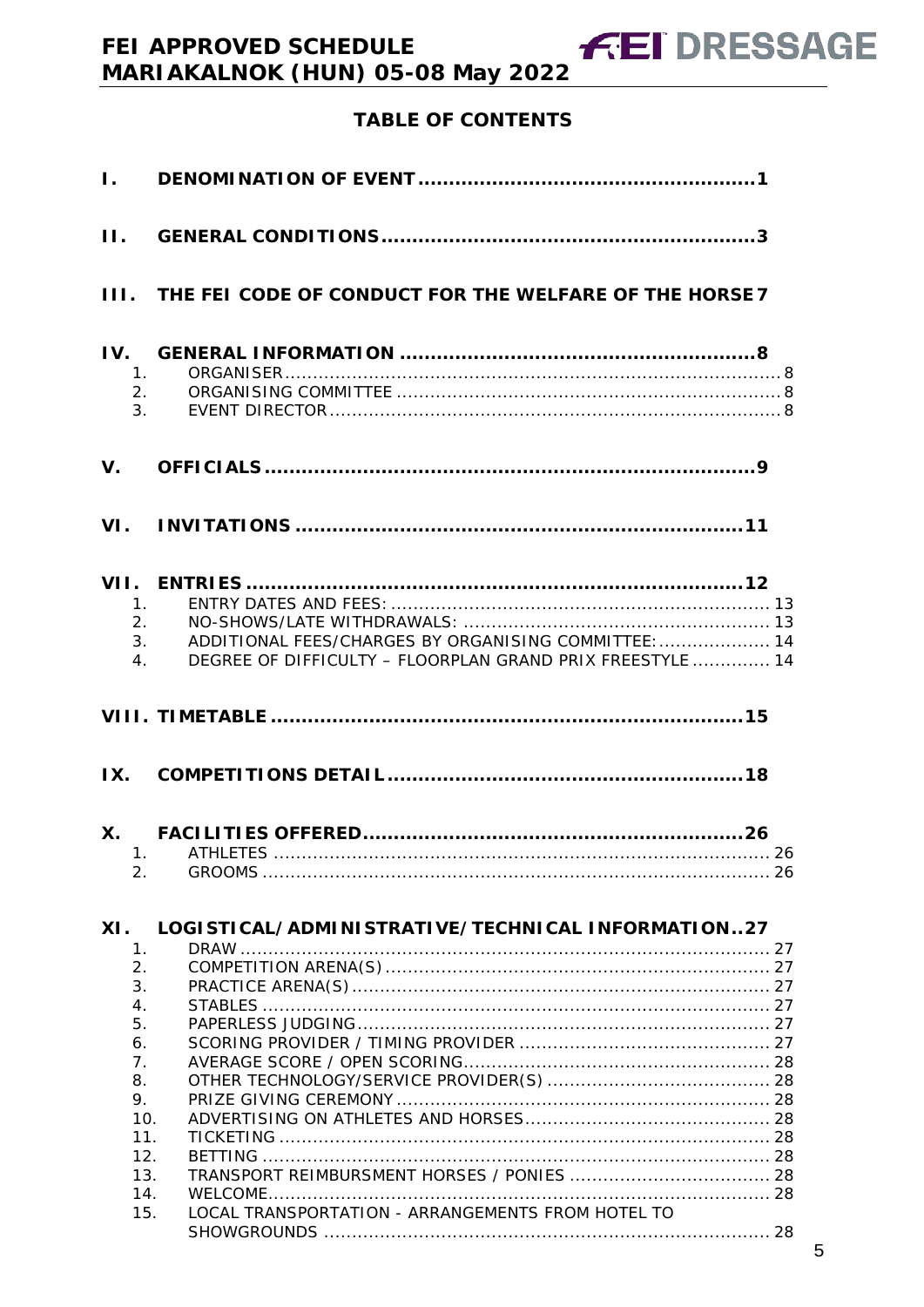| ENTRY RIGHT TO SHOWGROUNDS/ACCREDITED PERSONS  29 |  |
|---------------------------------------------------|--|
|                                                   |  |

**FEI DRESSAGE** 

| $\mathbf{1}$                                                         |  |
|----------------------------------------------------------------------|--|
| $\mathcal{P}$                                                        |  |
| 3.                                                                   |  |
|                                                                      |  |
|                                                                      |  |
|                                                                      |  |
| $\overline{7}$<br>VENUE ARRIVAL INFORMATION & FITNESS TO COMPETE  31 |  |
| FOUINE ANTI-DOPING AND CONTROLLED MEDICATION PROGRAMME               |  |
|                                                                      |  |
|                                                                      |  |

**XIII. HUMAN ANTI-DOPING [............................................................34](#page-32-1)**

|    | 1. THE FEI POLICY FOR ENHANCED COMPETITION SAFETY DURING THE |  |
|----|--------------------------------------------------------------|--|
|    |                                                              |  |
|    | $2^{\circ}$                                                  |  |
| 3. |                                                              |  |
|    | 4.                                                           |  |
| 5. |                                                              |  |
|    |                                                              |  |
|    |                                                              |  |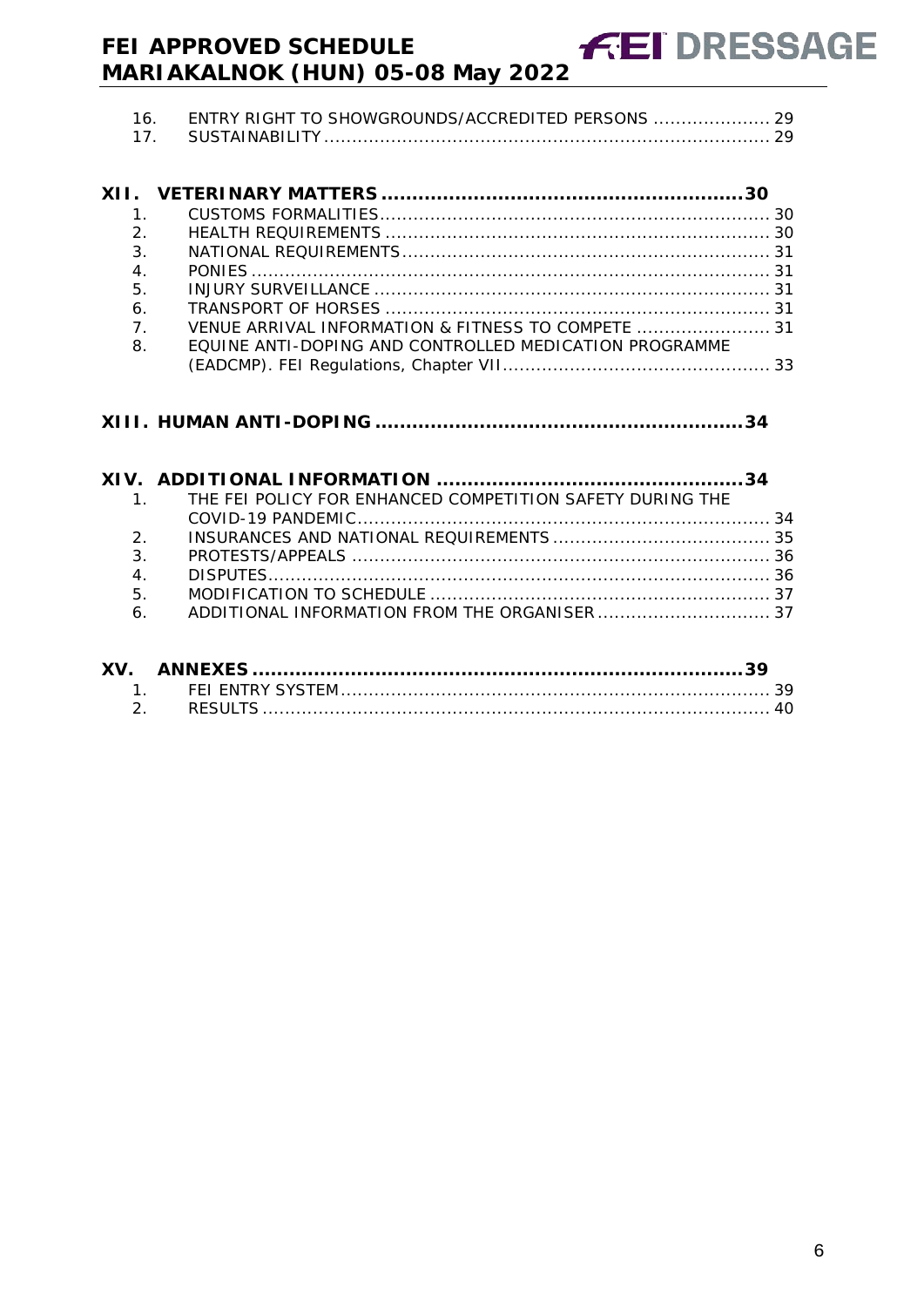# <span id="page-6-0"></span>**III. THE FEI CODE OF CONDUCT FOR THE WELFARE OF THE HORSE**

The Fédération Equestre Internationale (FEI) expects all those involved in international equestrian sport to adhere to the FEI's Code of Conduct and to acknowledge and accept that at all times the welfare of the horse must be paramount and must never be subordinated to competitive or commercial influences.

- 1. At all stages during the preparation and training of competition horses, welfare must take precedence over all other demands. This includes good horse management, training methods, farriery and tack, and transportation.
- 2. Horses and athletes must be fit, competent and in good health before they are allowed to compete. This encompasses medication use, surgical procedures that threaten welfare or safety, pregnancy in mares and the misuse of aids.
- 3. Events must not prejudice horse welfare. This involves paying careful attention to the competition areas, ground surfaces, weather conditions, stabling, site safety and fitness of the horse for onward travel after the event.
- 4. Every effort must be made to ensure that horses receive proper attention after they have competed and that they are treated humanely when their competition careers are over. This covers proper veterinary care, competition injuries, euthanasia and retirement.
- 5. The FEI urges all involved with the sport to attain the highest levels of education in their areas of expertise.

A full copy of this Code can be obtained from the Fédération Equestre Internationale, Chemin de la Joliette 8, CH-1006 Lausanne, Switzerland. Telephone: +41 21 310 47 47. The Code is available in English. The Code is also available on the FEI's website: <http://inside.fei.org/>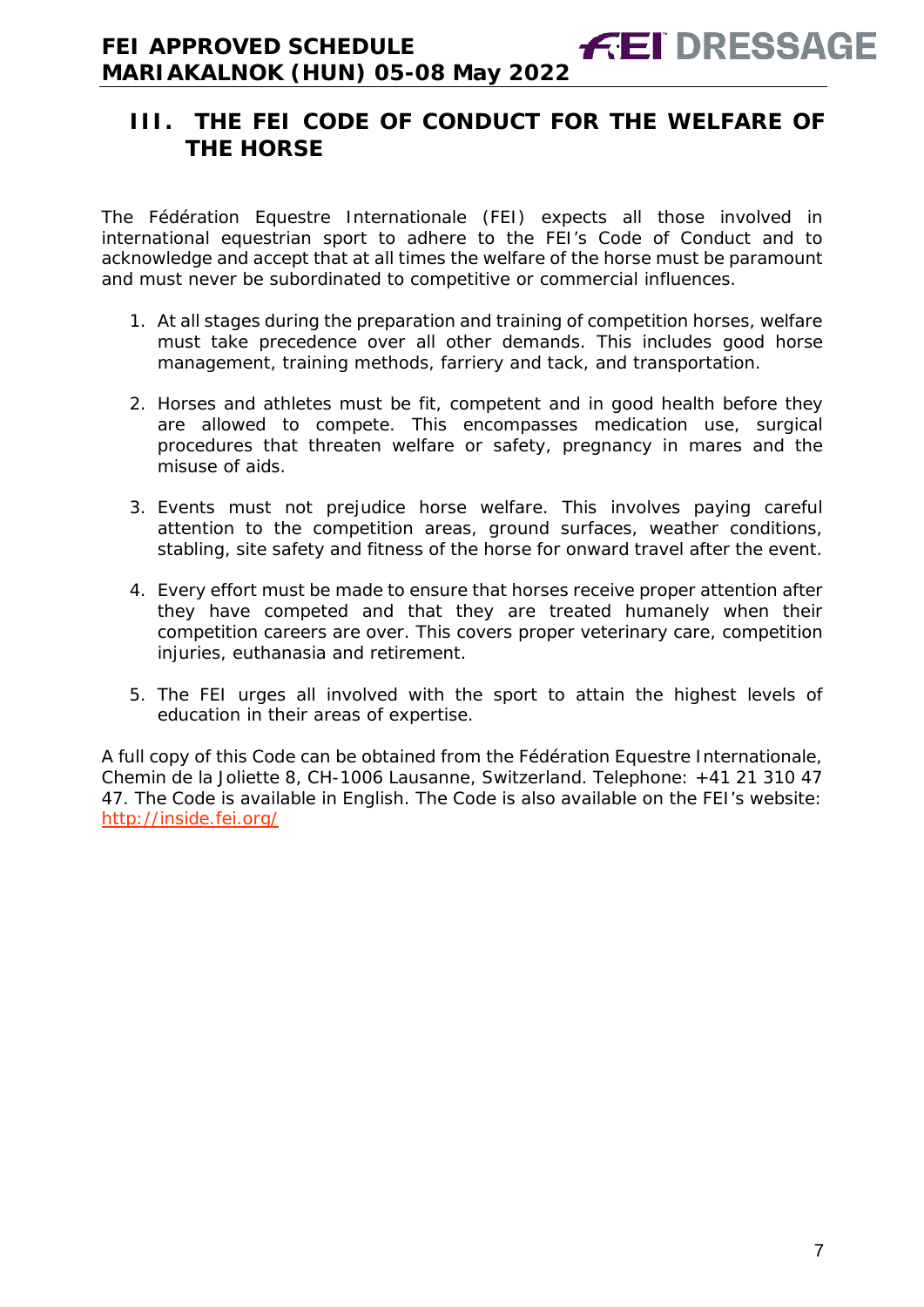# <span id="page-7-1"></span><span id="page-7-0"></span>**1.ORGANISER**

| Name:      | Dressurzentrum Kft and Ács József Lovas Klub |
|------------|----------------------------------------------|
| Address:   | H-9231 Máriakálnok, Ádam Zoltán utca 4       |
| Telephone: | $+36(706)331316$                             |
| Email:     | dressurzentrumkft@gmail.com                  |
| Website:   | www.dressurzentrum.hu                        |

## Contact Details Show Ground:

| Address:                | H-9231 Máriakálnok, Ádam Zoltán utca 4 |
|-------------------------|----------------------------------------|
| Telephone:              | $+36(706)331316$                       |
| <b>GPS Coordinates:</b> | LATITUDE, 47.8667. LONGITUDE, 17.3167  |

## Accessibility Details:

Arrival by road: Highway M1, exit Mosonmagyarovar Arrival by train: Station Mosonmagyarovar Arrival by plane: Airoopert Vienna / Wien

# <span id="page-7-2"></span>**2.ORGANISING COMMITTEE**

| Honorary President:                    | n/a                                           |
|----------------------------------------|-----------------------------------------------|
| President of the event: Anikó Losonczy |                                               |
| <b>Show Secretary:</b>                 | NT-equiVents, Nico Troiano (+49 151 10392862) |
|                                        | www.nt-equiVents.com                          |
| Press Officer:                         | n/a                                           |

# <span id="page-7-3"></span>**3.EVENT DIRECTOR**

| Name:      | Anikó Losonczy, Győrgy Komjathy        |
|------------|----------------------------------------|
| Address:   | H-9231 Máriakálnok, Ádam Zoltán utca 4 |
| Telephone: | +36 (706) 331 316, +36 (303) 856 943   |
| Mobile:    | +36 (706) 331 316, +36 (303) 856 943   |
| Email:     | dressurzentrumkft@gmail.com            |

**FEI DRESSAGE**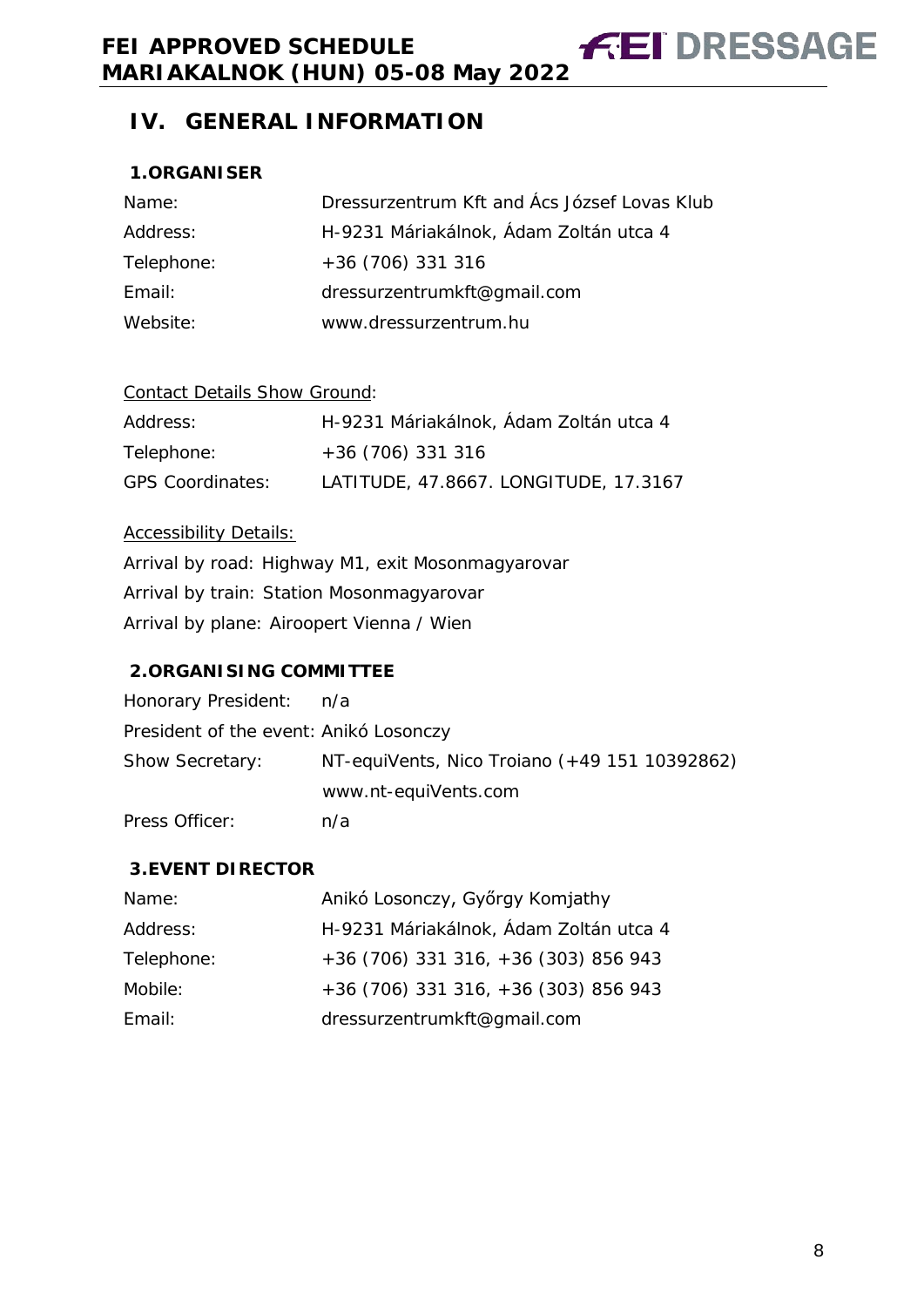# **V. OFFICIALS**

Please note that the schedule has been approved under the provision that all appointed Officials have successfully passed the on-line FEI Competency Evaluation Test.

<span id="page-8-0"></span>

| Ref.           | Panel                         | <b>Function</b>                                               | <b>FEI ID</b>         | <b>Name</b>                    | <b>NF</b>  | Level                   | <b>Contact Email</b>                     |
|----------------|-------------------------------|---------------------------------------------------------------|-----------------------|--------------------------------|------------|-------------------------|------------------------------------------|
|                |                               | Ground Jury President                                         | 10051976              | MRS. HILLIER, Orsolya          | <b>HUN</b> | $4*/YH$                 | orsolyahillier@qmail.com                 |
|                |                               | Ground Jury Member                                            | 10095170              | MR. DANZBERG, Knut             | <b>GER</b> | $4*/YH$                 | knut.danzberg@gmx.de                     |
|                |                               | Ground Jury Member                                            | 10052562              | MRS. NIVELLE, Ulrike           | <b>GER</b> | $5*/YH$                 | ulrike.nivelle@web.de                    |
|                |                               | Ground Jury Member                                            | 10003244              | MRS. WESSLES, Isobel           | <b>GBR</b> | $5*$ /YH                | <del>isobelwessels@btinternet.com</del>  |
| -1             | Ground Jury                   | <b>Ground Jury Member</b>                                     | 10048949              | <b>MR. HANSAGHY Peter</b>      | <b>HUN</b> | $4*/YH$                 | peter@hansaghy.hu                        |
|                |                               | Ground Jury Member                                            | 10052356              | MR. VIETOR, Ilja               | <b>SVK</b> | $4*/YH$                 | ilja.vietor@i-med.ac.at                  |
|                |                               | Ground Jury Member                                            | 10049085              | MRS. JUDET, Isabelle           | <b>FRA</b> | $5*/YH$                 | isabelle@judet.com                       |
|                |                               | Ground Jury Member                                            | 10083464              | Mr. ANDERSSON, Lars            | <b>SWE</b> | $5*/YH$                 | lars.andersson2011@live.com              |
|                |                               | <b>Ground Jury Member</b>                                     | 10048949              | Mr. Peter HANSAGHY             | <b>HUN</b> | $4*/YH$                 | peter@hansaghy.hu                        |
|                |                               | Foreign Judge                                                 | 10050397              | MR. TÖRNBLAD, Leif             | <b>DEN</b> | $5*/YH$                 | let@tornblad.dk                          |
| $\overline{2}$ | Foreign Technical Delegate    | Foreign Technical Delegate                                    |                       |                                |            |                         |                                          |
| 3              | <b>Chief Steward</b>          | Chief Steward                                                 | 10077784              | MR. MILETO, Walter             | <b>ITA</b> | 3                       | info@walt.it                             |
|                | <b>Assistant Stewards</b>     | <b>Assistant Steward</b>                                      | 10175118              | MRS. TÓTH, Timea               | <b>HUN</b> | $\mathbf{1}$            | timiketoth95@gmail.com                   |
|                |                               | <b>Assistant Steward</b>                                      | 10140137              | MRS. SAMU, Kriszta             | <b>HUN</b> | $\mathbf{1}$            | skfanni@yahoo.com                        |
| 4              |                               | <b>Assistant Steward</b>                                      | 10187390              | MRS. GYIMÓTHY, Katalin         | <b>HUN</b> | $\mathbf{1}$            | kata.qyimothy@me.com                     |
|                |                               | <b>Assistant Steward</b>                                      | 10092961              | MR. CSOBA, Norbert             | <b>HUN</b> | $\mathbf{1}$            | n.csoba@yahoo.com                        |
|                |                               | <b>Assistant Steward</b>                                      | 10119466              | MRS. HORVÁTH-LUKICS, Gabrielle | <b>HUN</b> | $\overline{2}$          | hlukics.gabriella@gmail.com              |
|                | FEI Veterinary Delegate       | <b>Veterinary Delegate</b>                                    | 10051054              | DR. GÁBRISS, Krisztina         | <b>HUN</b> | $\overline{\mathbf{3}}$ | dr.gabrisskrisztina@gmail.com            |
|                |                               | Additional Veterinary Delegate                                |                       |                                |            |                         |                                          |
| 5              |                               | Veterinary Commission President                               | 10051054              | <b>DR. GÁBRISS, Krisztina</b>  | <b>HUN</b> | $\overline{\mathbf{3}}$ | dr. gabrisskrisztina@gmail.com           |
|                | FEI Veterinary Commission     | Foreign Veterinary Delegate                                   | <mark>10052216</mark> | <b>DR. PRIKRYL, Petr</b>       | <b>CZE</b> | $\overline{\textbf{3}}$ | <del>pprikryl@volny.cz</del>             |
|                |                               | <b>Veterinary Commission Member</b>                           | 10050295              | <b>DR. LEVENTE, Szilvássy</b>  | <b>HUN</b> | <mark>3</mark>          | <u>levente.szilvassy@qmail.com</u>       |
| 6              | Veterinary Services Manager / | Veterinary Services Manager                                   | 10086309              | MR. JENEI, Péter               | <b>HUN</b> |                         | +36 30 425 4268<br>jeneipeti10@gmail.com |
|                | Treating Veterinarian         | Permitted Treating Veterinarian<br>(one for every 200 horses) | 10086309              | MR. JENEI, Péter               | <b>HUN</b> |                         | +36 30 425 4268<br>jeneipeti10@gmail.com |
| $\overline{7}$ | Doctor/Medical Service        | Doctor/Medical Service                                        |                       | Országos Mentöszolgálat        | <b>HUN</b> |                         | +36 96 / 312 200                         |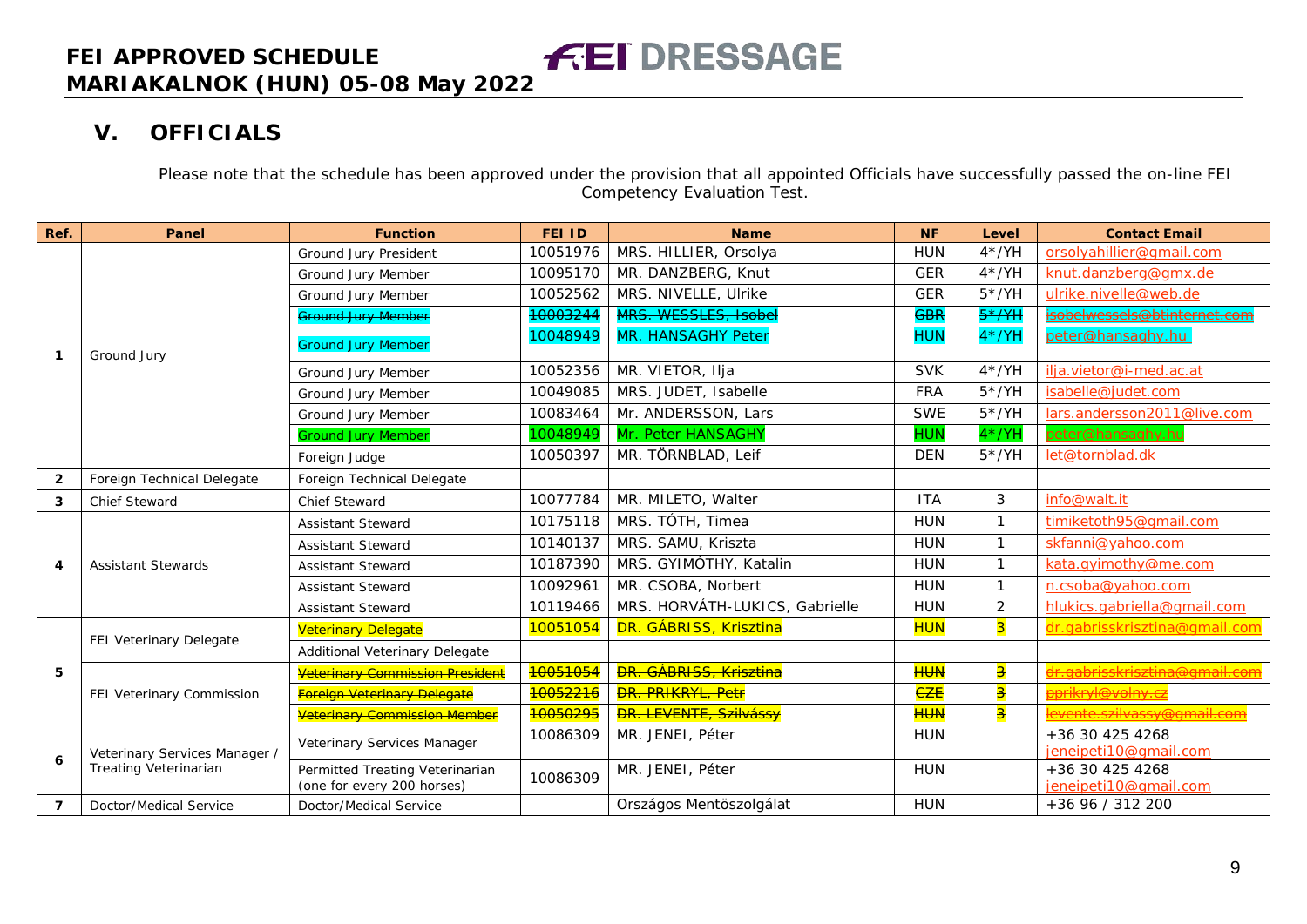#### **FEI DRESSAGE FEI APPROVED SCHEDULE MARIAKALNOK (HUN) 05-08 May 2022**

| arrier      | Farrier     |          | HEGYI,<br>Gabor<br>11 D<br>IVIR. | HUN        | $'$ 9430 156<br>-36 20 |
|-------------|-------------|----------|----------------------------------|------------|------------------------|
| NF Delegate | NF Delegate | 10051976 | MRS.<br>HILLIER,<br>Orsolya      | <b>NUL</b> | …uva@t-om              |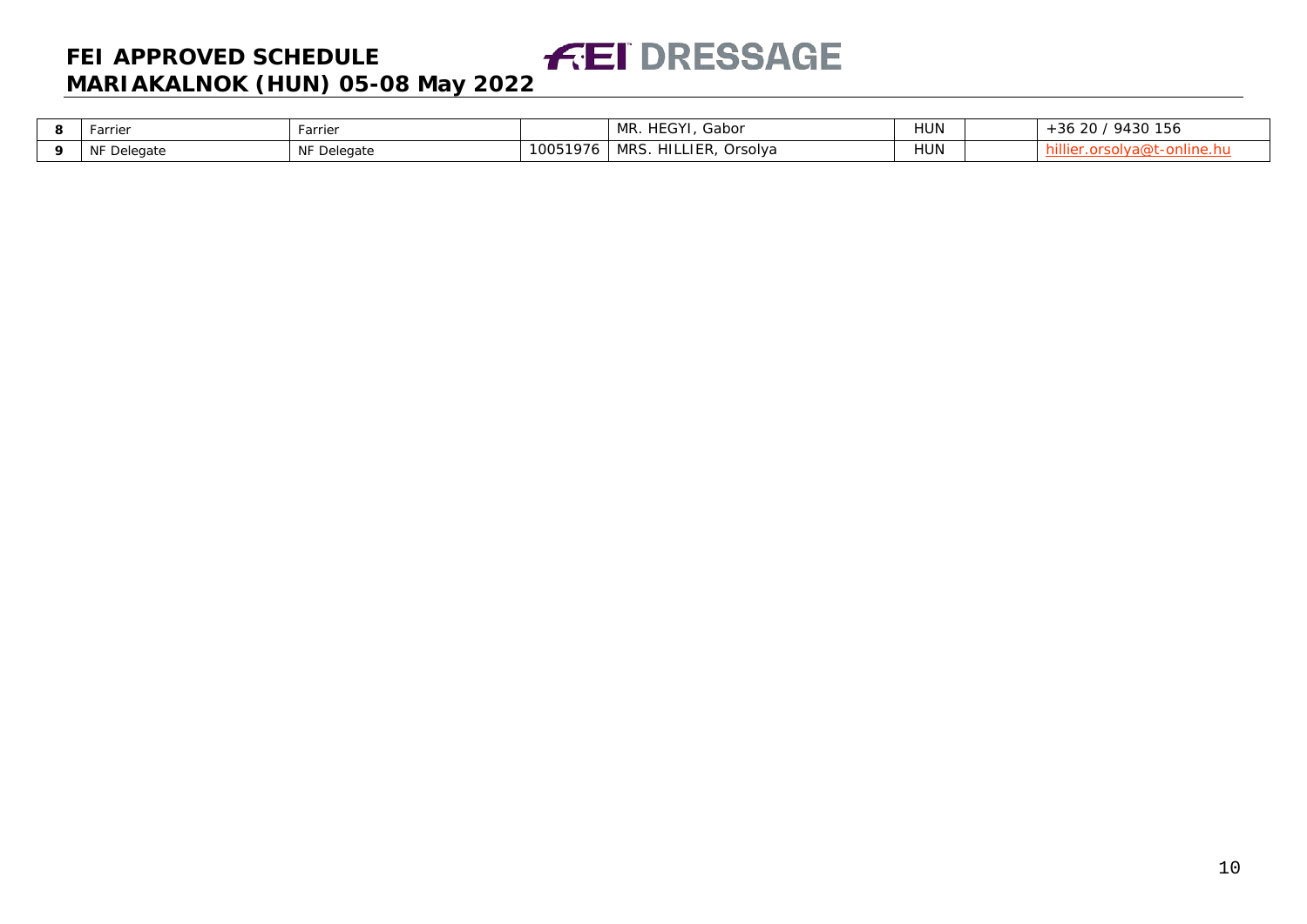## <span id="page-10-0"></span>**ALL CDI'S**

| Number of NFs invited:        | all                      |
|-------------------------------|--------------------------|
| State which NFs are invited:  | all                      |
| Reserve NFs:                  | all                      |
| Total Number of athletes:     | no limit                 |
| Number of home athletes:      | no limit                 |
| Number of athletes per NF:    | no limit                 |
| Number of horses per athlete: | 2 per category, $YH = 3$ |
| Number of FEI Wild Cards:     | $CDI-W: 1$               |
| Number of OC Wild Cards:      | 2                        |
|                               |                          |

Athletes are invited by the Organiser through their NF. One (1) groom per athlete.

#### **CDIO3\*-NC**

Number of NFs invited with a team: approx. 12

State which NFs are invited with a team: HUN, POL, GER, AUT, ESP, POR, LUX, NED, FRA, SWE, AUS, SUI Reserve NFs (teams and/or individuals): BEL, CZE, ITA, DEN, NOR, FIN, SLO, SVK

Total Number of athletes: 40 Number of home athletes: 4 Number of athletes per NF: max. 4 Number of athletes per NF not entering a Team: 1 Number of horses per athlete: 1

Each NF may send, after receiving an invitation from the Organising Committee:

#### a<del>) Teams:</del>

A team composed of max.4 Athletes with 1 horse each. Each member of the team must compete in the Grand Prix CDIO3\*-NC Competition and Grand Prix Special CDIO3\*-NC or Competition and Grand Prix Freestyle CDIO3\*-NC.

b) Individuals instead of a team: The Organising Committee reserves the right to accept 1 individual with 1 horse each from countries, which do not send teams.

Each individual must start in the Grand Prix CDIO Competition with one horse.

In case one of the invited NFs will not accept the invitation to compete, the OC has the right to invite one of the reserve teams.

To qualify to participate an athlete/horse combination must have achieved a minimum of 64% in a Grand Prix at two different CDI3\*/CDI4\* after 01 January <mark><del>2021.</del></mark>

**FEI DRESSAGE**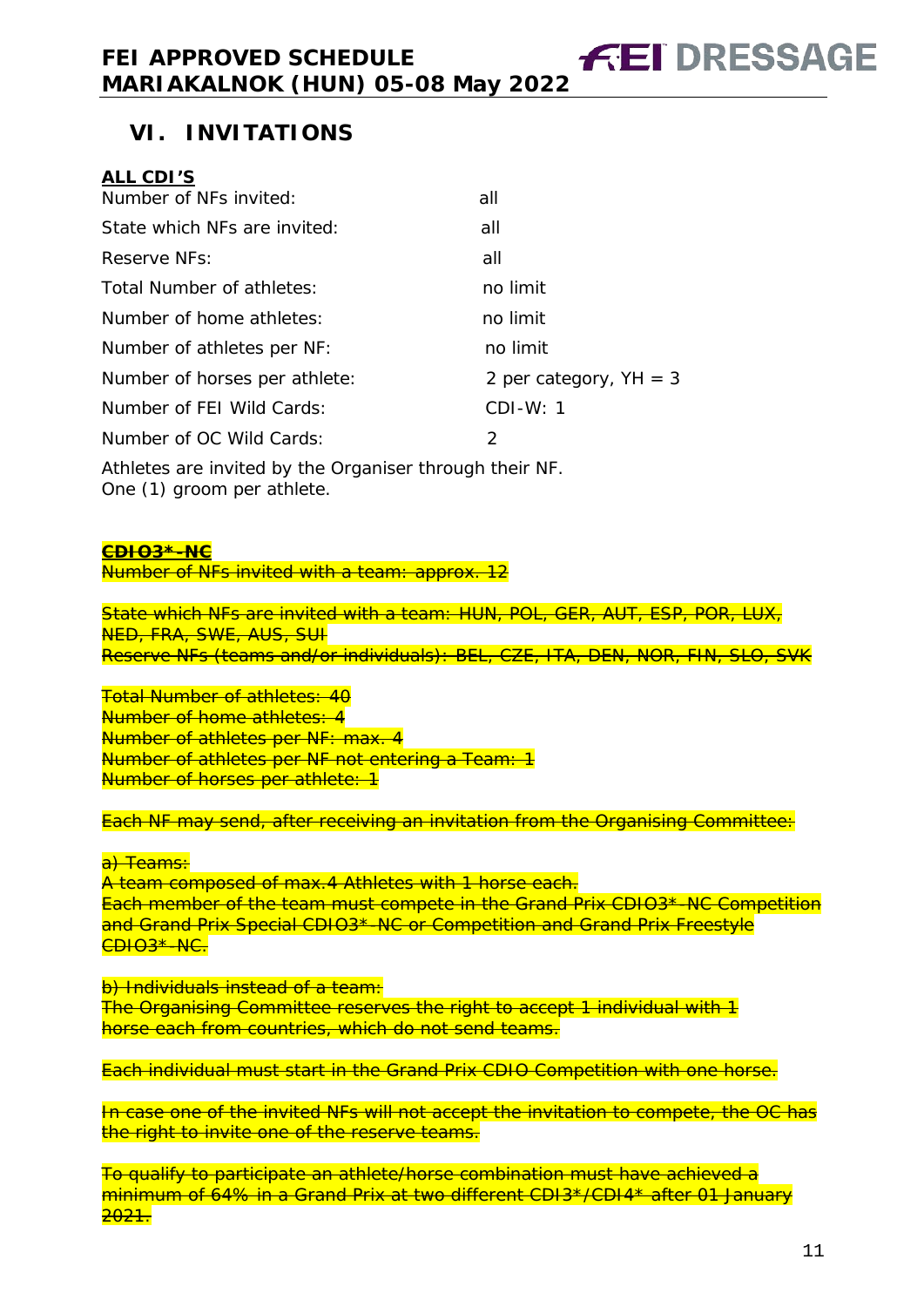## **CDIOU25**

Number of NFs invited with a team: approx. 12

State which NFs are invited with a team: HUN, POL, GER, AUT, ESP, POR, LUX, NED, FRA, SWE, AUS, SUI

Reserve NFs (teams and/or individuals): BEL, CZE, ITA, DEN, NOR, FIN, SLO, SVK

Total Number of athletes: 40 Number of home athletes: 3 Number of athletes per NF: max. 3 Number of athletes per NF not entering a Team: 1 Number of horses per athlete: 1

Each NF may send, after receiving an invitation from the Organising Committee:

#### **Teams:**

A team is composed of 2 or 3 Athletes with 1 horse each. Each NF may send a team with up to 3 athletes. Per team a maximum of 3 athletes may participate in Team Competition (the results of the 2 best athletes count towards the team classification).

Each individual must start in the Intermediate II Competition with one horse.

In case one of the invited teams will not be able to compete or with less combinations than invited, the OC has the right to invite another team or individual athletes.

Each Athlete must compete in competition U25-1, U25-2 and competition U25-3 if **qualified.** 

# <span id="page-11-0"></span>**VII. ENTRIES**

- You must use the FEI Entry System for all categories of this Event: [https://entry.fei.org/index.php?page=PFO\\_Entries\\_NF\\_EventSearch](https://entry.fei.org/index.php?page=PFO_Entries_NF_EventSearch)
- You will find additional documentation on: <https://inside.fei.org/fei/your-role/it-services/it-platforms/fei-entry-system>
- All Athletes and Horses participating in any International Competition must be registered with the FEI.
- Athletes and/or Horses present at the Event without having been entered through the FEI's Online Entry System will automatically be disqualified unless compelling circumstances warrant otherwise.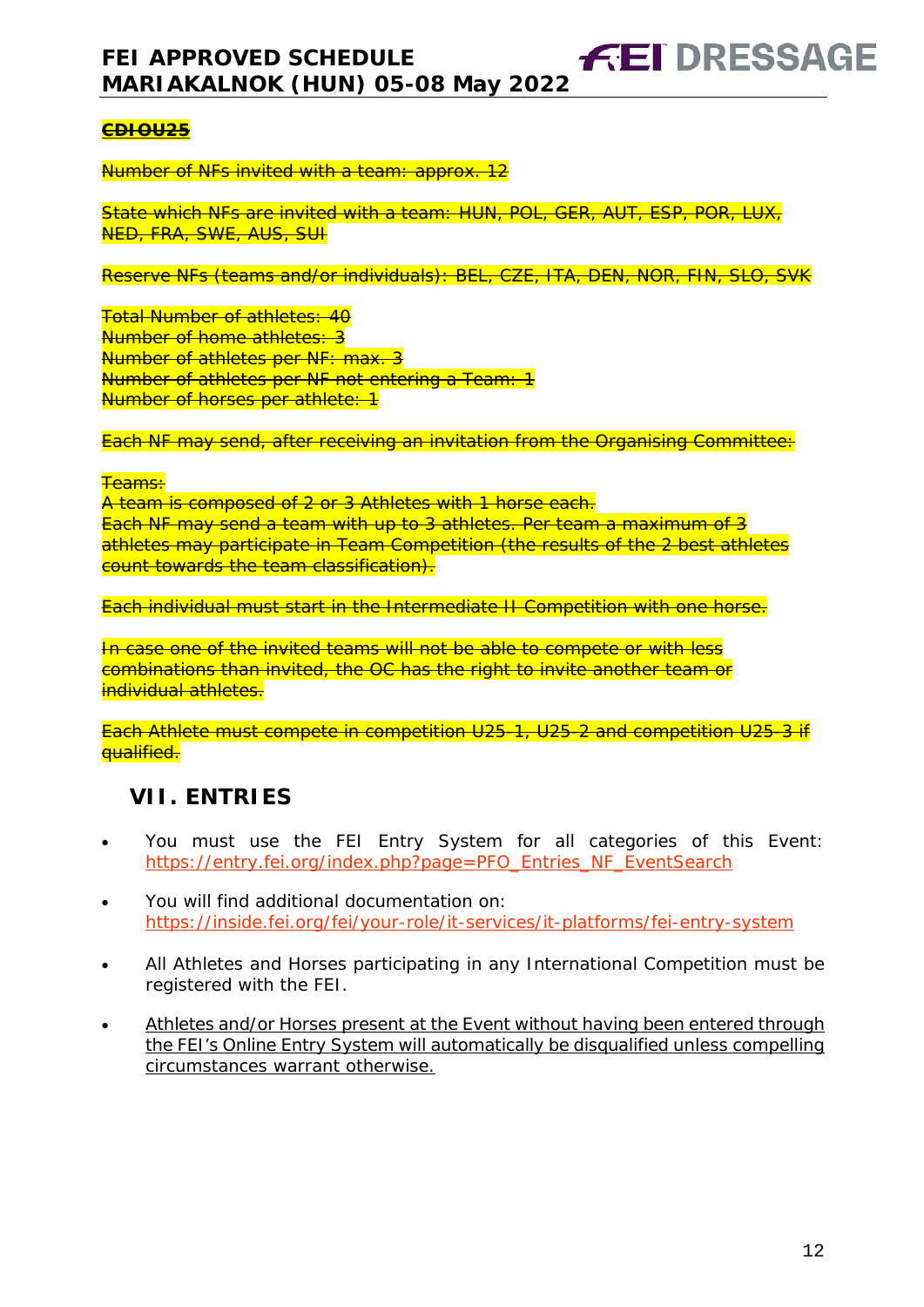**FEI DRESSAGE** 

## <span id="page-12-0"></span>**1.ENTRY DATES AND FEES:**

#### **Deadlines for entries**

Definite Entries: 11. April 2022 Last date for substitutions: 04. May 2022 (two hours prior the horse inspection)

Entries have to be in accordance with the FEI Dressage Rules, Art. 423 and the FEI

General Regulations, Art. 116.

#### **Entry fee per horse**:

CDICh: 400,00 Euro CDIP/CDIJ/CDIY: 450,00 Euro<br>CDI1\*/CDIYH: 490,00 Euro CDI1\*/CDIYH: CDI-W/CDI3\*/CDIU25: 520,00 Euro Stabling fee per horse (if any): Incl. VAT not indicated separately

**VAT**: **variable indicated separately** 

**Total fee per horse: see above**

Entries Deposit of 250,00 Euro must be paid at the DEFINITE ENTRY DATE by Bank Transfer to the following Account. Please remember to specify the name/level/horse of the rider in reason for payment.

Account holder: Ács József Lovassport Egyesület Bank: Raiffeisen Bank IBAN: HU60-12092000-01576087-00200000 BIC: UBRTHUHB EADCMP fee, manure disposal, costs for forage etc. (see "ADDITIONAL FEES/CHARGES BY OC") will be invoiced in addition on site.

Contact details: Name: Dressurzentrum Kft Telephone: +36 (706) 331 316 Email: [dressurzentrumkft@gmail.com](mailto:dressurzentrumkft@gmail.com)

## <span id="page-12-1"></span>**2.NO-SHOWS/LATE WITHDRAWALS:**

**NB:** In the case of withdrawals after the date of definite entries or no-shows the athlete or the respective NF will be held liable to reimburse the Organiser for the actual financial loss incurred by the Organiser (i.e., stabling and hotel expenses) as a result of the late withdrawal or no-show.

Amount charged: entry fee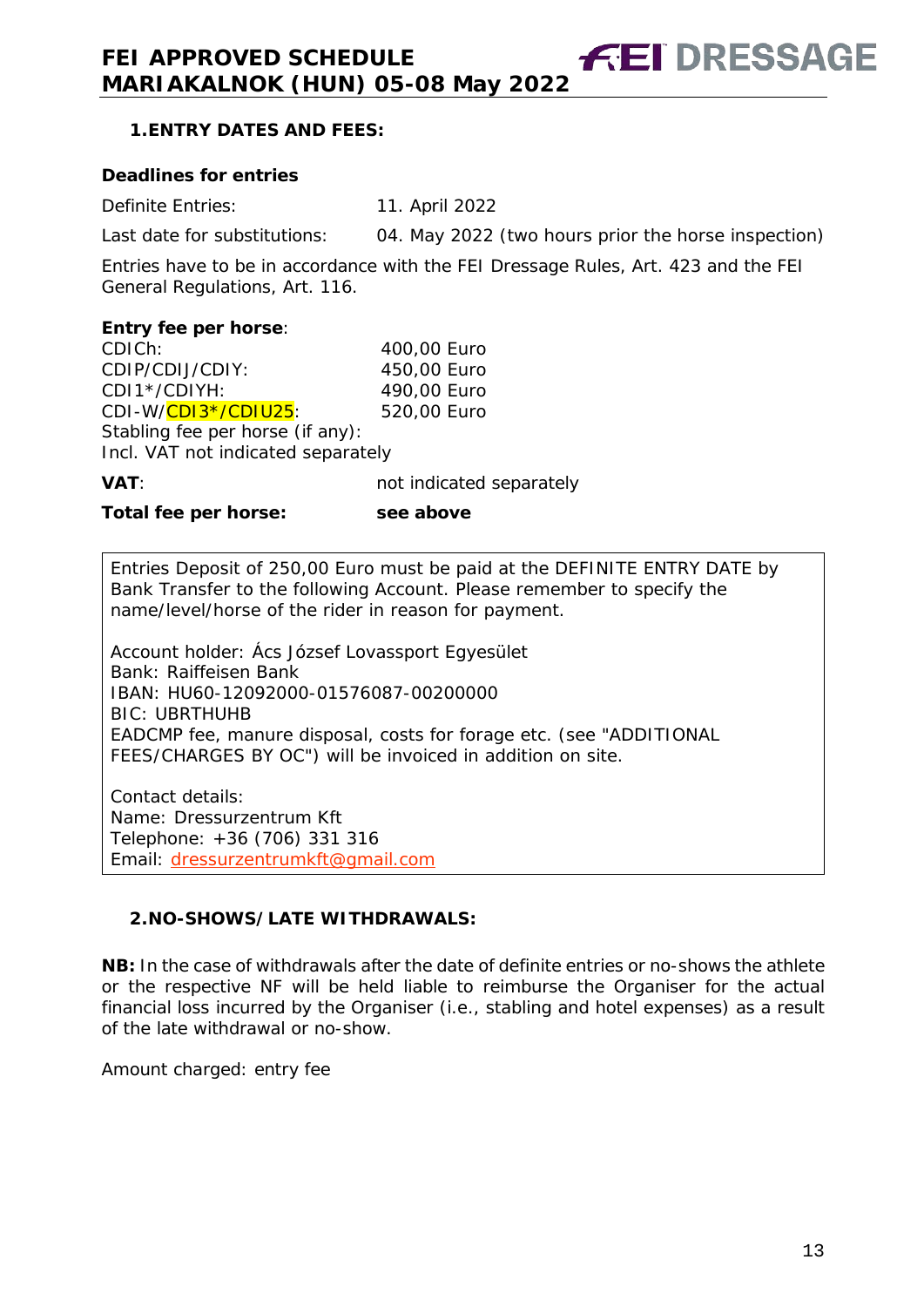## <span id="page-13-0"></span>**3.ADDITIONAL FEES/CHARGES BY ORGANISING COMMITTEE:**

All other fees must be listed hereunder with the details of the amounts to be charged and approved by the FEI. Only fees approved by the FEI and listed in the approved Schedule can be charged by the Organiser.

**FEI DRESSAGE** 

EADCMP Fee:

Included in compulsory entry fee  $\Box$  Not included in compulsory entry fee  $\boxtimes$ 

Lower-Level Events (CIMs) CHF 18 per horse per event (For definition of CIMs see Appendix E of the FEI General Regulations) Higher-Level Events CHF 25 per horse per event (All other events not defined as CIM)

| Electricity (upon request):                                            | 100,00 Euro per charge |
|------------------------------------------------------------------------|------------------------|
| Manure disposal:                                                       | 40,00 Euro per Horse   |
| Hay:                                                                   | 15,00 Euro per bale    |
| Straw:                                                                 | 10,00 Euro per bale    |
| Shavings:                                                              | 20,00 Euro per bale    |
| Additional Box / Training Horse:                                       | 250,00 Euro per box    |
| Tack Box:                                                              | 200,00 Euro per box    |
| Watering place inside the box                                          | 50,00 Euro per box     |
| EACMP Fee CDI-W/CDI3*                                                  | 25,00 CHF per horse    |
| EACMP Fee CDI1*/CDIJ/CDIY/CDIP/CDICh/CDIU25/CDIYH: 18,00 CHF per horse |                        |

#### **All aforementioned amounts are including VAT**

VAT Number of the Organiser: n/a

## <span id="page-13-1"></span>**4. DEGREE OF DIFFICULTY – FLOORPLAN GRAND PRIX FREESTYLE**

 $\Box$  DoD will be used.  $\boxtimes$  DoD will not be used.  $\Box$  Not Applicable.

Athletes are required to login using their own credentials on to [http://dressagefreestyle.fei.org](http://dressagefreestyle.fei.org/) to create or assign their Grand Prix Freestyle floorplan at the latest 2 hours prior to:

the horse inspection.

□ the draw of the Grand Prix (CDIs/CDIOs) / Short Grand Prix (CDI-Ws).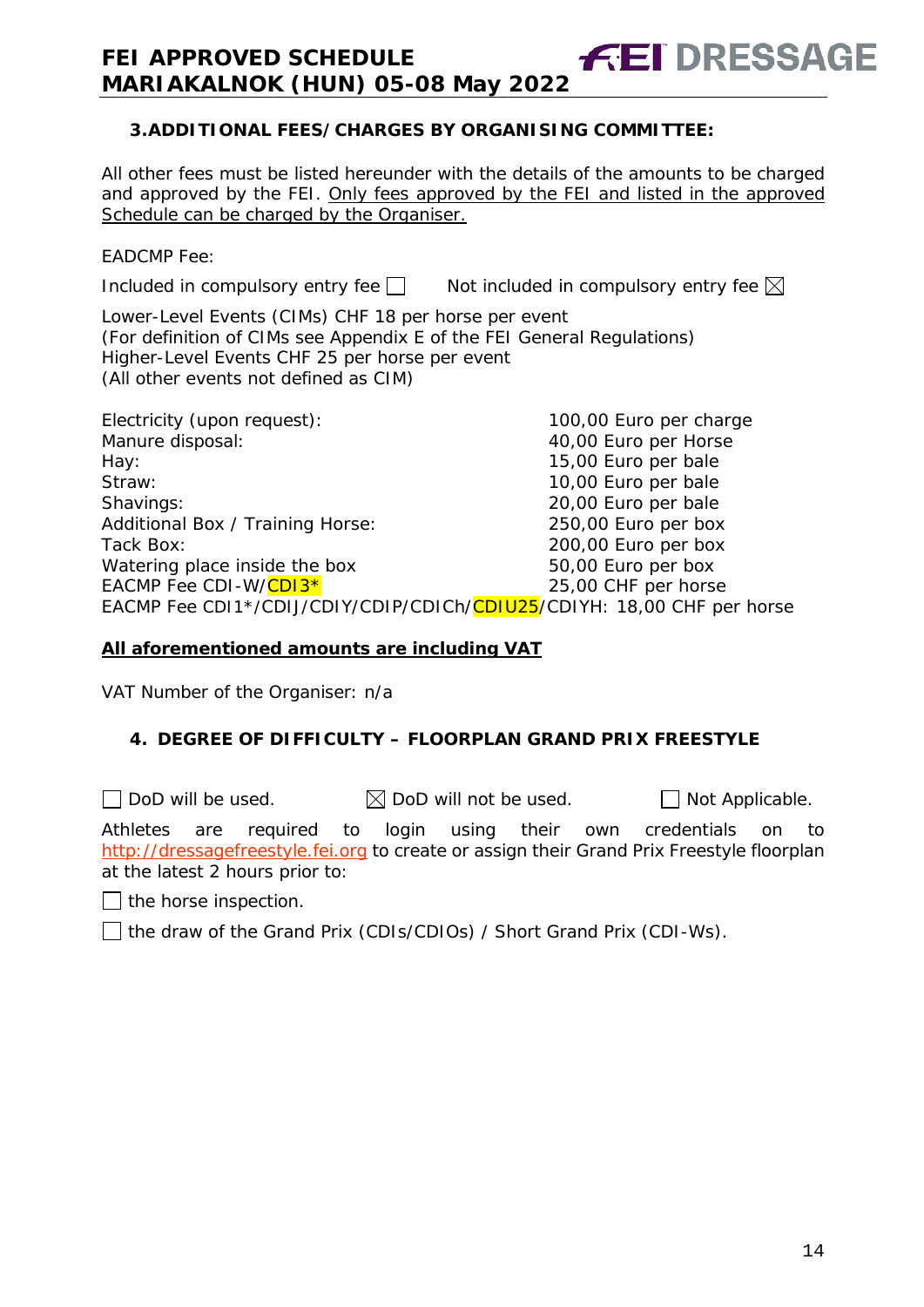#### <span id="page-14-0"></span>**Competitions must not start before 08:00 h and must not finish after 23:00 h unless prior approval is granted by the FEI. The current edition of Dressage Tests at the date of the show will be used and all tests must be ridden from memory.**

**FEI DRESSAGE** 

<https://inside.fei.org/fei/your-role/organisers/dressage/tests>

|                                          | Day                                                        | Date       | Time             |  |
|------------------------------------------|------------------------------------------------------------|------------|------------------|--|
| • Opening of stables                     | Tuesday                                                    | 03.05.2021 | 10:00            |  |
| • Horse Inspection                       | Wednesday                                                  | 04.05.2021 | 15:00-18:00      |  |
| Second possibility for CDI-W/CDI3*/CDIY  | Thursday                                                   | 04.05.2021 | 15:00-17:00      |  |
| •Chef's d'Equipe Meeting (if applicable) | <b>Thursday</b>                                            | 04.05.2021 | <del>19:00</del> |  |
| • Declaration of Starters                | Not later than one (1) hour after the horse<br>inspection. |            |                  |  |
| $\bullet$ Draw:                          | Following declarations                                     |            |                  |  |

| <b>Competitions CDI-W:</b>            | Day      | Date       | Time  | <b>Prize Money</b> |
|---------------------------------------|----------|------------|-------|--------------------|
| Competition No. 1                     | Friday   | 06.05.2022 | 17:15 | 1.000 EUR          |
| <b>FEI Short Grand Prix</b>           |          |            |       |                    |
| Competition No. 2                     | Saturday | 07.05.2021 | 18:15 | 2.000 EUR          |
| FEI Grand Prix Freestyle (Floodlight) |          |            |       |                    |
| <b>Total Prize Money</b>              |          |            |       | 3.000 EUR          |
| <b>Prizes in Kind</b>                 |          |            |       |                    |

| <b>Competitions CDI3*:</b>      | <b>Day</b>    | <b>Date</b> | <b>Time</b> | <b>Prize Money</b> |
|---------------------------------|---------------|-------------|-------------|--------------------|
| <b>Competition No 3</b>         | Friday        | 06.05.2022  | 13:00       | <b>1.000 EUR</b>   |
| <b>FEI Grand Prix</b>           |               |             |             |                    |
| <b>Competition No 4</b>         | Saturday      | 07.05.2022  | 13:45       | <b>2.000 EUR</b>   |
| <b>FEI Grand Prix Special</b>   |               |             |             |                    |
| <b>Competition No 5</b>         | <b>Sunday</b> | 08.05.2022  | 13:00       | <b>2.000 EUR</b>   |
| <b>FEI Grand Prix Freestyle</b> |               |             |             |                    |
| <b>Total Prize Money</b>        |               |             |             | <b>5.000 EUR</b>   |
| <b>Prizes in Kind</b>           |               |             |             |                    |

| <b>Competitions CDIO3*-NC:</b>  | <del>Da∖</del>      | <b>Bate</b>           | <b>Time</b>      | <b>Prize Money</b>    |
|---------------------------------|---------------------|-----------------------|------------------|-----------------------|
| <b>Competition No 3</b>         | <b>Friday</b>       | <del>06.05.2022</del> | <del>13:30</del> | 1.000 EUR             |
| <b>FFI Grand Prix</b>           |                     |                       |                  |                       |
| <b>Competition No 4</b>         | <del>Saturday</del> | 07.05.2022            | <del>18:15</del> | <del>2.000 EUR</del>  |
| <b>FEI Grand Prix Special</b>   |                     |                       |                  |                       |
| <b>Competition No 5</b>         | <del>Sunday</del>   | 08.05.2022            | <del>13:00</del> | 2.000 EUR             |
| <b>FEI Grand Prix Freestyle</b> |                     |                       |                  |                       |
| <b>Competition No 28</b>        | <del>Sunday</del>   | <del>08.05.2022</del> |                  | <del>10.000 EUR</del> |
| <b>Team Classification</b>      |                     |                       |                  |                       |
| <b>Total Prize Money</b>        |                     |                       |                  | <b>15.000 EUR</b>     |
| <del>Prizes in Kind</del>       |                     |                       |                  |                       |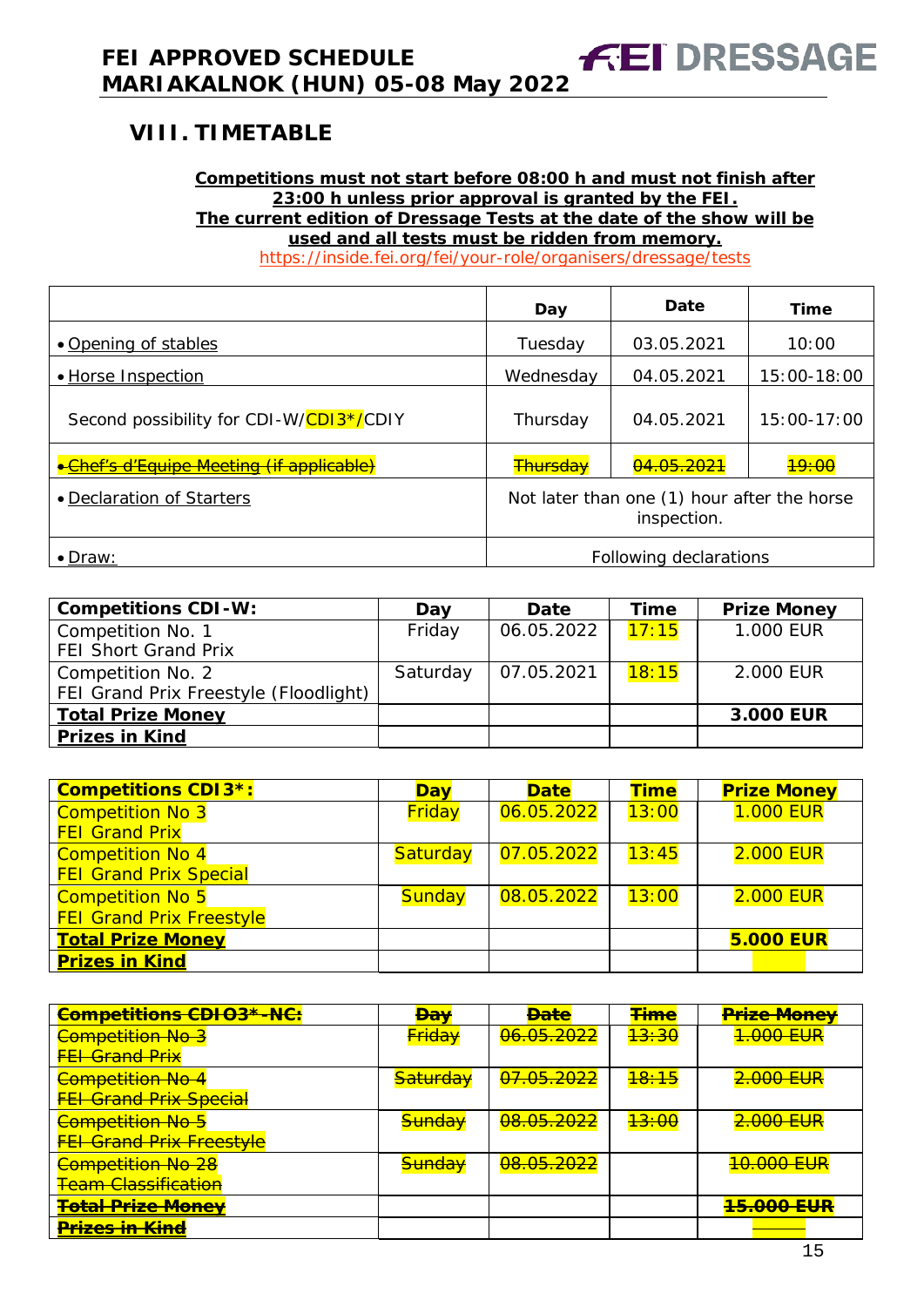#### **FEI DRESSAGE FEI APPROVED SCHEDULE MARIAKALNOK (HUN) 05-08 May 2022**

| <b>Competitions CDI1*:</b> | Day      | Date       | Time  | <b>Prize Money</b> |
|----------------------------|----------|------------|-------|--------------------|
| Competition No. 6          | Thursday | 05.05.2022 | 16:00 | <b>500 EUR</b>     |
| FEI Prix St.-Georges       |          |            |       |                    |
| Competition No. 7          | Friday   | 06.05.2022 | 09:45 | <b>500 EUR</b>     |
| FEI Intermediate I         |          |            |       |                    |
| <b>Total Prize Money</b>   |          |            |       | <b>1.000 EUR</b>   |
| <b>Prizes in Kind</b>      |          |            |       |                    |

| <b>Competitions CDIY:</b>   | Day      | <b>Date</b> | <b>Time</b> | <b>Prize Money</b> |
|-----------------------------|----------|-------------|-------------|--------------------|
| Competition No 8            | Friday   | 06.05.2022  | 14:45       | N/A                |
| FEI Young Riders Team       |          |             |             |                    |
| Competition No 9            | Saturday | 07.05.2022  | 15:00       | N/A                |
| FEI Young Riders Individual |          |             |             |                    |
| Competition No 10           | Sunday   | 08.05.2022  | 14:00       | N/A                |
| FEI Young Riders Freestyle  |          |             |             |                    |
| <b>Total Prize Money</b>    |          |             |             | N/A                |
| <b>Prizes in Kind</b>       |          |             |             | <b>Yes</b>         |

| <b>Competitions CDIJ:</b>                    | Day      | <b>Date</b> | Time  | <b>Prize Money</b> |
|----------------------------------------------|----------|-------------|-------|--------------------|
| Competition No 11<br><b>FEI Juniors Team</b> | Thursday | 05.05.2022  | 12:00 | N/A                |
| Competition No 12<br>FEI Juniors Individual  | Saturday | 07.05.2022  | 09:45 | N/A                |
| Competition No 13<br>FEI Juniors Freestyle   | Sunday   | 08.05.2022  | 11:00 | N/A                |
| <b>Total Prize Money</b>                     |          |             |       | N/A                |
| <b>Prizes in Kind</b>                        |          |             |       | <b>Yes</b>         |

| <b>Competitions CDIP:</b>  | Day      | <b>Date</b> | Time  | <b>Prize Money</b> |
|----------------------------|----------|-------------|-------|--------------------|
| Competition No 14          | Thursday | 05.05.2022  | 14:00 | N/A                |
| FEI Pony Riders Team       |          |             |       |                    |
| Competition No 15          | Saturday | 07.05.2022  | 11:45 | N/A                |
| FEI Pony Riders Individual |          |             |       |                    |
| Competition No 16          | Sunday   | 08.05.2022  | 09:00 | N/A                |
| FEI Pony Riders Freestyle  |          |             |       |                    |
| <b>Total Prize Money</b>   |          |             |       | N/A                |
| <b>Prizes in Kind</b>      |          |             |       | Yes                |

| <b>Competitions CDICh:</b>                   | Dav      | Date       | Time  | <b>Prize Money</b> |
|----------------------------------------------|----------|------------|-------|--------------------|
| Competition No 17<br>FEI Children Team       | Thursday | 05.05.2022 | 10:45 | N/A                |
| Competition No 18<br>FEI Children individual | Friday   | 06.05.2022 | 11:45 | N/A                |
| <b>Total Prize Money</b>                     |          |            |       | N/A                |
| <b>Prizes in Kind</b>                        |          |            |       | <b>Yes</b>         |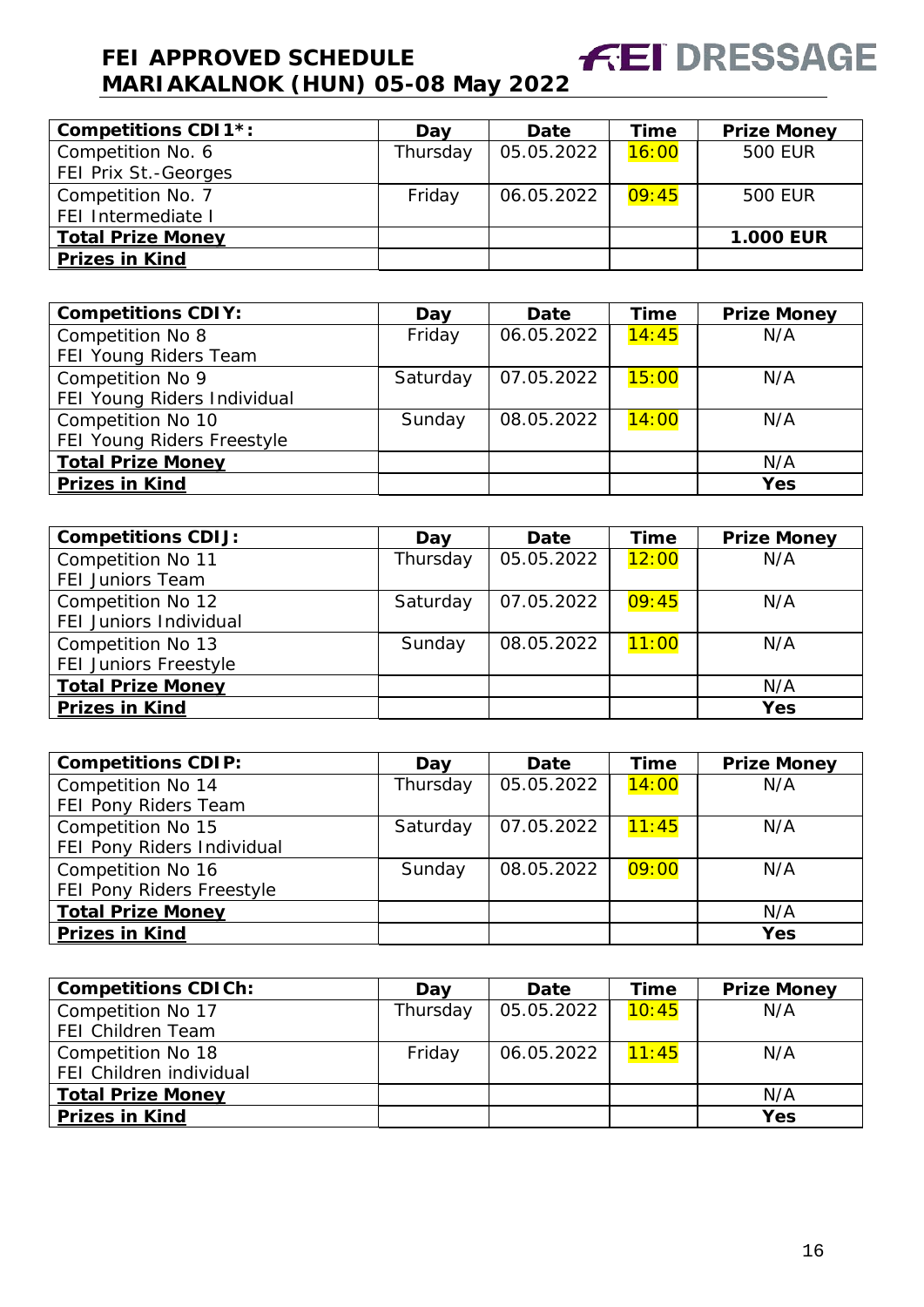| <b>Competitions CDIU25:</b>     | <b>Day</b> | <b>Date</b> | <b>Time</b> | <b>Prize Money</b> |
|---------------------------------|------------|-------------|-------------|--------------------|
| <b>Competition No 19</b>        | Thursday   | 05.05.2022  | 17:45       | N/A                |
| <b>FEI Intermediaire II</b>     |            |             |             |                    |
| <b>Competition No 20</b>        | Friday     | 06.05.2022  | 18:15       | N/A                |
| FEI Grand Prix 16-25            |            |             |             |                    |
| <b>Competition No 21</b>        | Saturday   | 07.05.2022  | 17:30       | N/A                |
| <b>FEI Grand Prix Freestyle</b> |            |             |             |                    |
| <b>Total Prize Money</b>        |            |             |             | N/A                |
| <b>Prizes in Kind</b>           |            |             |             | <b>Yes</b>         |

| <b>Competitions CDIOU25:</b>     | <del>Dav</del>      | <b>Date</b>           | <b><del>Time</del></b> | <b>Prize Money</b>           |
|----------------------------------|---------------------|-----------------------|------------------------|------------------------------|
| <b>Competition No 19</b>         | <del>Thursday</del> | <del>05.05.2022</del> | <del>17:00</del>       | <del>N/A</del>               |
| <b>FEI Intermediate II</b>       |                     |                       |                        |                              |
| <b>Competition No 20</b>         | <b>Friday</b>       | 06.05.2022            | <del>08:00</del>       | <del>N/A</del>               |
| <b>FEI Grand Prix 16-25</b>      |                     |                       |                        |                              |
| <b>Competition No 21</b>         | <del>Saturday</del> | <del>07.05.2022</del> | <del>15:45</del>       | A/A                          |
| <b>FEI Grand Prix Freestyle</b>  |                     |                       |                        |                              |
| <b><u> Fotal Prize Money</u></b> |                     |                       |                        | <del>N/A</del>               |
| <del>Prizes in Kind</del>        |                     |                       |                        | $V_{\Omega}$<br>$\mathbf{T}$ |

| <b>Competitions CDIYH:</b> | Day      | Date       | <b>Time</b> | <b>Prize Money</b> |
|----------------------------|----------|------------|-------------|--------------------|
| Competition No 22          | Thursday | 05.05.2022 | 09:00       | N/A                |
| FEI 5 YO Preliminary       |          |            |             |                    |
| Competition No 23          | Thursday | 05.05.2022 | 09:45       | N/A                |
| FEI 6 YO Preliminary       |          |            |             |                    |
| Competition No 24          | Thursday | 05.05.2022 | 09:15       | N/A                |
| FEI 7 YO Preliminary       |          |            |             |                    |
| Competition No 25          | Friday   | 06.05.2022 | 11:15       | N/A                |
| FEI 5 YO Final             |          |            |             |                    |
| Competition No 26          | Friday   | 06.05.2022 | 09:00       | N/A                |
| FEI 6 YO Final             |          |            |             |                    |
| Competition No 27          | Saturday | 07.05.2022 | 09:00       | N/A                |
| FEI 7 YO Final             |          |            |             |                    |
| <b>Total Prize Money</b>   |          |            |             | N/A                |
| <b>Prizes in Kind</b>      |          |            |             | Yes                |

## **GENERAL CLASSIFICATION AT THE END OF THE COMPETITIONS:**

<span id="page-16-0"></span>

| Leading athlete award - | N/A |
|-------------------------|-----|
| Best foreign athlete -  | N/A |
| Best home athlete -     | N/A |
| Team awards –           | N/A |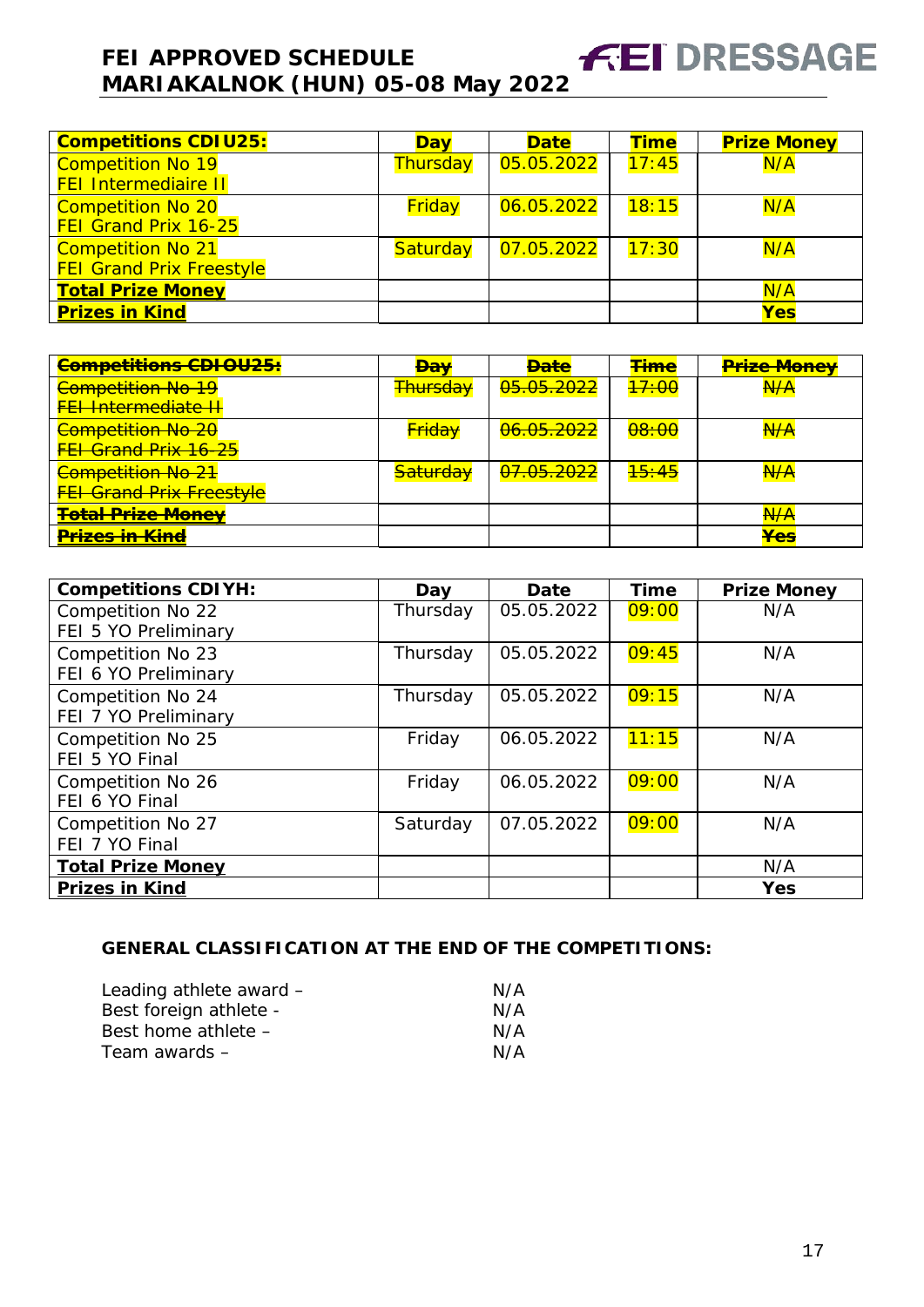# **IX. COMPETITIONS DETAIL**

## **FIRST DAY: THURSDAY DATE: 05.05.2022**

**FEI DRESSAGE** 

#### **COMPETITION No 22 – CDIYH**

Number of horses per athlete: 3 Open to: and all athletes entered. Draw/Art: ordinary draw Art 425.2<br>Prize money: Prize in kind Prize money:

Test: FEI Preliminary test for 5-years old horses

\* \* \* \* \* \* \* \* \* \* \*

#### **COMPETITION No 24 – CDIYH**

| Test:                           | FEI Preliminary test for 7-years old horses |
|---------------------------------|---------------------------------------------|
| Number of horses per athlete: 3 |                                             |
| Open to:                        | All athletes entered.                       |
| Draw/Art:                       | ordinary draw Art 425.2                     |
| Prize money:                    | Prize in kind                               |
|                                 |                                             |

\* \* \* \* \* \* \* \* \* \* \*

#### **COMPETITION No 23 – CDIYH**

Number of horses per athlete: 3 Open to: and all athletes entered. Draw/Art: containing ordinary draw Art 425.2 Prize money: Prize in kind

Test: FEI Preliminary test for 6-years old horses

\* \* \* \* \* \* \* \* \* \* \*

#### **COMPETITION No 17 – CDICh**

| FF.           |
|---------------|
| $\mathcal{P}$ |
| All           |
| oro           |
| Pri           |
|               |

I Children Team Athletes entered. dinary Draw, Art. 425.2 izes in kind

\* \* \* \* \* \* \* \* \* \* \*

#### **COMPETITION No 11 – CDIJ**

Team

| Test:                         | <b>FEI Juniors Competition</b> |
|-------------------------------|--------------------------------|
| Number of horses per athlete: |                                |
| Open to:                      | All Athletes entered.          |
| Draw/Art:                     | Ordinary Draw, Art. 425.2      |
| Prize money:                  | Prizes in kind                 |
|                               |                                |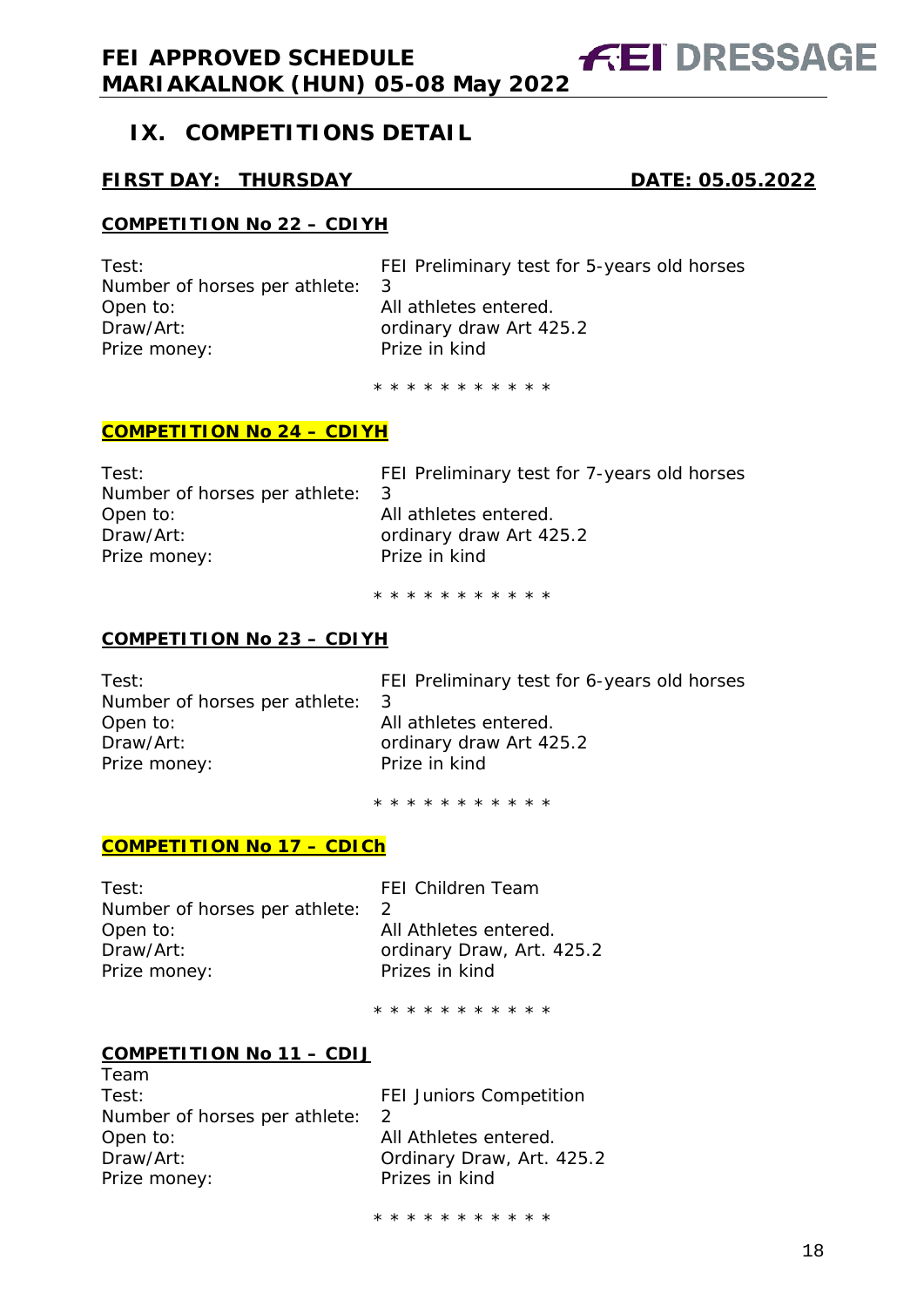## **COMPETITION No 14 – CDIP**

Test: Test: FEI Pony Riders Team Number of horses per athlete: 2<br>Open to: Al Open to: <br>
Draw/Art: 
Ordinary Draw, Art. Prize money: Prizes in kind

Ordinary Draw, Art. 425.2

**FEI DRESSAGE** 

\* \* \* \* \* \* \* \* \* \* \*

## **COMPETITION No 6 – CDI1\***

Test: FEI Prix St-Georges Number of horses per athlete: 2 Open to: and all Athletes entered Draw/Art: Ordinary Draw, Art. 425.2 Prize money: 500 EUR Breakdown: 130/100/90/50/40/40/25/25 If more athletes are placed the next receive: € 20 each.

\* \* \* \* \* \* \* \* \* \* \*

#### **COMPETITION No 19 – CDIU25**

| Test:                         | <b>FEI Intermediate II</b> |
|-------------------------------|----------------------------|
| Number of horses per athlete: |                            |
| Open to:                      | all athletes invited       |
| Draw/Art:                     | by draw acc. to Art. 425.2 |
| Prize money:                  | <b>Prizes in kind</b>      |
|                               |                            |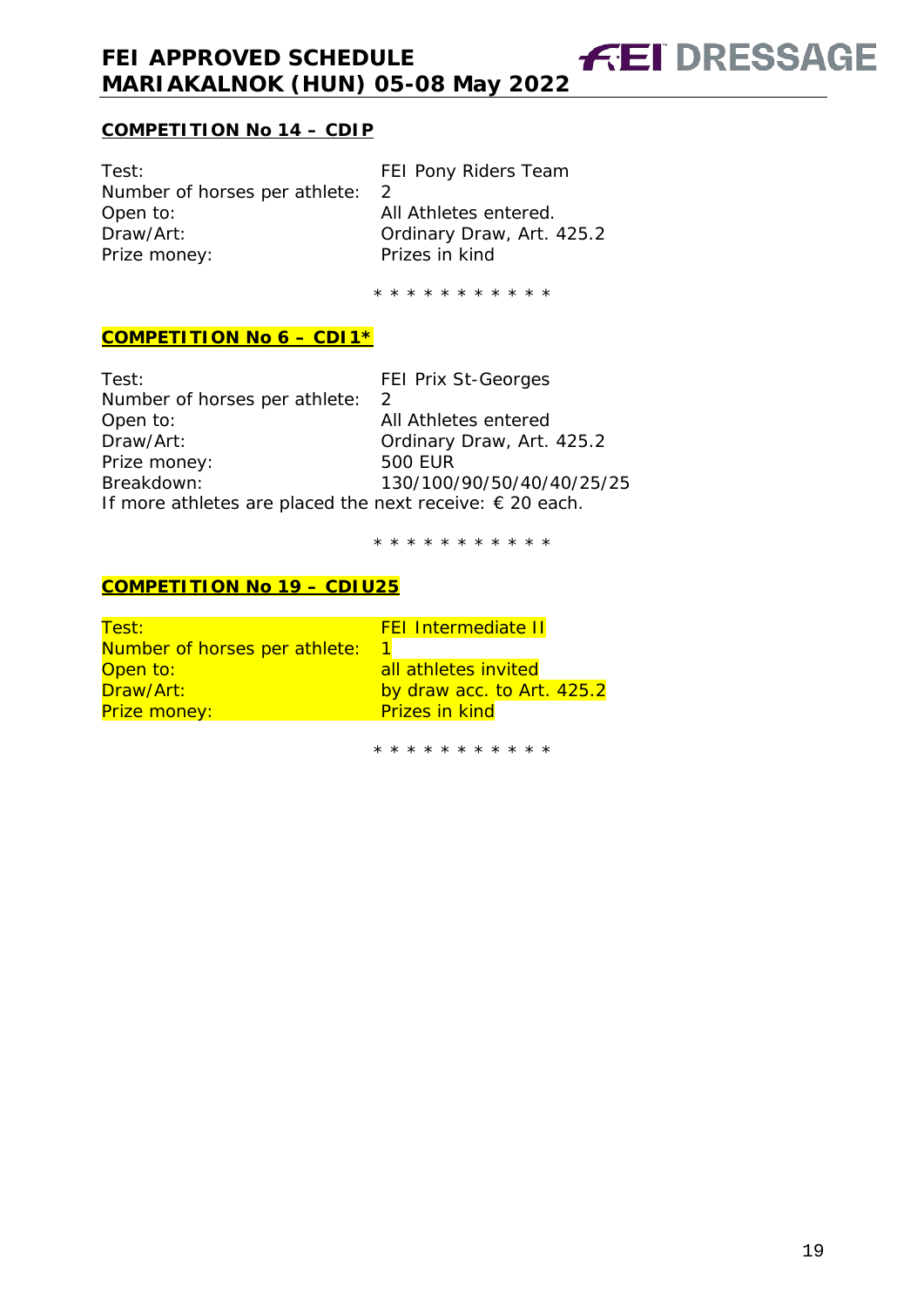**FEI DRESSAGE** 

# **SECOND DAY: FRIDAY DATE: 06.05.2022**

#### **COMPETITION No 26 – CDIYH**

Number of horses per athlete: 3 Open to: and all athletes entered. Draw/Art: ordinary draw Art 425.2<br>Prize money: Prize in kind Prize money:

Test: FEI Final test for 6-years old horses

\* \* \* \* \* \* \* \* \* \* \*

#### **COMPETITION No 7 – CDI1\***

| Test:                                                             | FEI Intermediate I        |
|-------------------------------------------------------------------|---------------------------|
| Number of horses per athlete:                                     | $\mathcal{L}$             |
| Open to:                                                          | All athletes entered.     |
| Draw/Art:                                                         | Ordinary Draw, Art. 425.2 |
| Prize money:                                                      | <b>500 EUR</b>            |
| Breakdown:                                                        | 130/100/90/50/40/40/25/25 |
| If more athletes are placed the next receive: $\epsilon$ 20 each. |                           |

\* \* \* \* \* \* \* \* \* \* \*

#### **COMPETITION No 25 – CDIYH**

| Test:                         | FEI Final test for 5-years old horses |
|-------------------------------|---------------------------------------|
| Number of horses per athlete: | -3                                    |
| Open to:                      | All athletes entered.                 |
| Draw/Art:                     | ordinary draw Art 425.2               |
| Prize money:                  | Prize in kind                         |
|                               |                                       |

\* \* \* \* \* \* \* \* \* \* \*

#### **COMPETITION No 18 – CDICh**

| FEI Children Individual<br>1                                                                            |
|---------------------------------------------------------------------------------------------------------|
| the 18 best combinations from the Children Team,<br>competition 18.                                     |
| acc. to Article 425.8 Draw in groups of five (5) in<br>reverse order from competition 18; first drawn a |
| group of three (3), placed 18th - 16th.<br>Prizes in kind                                               |
|                                                                                                         |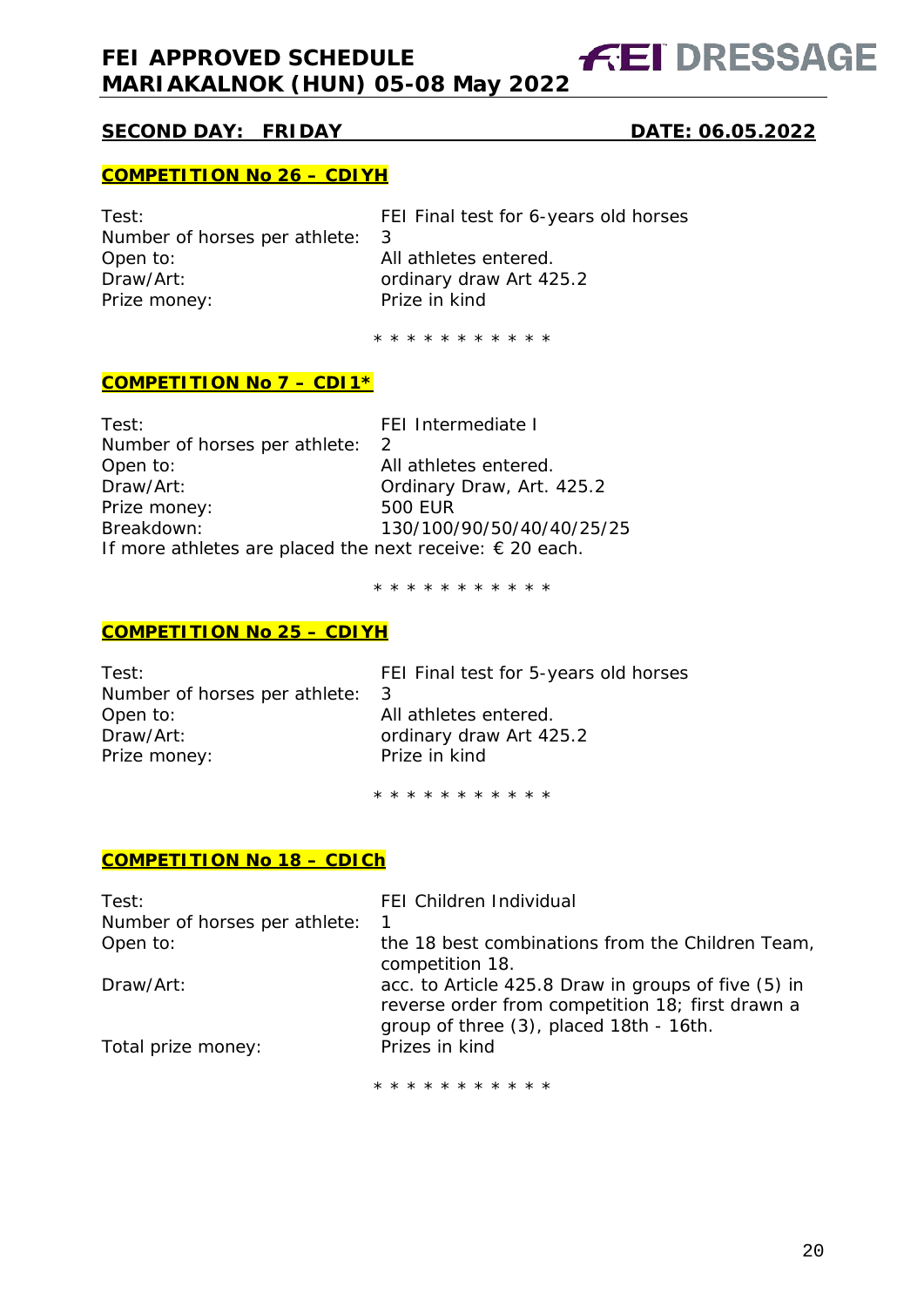# **COMPETITION No 3 – CDI3\***

| Test:                                                             | <b>FEI Grand Prix</b>                                 |
|-------------------------------------------------------------------|-------------------------------------------------------|
| Number of horses per athlete:                                     | $\mathbf{1}$                                          |
| Open to:                                                          | <b>All Athletes entered.</b>                          |
| Opting:                                                           | All Athletes must opt at the latest at the date of    |
|                                                                   | the definite entries, if they wish to qualify for the |
|                                                                   | <b>GPS or GP FS.</b>                                  |
| Draw/Art:                                                         | according to Art. 425.2.1.b                           |
| Prize money:                                                      | <b>1000 EUR</b>                                       |
| Breakdown:                                                        | 260/200/180/100/80/80/50/50                           |
| If more athletes are placed the next receive: $\epsilon$ 30 each. |                                                       |

\* \* \* \* \* \* \* \* \* \* \*

#### **COMPETITION No 8 – CDIY**

| Test:                         | FEI Young Riders Team     |
|-------------------------------|---------------------------|
| Number of horses per athlete: |                           |
| Open to:                      | All Athletes entered.     |
| Draw/Art:                     | ordinary Draw, Art. 425.2 |
| Prize money:                  | Prizes in kind            |
|                               |                           |

\* \* \* \* \* \* \* \* \* \* \*

#### **COMPETITION No 1 – CDI-W**

| Test:                                                             | <b>FEI Short Grand Prix</b>                        |
|-------------------------------------------------------------------|----------------------------------------------------|
| Number of horses per athlete:                                     | -2                                                 |
| Open to:                                                          | All entered athletes                               |
| Draw/Art:                                                         | Art 425.2.2: in reverse order of the World Ranking |
|                                                                   | List (in groups of five)                           |
| Prize money:                                                      | <b>1000 EUR</b>                                    |
| Breakdown:                                                        | 260/200/180/100/80/80/50/50                        |
| If more athletes are placed the next receive: $\epsilon$ 30 each. |                                                    |

\* \* \* \* \* \* \* \* \* \* \*

#### **COMPETITION No 20 – CDIU25**

| Test:                           | FEI Grand Prix 16-25          |
|---------------------------------|-------------------------------|
| Number of horses per athlete: 2 |                               |
| Open to:                        | All Athletes entered.         |
| Draw/Art:                       | Ordinary Draw, Art. 425.2.1.a |
| Prize money:                    | Prizes in kind                |
|                                 |                               |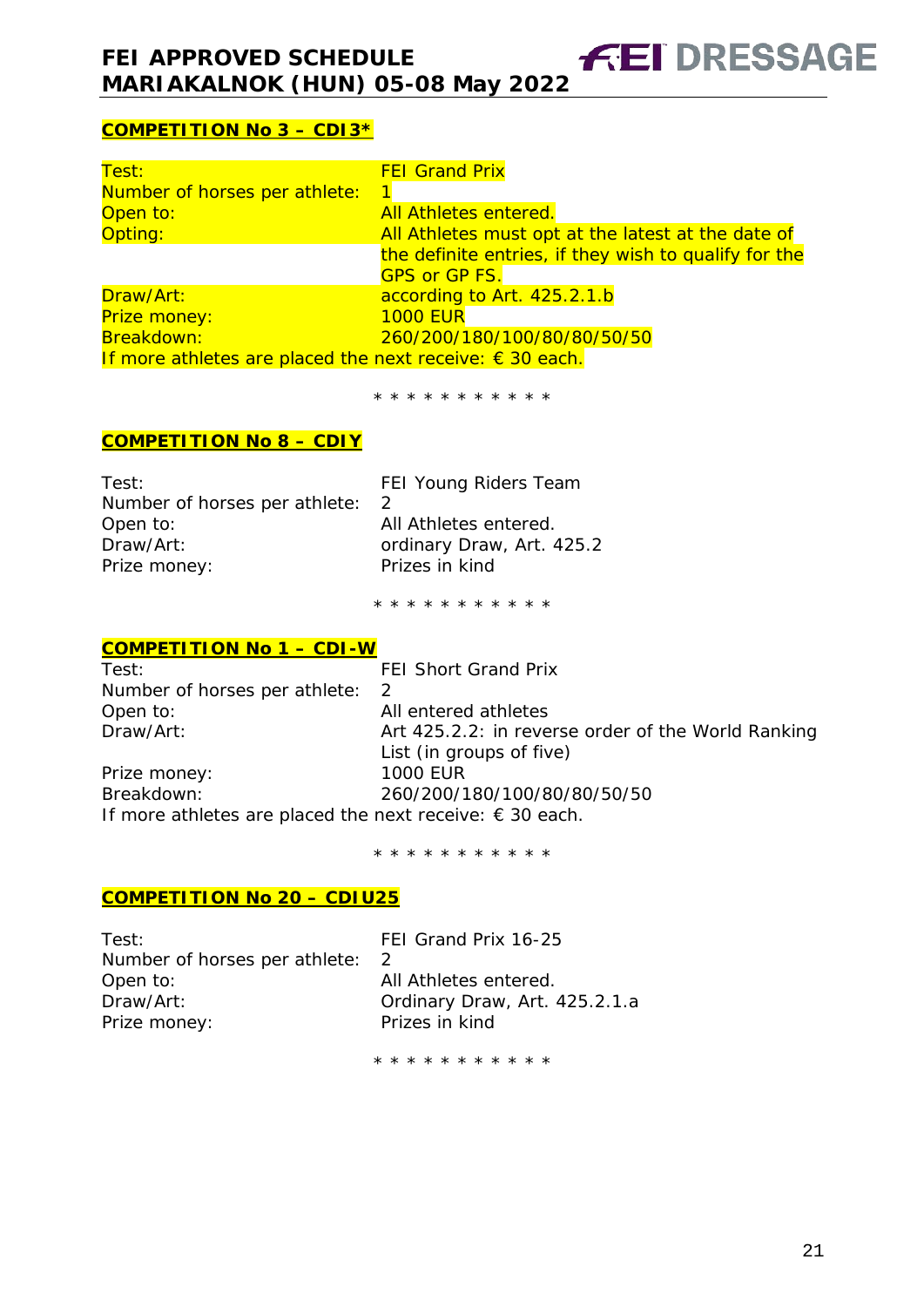# **THIRD DAY: SATURDAY DATE: 07.05.2022**

**FEI DRESSAGE** 

#### **COMPETITION No 27 – CDIYH**

| Test:                           | FEI Final test for 7-years old horses |
|---------------------------------|---------------------------------------|
| Number of horses per athlete: 3 |                                       |
| Open to:                        | All athletes entered.                 |
| Draw/Art:                       | Ordinary Draw, Art. 425.2             |
| Prize money:                    | Prize in kind                         |
|                                 |                                       |

\* \* \* \* \* \* \* \* \* \* \*

#### **COMPETITION No 12 – CDIJ**

| Test:                         | <b>FEI Juniors Individual</b> |
|-------------------------------|-------------------------------|
| Number of horses per athlete: |                               |
| Open to:                      | All Athletes entered.         |
| Draw/Art:                     | Ordinary Draw, Art. 425.2     |
| Prize money:                  | Prize in kind                 |
|                               |                               |

\* \* \* \* \* \* \* \* \* \* \*

## **COMPETITION No 15 – CDIP**

| Test:                         | FEI Pony Riders Individual |
|-------------------------------|----------------------------|
| Number of horses per athlete: |                            |
| Open to:                      | All Athletes entered.      |
| Draw/Art:                     | Ordinary Draw, Art. 425.2  |
| Total prize money:            | Prizes in kind             |
|                               |                            |

\* \* \* \* \* \* \* \* \* \* \*

#### **COMPETITION No 4 – CDI3\***

| Test:                                                             | <b>FEI Grand Prix Special</b>                       |
|-------------------------------------------------------------------|-----------------------------------------------------|
| Number of horses per athlete:                                     |                                                     |
| Open to:                                                          | and compulsory for the 15 best athlete/horse        |
|                                                                   | combinations from the GP, competition 3 who         |
|                                                                   | opted for the GPS. If an athlete withdraws the next |
|                                                                   | best moves up.                                      |
| Draw/Art:                                                         | according to Art. 425.4                             |
| Prize money:                                                      | <b>2000 EUR</b>                                     |
| Breakdown:                                                        | 500/310/260/160/110/100/80/70/60/50/50/50/50/50/50  |
| If more athletes are placed the next receive: $\epsilon$ 30 each. |                                                     |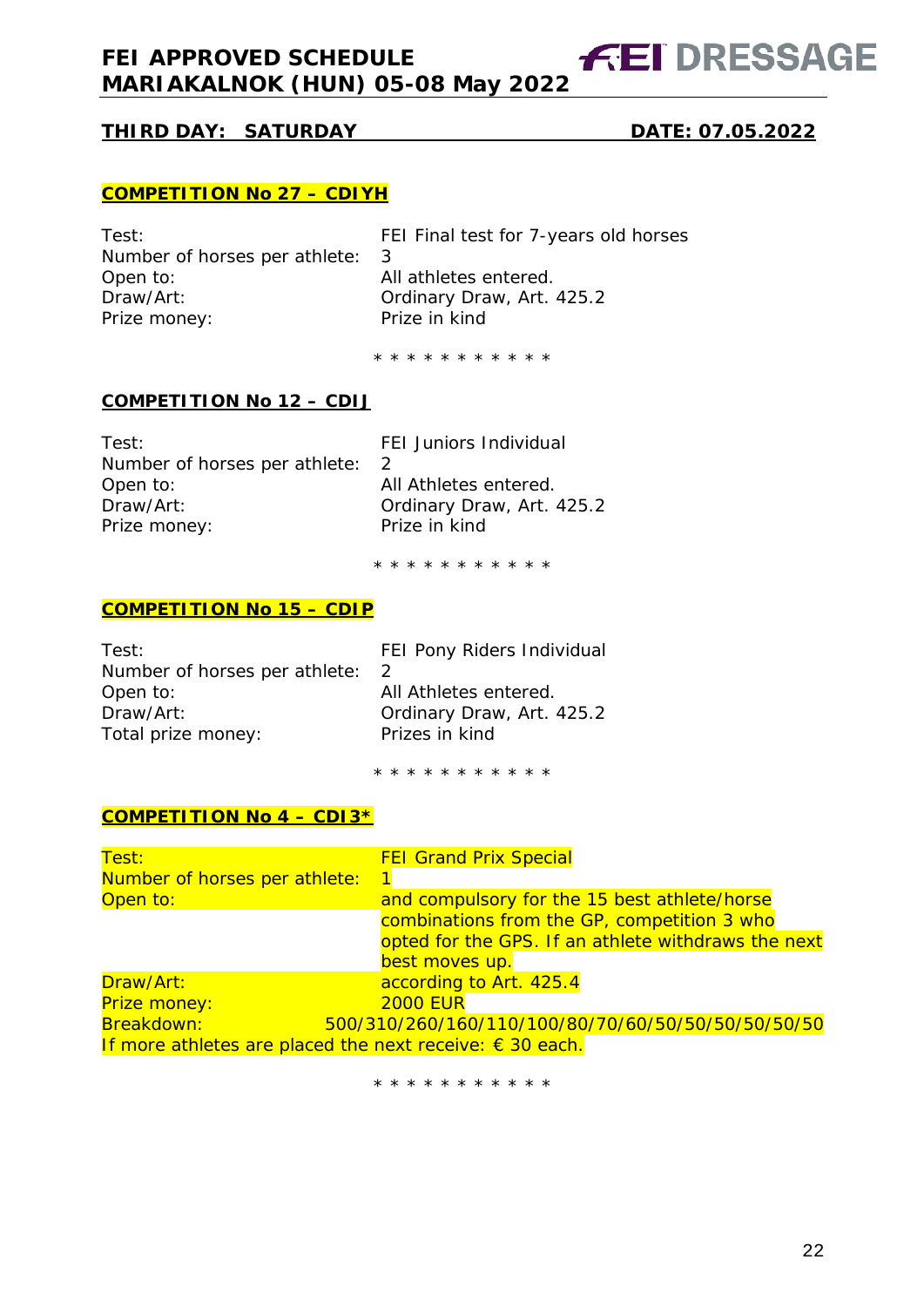# **COMPETITION No 9 – CDIY**

| Test:                         | FEI Young Riders Individual |
|-------------------------------|-----------------------------|
| Number of horses per athlete: |                             |
| Open to:                      | All Athletes entered.       |
| Draw/Art:                     | Ordinary Draw, Art. 425.2   |
| Prize money:                  | Prize in kind               |
|                               |                             |

\* \* \* \* \* \* \* \* \* \* \*

**FEI DRESSAGE** 

#### **COMPETITION No 21 – CDIU25**

| Test:<br>Number of horses per athlete:<br>Open to: | FEI Grand Prix Freestyle to music<br>and compulsory for the best 15 combinations in                                                                                 |
|----------------------------------------------------|---------------------------------------------------------------------------------------------------------------------------------------------------------------------|
|                                                    | the Grand Prix 16-25 No 20 (including those who<br>tie for the 15th place)                                                                                          |
| Draw/Art:                                          | Art 425.5 within groups of five in reverse order of<br>the results of the Grand Prix 16-25 (group of riders<br>placed 11-15th in the FEI Grand Prix to start first) |
| Total prize money:                                 | Prizes in kind                                                                                                                                                      |

\* \* \* \* \* \* \* \* \* \* \*

#### **COMPETITION No 2 – CDI-W**

| Test:                                                             | FEI Grand Prix Freestyle to music                    |
|-------------------------------------------------------------------|------------------------------------------------------|
| Music:                                                            | Sound carrier (2 copies) have to be given to the     |
|                                                                   | show office the previous evening.                    |
| Number of horses per athlete:                                     |                                                      |
| Open to:                                                          | and compulsory for the best 15 combinations in       |
|                                                                   | the Short Grand Prix No 1 (including those who tie   |
|                                                                   | for the 15th place)                                  |
| Draw/Art:                                                         | Art 425.5 within groups of five in reverse order of  |
|                                                                   | the results of the Short Grand Prix No 1 (group of   |
|                                                                   | riders placed 11-15th in the FEI Grand Prix to start |
|                                                                   | first)                                               |
| Prize money:                                                      | <b>2000 EUR</b>                                      |
| Breakdown:                                                        | 600,400,300,150,150,100, 100,100, 50, 50             |
| If more athletes are placed the next receive: $\epsilon$ 40 each. |                                                      |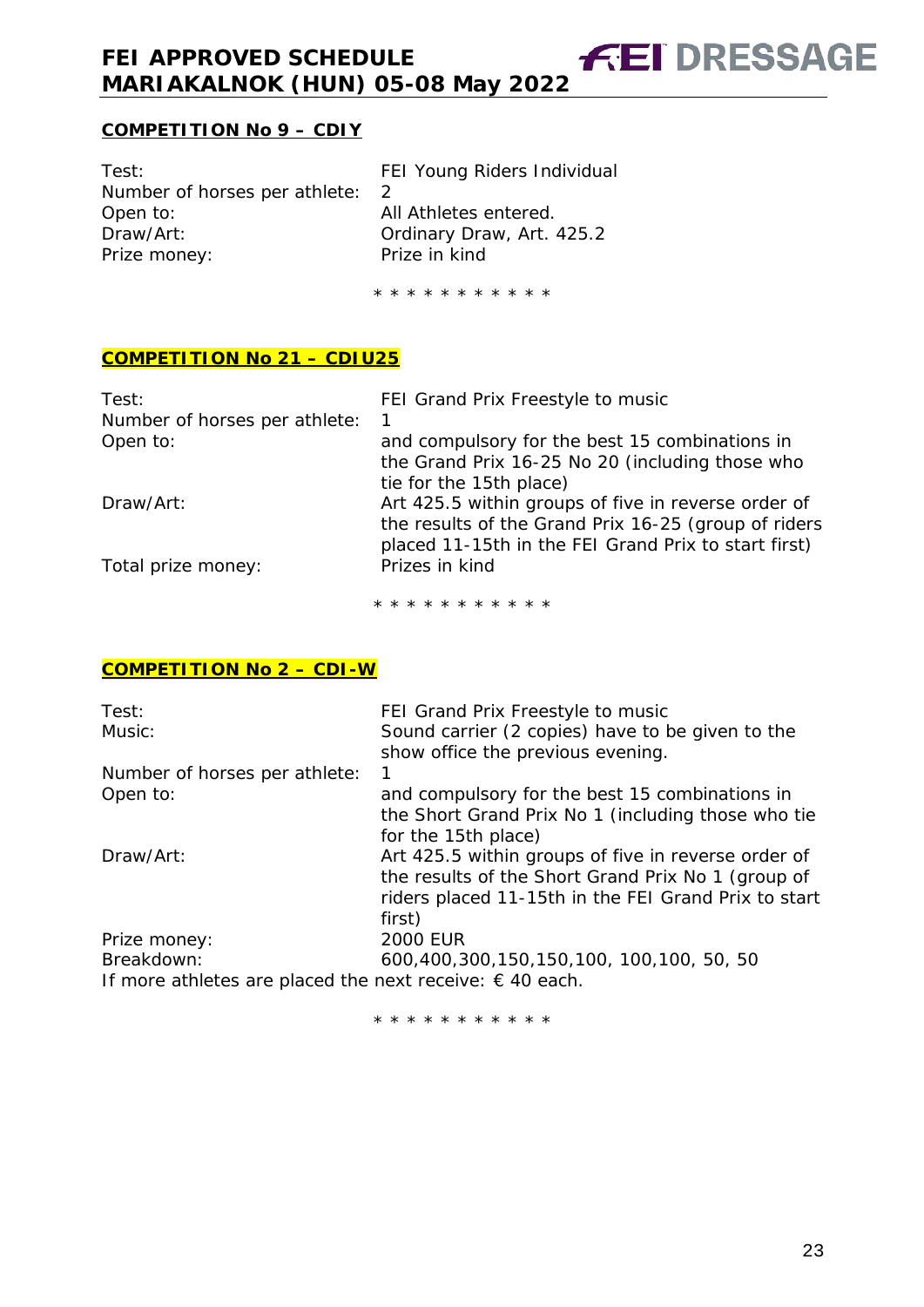**FEI DRESSAGE** 

# **FOURTH DAY: SUNDAY DATE: 08.05.2022**

#### **COMPETITION No 16 CDIP**

| Test:                         | Pony Riders Freestyle to Music                                                                                                                     |
|-------------------------------|----------------------------------------------------------------------------------------------------------------------------------------------------|
| Music:                        | Sound carrier (2 copies) have to be given to the                                                                                                   |
|                               | show office the previous evening.                                                                                                                  |
| Number of horses per athlete: | 1                                                                                                                                                  |
| Open to:                      | the 18 best combinations from the Pony Individual,<br>competition 15.                                                                              |
| Draw/Art:                     | acc. to Article 425.5 Draw in groups of five (5) in<br>reverse order from competition 15; first drawn a<br>group of three (3), placed 18th - 16th. |
| Total prize money:            | Prizes in kind                                                                                                                                     |

\* \* \* \* \* \* \* \* \* \* \*

#### **COMPETITION No 13 – CDIJ**

| Test:                         | Juniors Freestyle to Music                                                            |
|-------------------------------|---------------------------------------------------------------------------------------|
| Music:                        | Sound carrier (2 copies) have to be given to the<br>show office the previous evening. |
| Number of horses per athlete: | 1                                                                                     |
| Open to:                      | the 18 best combinations from the Junior                                              |
|                               | Individual, competition 12.                                                           |
| Draw/Art:                     | acc. to Article 425.5 Draw in groups of five (5) in                                   |
|                               | reverse order from competition 12; first drawn a                                      |
|                               | group of three (3), placed 18th - 16th.                                               |
| Total prize money:            | Prizes in kind                                                                        |

#### **COMPETITION No 5 – CDI3\***

| Test:<br>Music:                                                   | <b>FEI Grand Prix Freestyle to Music</b><br>Sound carrier (2 copies) have to be given to the |
|-------------------------------------------------------------------|----------------------------------------------------------------------------------------------|
|                                                                   | show office the previous evening.                                                            |
| Number of horses per athlete:                                     |                                                                                              |
| Open to:                                                          | and compulsory for the 15 best athlete/horse                                                 |
|                                                                   | combinations from the GP, competition 3 who                                                  |
|                                                                   | opted for the GP FS. If an athlete withdraws the                                             |
|                                                                   | next best moves up.                                                                          |
| Draw/Art:                                                         | according to Art. 425.5                                                                      |
| Prize money:                                                      | <b>2000 EUR</b>                                                                              |
| Breakdown:                                                        | 500/310/260/160/110/100/80/70/60/50/50/50/50/50/50                                           |
| If more athletes are placed the next receive: $\epsilon$ 30 each. |                                                                                              |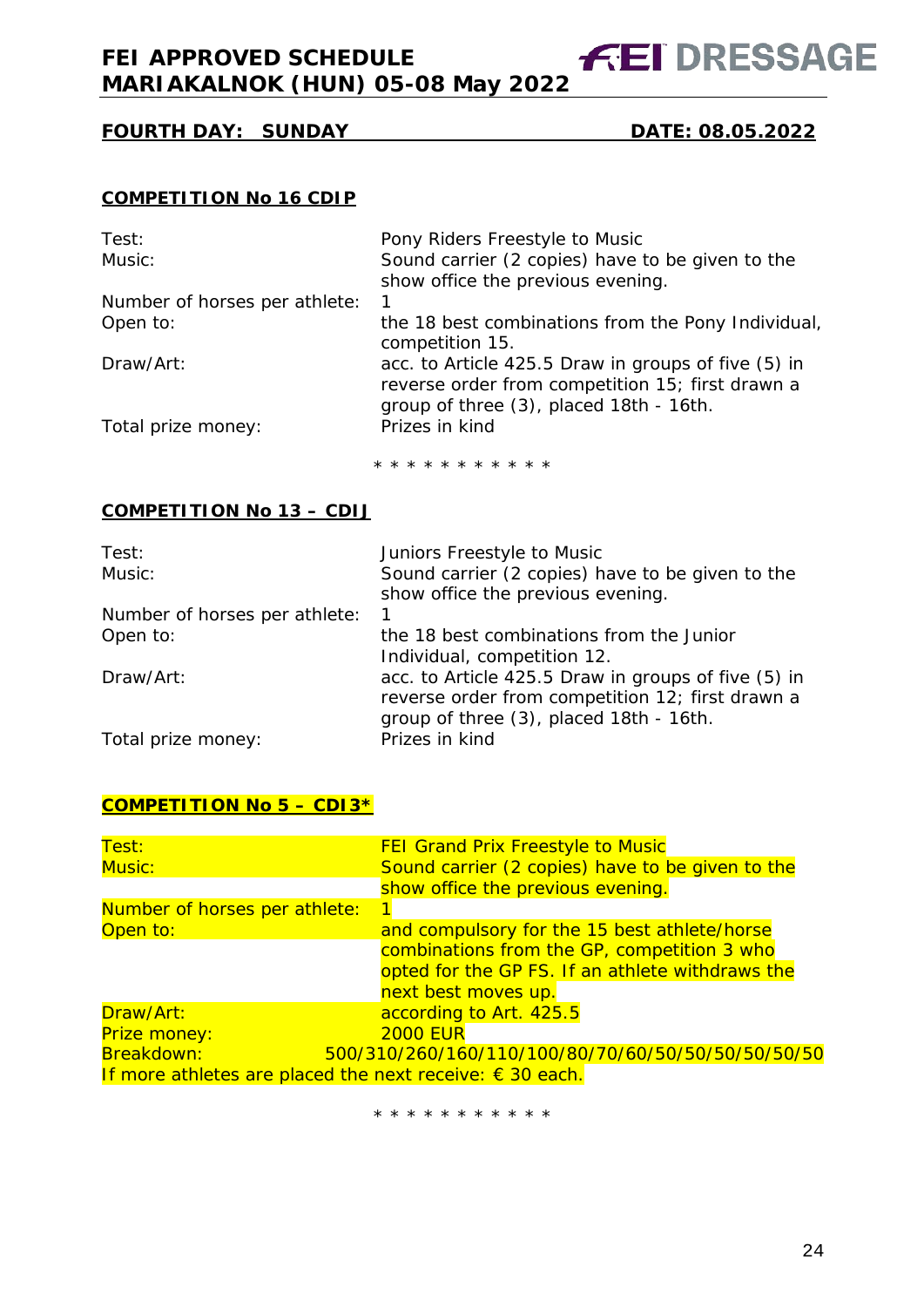# **COMPETITION No 10 – CDIY**

| Test:                         | Young Riders Freestyle to Music                     |
|-------------------------------|-----------------------------------------------------|
| Music:                        | Sound carrier (2 copies) have to be given to the    |
|                               | show office the previous evening.                   |
| Number of horses per athlete: |                                                     |
| Open to:                      | the 18 best combinations from the Young Rider       |
|                               | Individual, competition 9.                          |
| Draw/Art:                     | acc. to Article 425.5 Draw in groups of five (5) in |
|                               | reverse order from competition 9; first drawn a     |
|                               | group of three (3), placed 18th - 16th.             |
| Total prize money:            | Prizes in kind                                      |
|                               | * * * * * * * * * * *                               |
|                               |                                                     |

**FEI DRESSAGE** 

25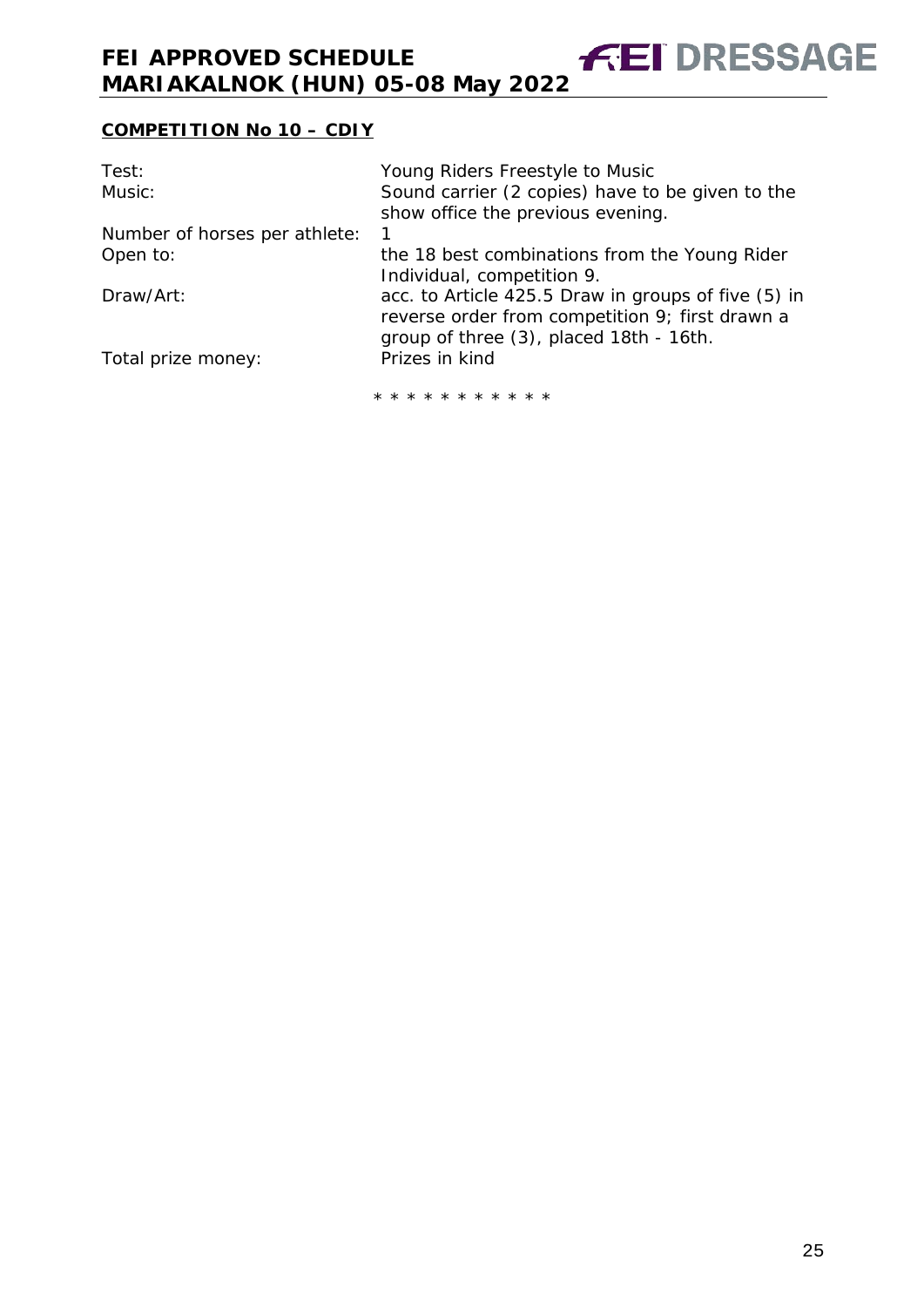# <span id="page-25-0"></span>**X. FACILITIES OFFERED**

# <span id="page-25-1"></span>**1.ATHLETES**

# **Accommodation.**

Hotel: Hotel Panoráma, Address: 9200 Mosonmagyaróvár, Gulyás Lajos u. 21 Telephone: +36 96216167 Termál Hotel, Address: 9200 Mosonmagyaróvár, Kolbai Károly u. 10 Telephone: +36(96) 206 871 Aqua Hotel Termál, Address: 9200 Mosonmagyaróvár, Kígyó u. 1 Telephone: +36(96) 579 168 Aqua Lajta Park, Address: 9200 Mosonmagyaróvár, Vízpart u. 1 Telephone: +36(96) 207 088 At the expense of: The Organiser  $\Box$  or the Athlete  $\boxtimes$ **Meals.** At the expense of: The Organiser  $\square$  or the Athlete  $\boxtimes$ 

## <span id="page-25-2"></span>**2.GROOMS**

## **Accommodation.**

Requests for accommodation must be sent with entries.

At the expense of: The Organiser  $\Box$  or the Athlete  $\boxtimes$ 

## **Meals.**

At the expense of: The Organiser  $\Box$  or the Athlete  $\boxtimes$ 

<span id="page-25-3"></span>**N.B.** Organiser's must provide proper sanitary conditions. The showering facilities should be sufficient for both male and female grooms with hot and cold water. Shower facilities as well as restrooms should at all times be in a state of cleanliness.

**FEI DRESSAGE**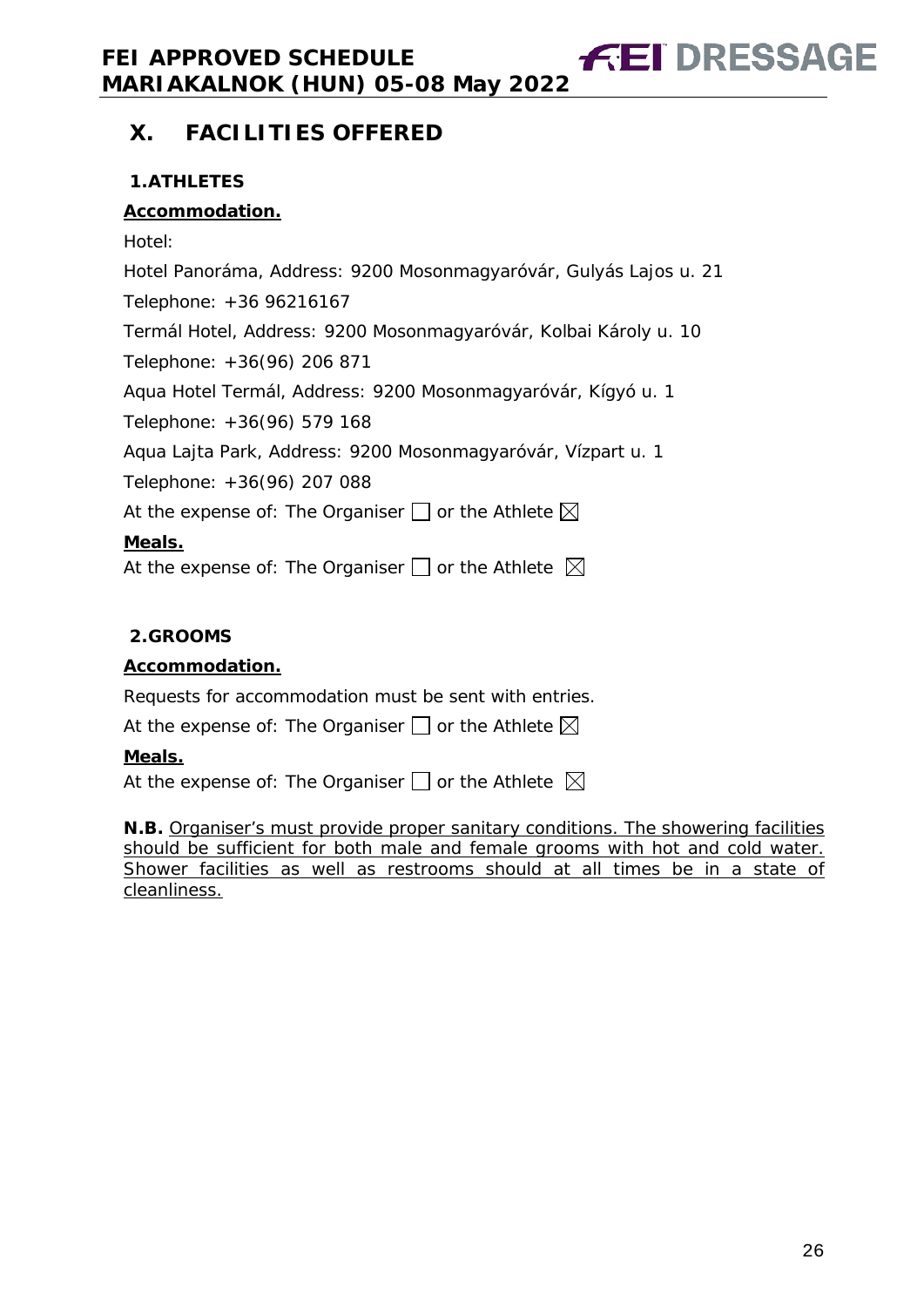**FEI DRESSAGE** 

#### <span id="page-26-0"></span>**1.DRAW**

Location of the draw: Show Office

## <span id="page-26-1"></span>**2.COMPETITION ARENA(S)**

| Total dimensions: | 24x65m (Competition arena - dimensions: 20 x 60 m) |
|-------------------|----------------------------------------------------|
| Type of Footing:  | Sand and Textile                                   |

## <span id="page-26-2"></span>**3.PRACTICE ARENA(S)**

| Total dimensions: | 20x60m (Competition arena - dimensions: 20 x 60 m) |
|-------------------|----------------------------------------------------|
| Type of Footing:  | Sand and Textile                                   |

## <span id="page-26-3"></span>**4.STABLES**

Size of boxes: 3 m x 3 m (at least 3m x 3m)

An adequate number of stables must be at least 4m x 3m to accommodate the larger Horses.

Horses will be stabled (incl. 1st bedding - straw) on the show grounds from 03.05.2022 to 08.05.2022. The necessary number of boxes has to be ordered when handing in the entries – the order is binding. If no boxes have been ordered, the OC will reserve one box per horse entered. Only the assigned stables may be used.

## <span id="page-26-4"></span>**5.PAPERLESS JUDGING**

It is compulsory to have a certified software/solution in order to offer Paperless Judging at FEI Dressage Events.

Will you use a FEI Certified Paperless Judging Software/Solution to manage judging at your Event? (The list of Certified Service Providers is available here: [https://inside.fei.org/fei/your-role/it-services/it-providers/list\)](https://inside.fei.org/fei/your-role/it-services/it-providers/list)

No  $\boxtimes$  and as OC, we confirm that no Paperless Judging Software/Solution will be used.

## <span id="page-26-5"></span>**6.SCORING PROVIDER/TIMING PROVIDER**

Will you use a FEI Certified Service Provider to manage the scoring and timing at your Event? (The list of Certified Service Providers is available here: [https://inside.fei.org/fei/your-role/it-services/it-providers/list\)](https://inside.fei.org/fei/your-role/it-services/it-providers/list)

No  $\boxtimes$ 

Name of Company:NT-equiVents / Nico Troiano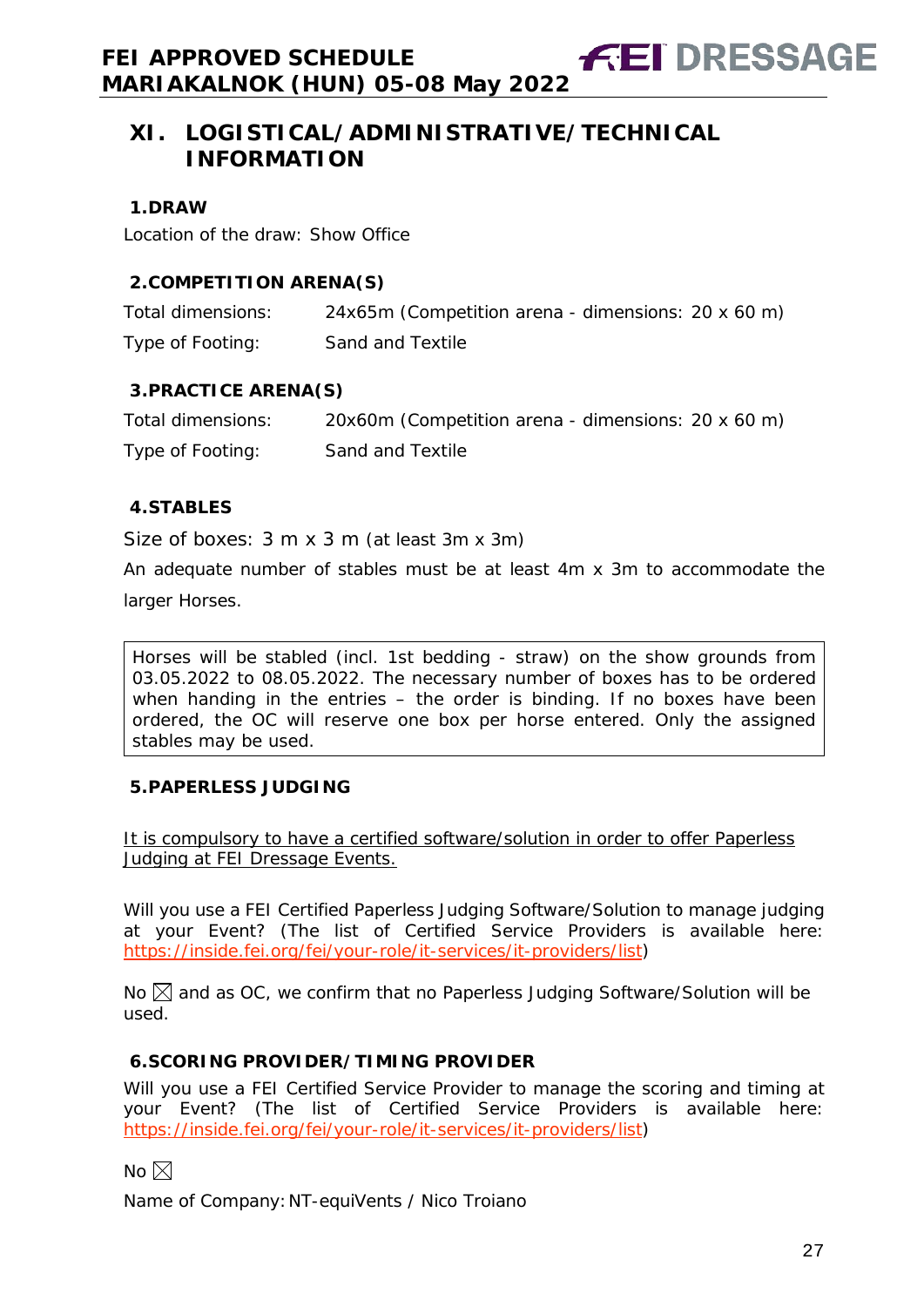Contact person at Event:

Name: Nico Troiano

FEI ID number: 10119558

Contact email: info@nt-equiVents.com

The FEI may require to be provided with real time results data feed of your Events according to FEI requirements; in this case you and your provider will be informed accordingly.

# <span id="page-27-0"></span>**7.AVERAGE SCORE/OPEN SCORING**

Average Score and Open Scoring: Yes  $\Box$  No  $\boxtimes$ 

# <span id="page-27-1"></span>**8.OTHER TECHNOLOGY/SERVICE PROVIDER(S)**

Will you use other technology/service provider(s) at your Event?

No  $\boxtimes$ 

## <span id="page-27-2"></span>**9.PRIZE GIVING CEREMONY**

The number of athletes required to present themselves for the prize giving ceremony of each competition is 6

All prize giving ceremonies must strictly follow the **Covid-19 guidelines for Prize giving protocols and media activities.**

## <span id="page-27-3"></span>**10. ADVERTISING ON ATHLETES AND HORSES**

The athletes are authorised to carry the logo of their personal sponsor. The Chief Steward will check that the advertising and publicity on athletes and horses complies with the FEI General Regulations, Art. 135.

## <span id="page-27-4"></span>**11. TICKETING**

Are you selling ticket for spectator to attend your event: Yes  $\Box$  No  $\boxtimes$ 

# <span id="page-27-5"></span>**12. BETTING**

Betting will be authorised by the Organiser: Yes  $\Box$  No  $\boxtimes$ 

# <span id="page-27-6"></span>**13. TRANSPORT REIMBURSMENT HORSES/PONIES**

Transport expenses to be paid by the Athlete.

## <span id="page-27-7"></span>**14. WELCOME**

The time and date of arrival of athletes, horses and their means of transport must be given to the Organiser in order to facilitate them on arrival.

## <span id="page-27-8"></span>**15. LOCAL TRANSPORTATION - ARRANGEMENTS FROM HOTEL TO SHOWGROUNDS**

Walking distance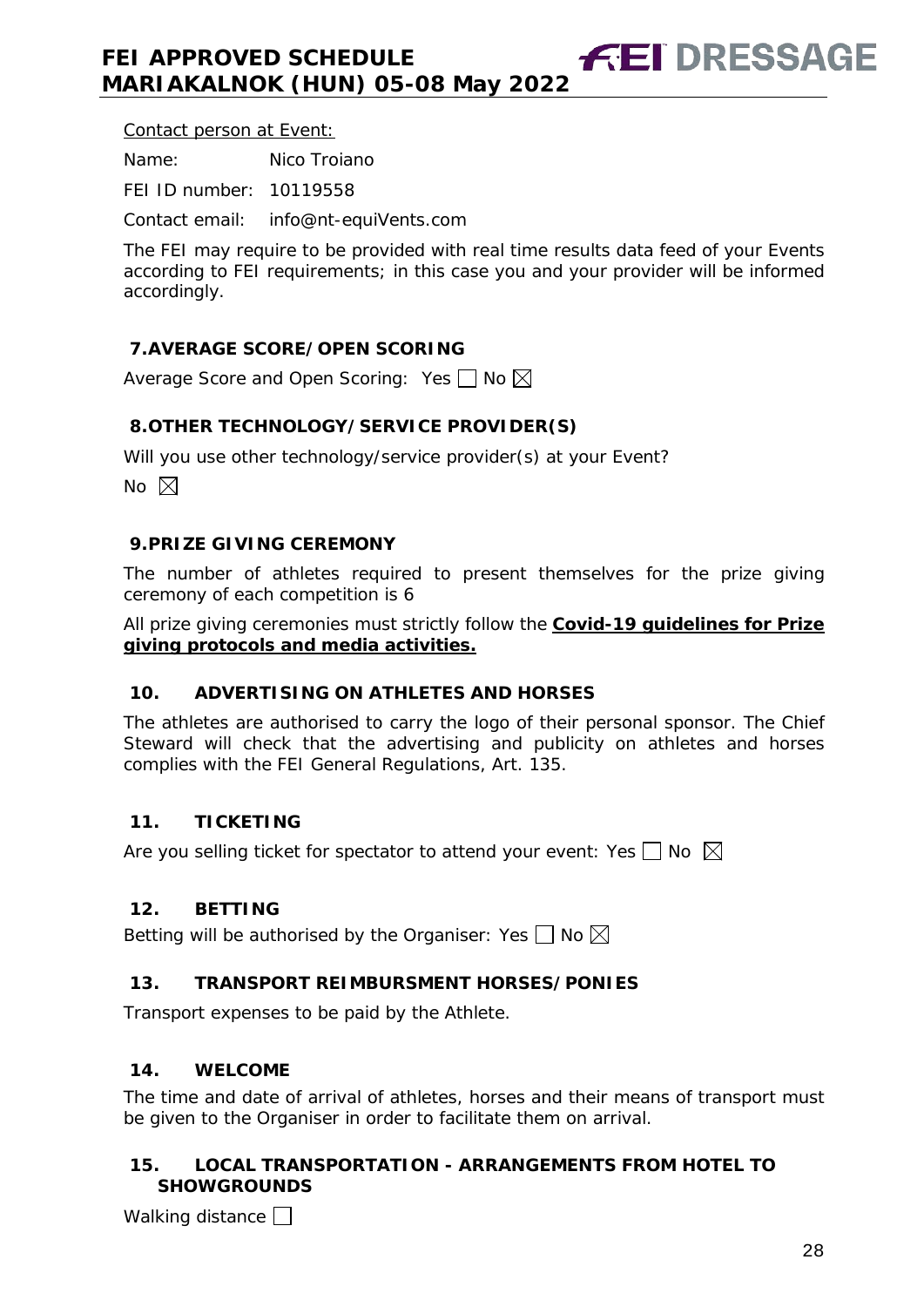Organiser Shuttle Service  $\Box$ 

Public Transport  $\Box$  to be paid by the Organiser  $\Box$  or the Athlete  $\boxtimes$ 

If paid by the Athlete, approximate cost per round trip

Taxi  $\Box$  to be paid by the Organiser  $\Box$  or the Athlete  $\boxtimes$ 

If paid by the Athlete, approximate cost per round trip

# <span id="page-28-0"></span>**16. ENTRY RIGHT TO SHOWGROUNDS/ACCREDITED PERSONS**

Entry right to the stable areas according to the FEI Veterinary Regulations, Art. 1008-1009.

**FEI DRESSAGE** 

NUMBER ACCREDITED PERSONS:

Athlete: 1 Partner: 1 Groom: 1 Horse Owner: 2 two (2) accreditations per horse acc. to FEI Passport

# <span id="page-28-1"></span>**17. SUSTAINABILITY**

Please consider the environment when organising an FEI Event. Please find useful information on FEI Sustainability here:

[http://inside.fei.org/fei/your-role/organisers/handbook.](http://inside.fei.org/fei/your-role/organisers/handbook)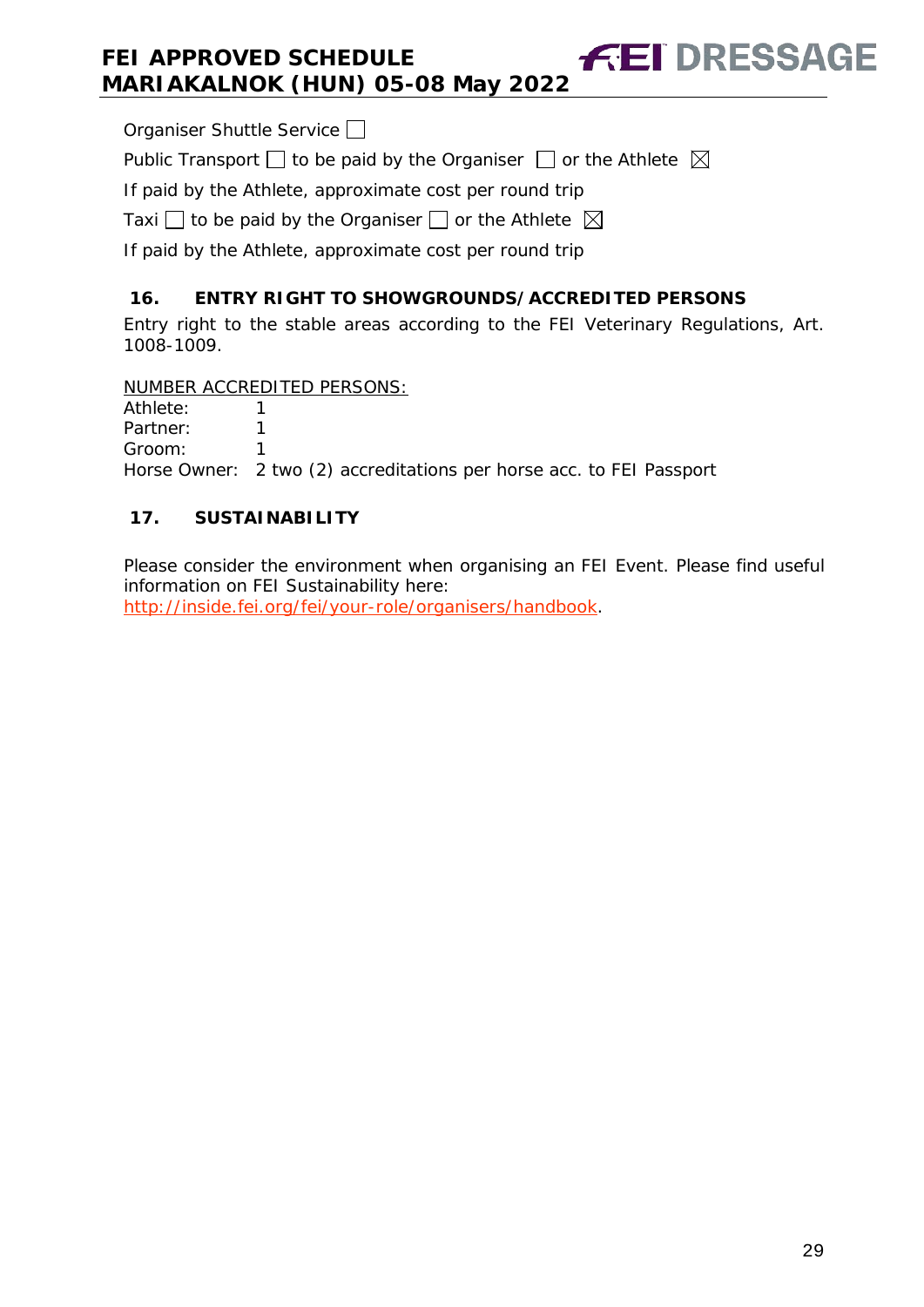# <span id="page-29-0"></span>**XII. VETERINARY MATTERS**

## <span id="page-29-1"></span>**1.CUSTOMS FORMALITIES**

For questions pertaining to the veterinary and animal diseases legislation for horses from abroad and regarding the horses' transportation, the OC is ready to assist.

Customs and veterinary fees will not be taken over.

#### <span id="page-29-2"></span>**2.HEALTH REQUIREMENTS**

#### **GENERAL**

In accordance with the FEI Code of Conduct for the Welfare of the Horse it is imperative that all Horses at FEI Events are physically fit and free from infectious disease before being allowed to compete.

## **ENTRY OF HORSES**

Required health tests and vaccinations: x Quarantine period: https://www.facebook.com/a Specimen Import Licence applied: negativ Coggings test

Every Athlete is obliged to deliver all necessary health certificates for the transport to the event or identification of the horses before they come into the stables:

a) in case of arrival from a EU-member-country, a certificate for registered horses acc. to sample of Annex B to Reglements 90/426 (see annex Vet. I) of the actual valid form will be necessary.

b) in case of arrival from a country not belonging to the EU, a health certificate for registered horses acc. to sample of annex II (see Annex Vet. II) of the decision of the commission 92/260 of the actual valid form will be necessary. A certificate must be done in at least one official language of the country of

destination and in one official language of the member country. The Athlete must carry with him the original certificate, not a copy.

The organiser sees to it that on the competition site, an official state veterinarian is present to issue the health certificates which are necessary for the transport of the horses to their destination abroad.

In case the OC has entrusted a forwarding agency, the latter is ready to assist regarding the required documents.

- Horses must be subjected to a negative Coggings test (not more than 12 month old.)

<span id="page-29-3"></span>The athelete must produce the original certificate, not a copy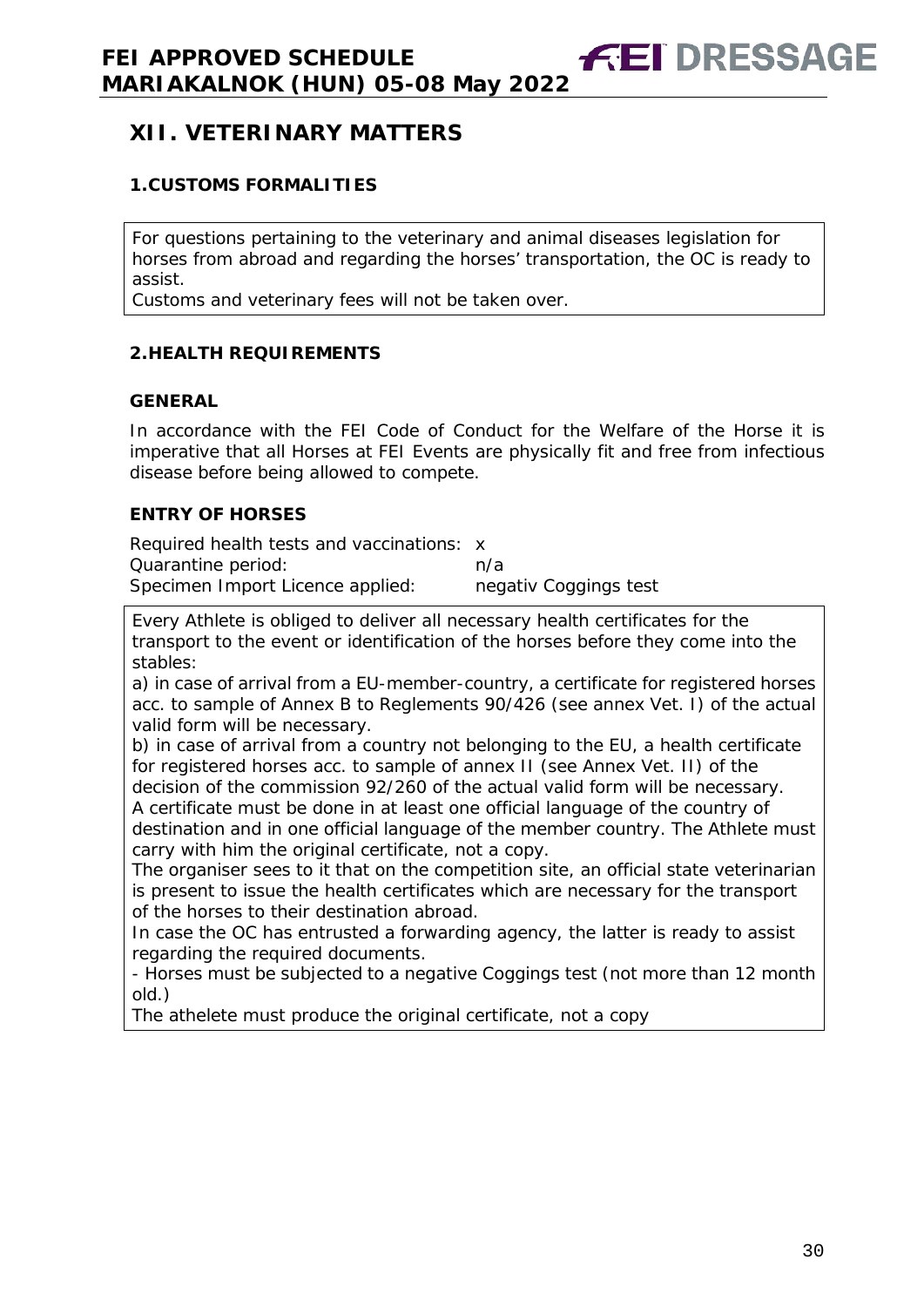#### **3.NATIONAL REQUIREMENTS**

Directive 2009/156/EC ANNEXII: Health Attestation Negativ Coggings test within one year

#### <span id="page-30-0"></span>**4.PONIES**

FEI Veterinary Regulations, Chapter IX and Annex IX: For all Pony Events, Ponies must be available for Pony Measurement if requested by the FEI.

#### <span id="page-30-1"></span>**5.INJURY SURVEILLANCE**

FEI Veterinary Regulations, Chapter VIII: Horses participating in FEI Events are subject to injury surveillance protocols; and in the event of fatality, a postmortem examination.

#### <span id="page-30-2"></span>**6.TRANSPORT OF HORSES**

Horses must be fit to travel and be transported in suitable vehicles. Any government requirements for disease testing and control must be requested well in advance, to ensure that the horse is in compliance by the time of arrival at the border of the country where the Event is taking place. Athletes, or their representatives, have the responsibility to comply with national legislation in both their country of origin and the host nation of the Event. Where necessary athletes must contact local government authorities or veterinary advisors for information regarding animal health requirements and transport legislation. Within the European Union (EU), this includes EU Council Regulation (EC) No 1/2005 concerning the protection of animals during transport within the Member States of the EU.

#### <span id="page-30-3"></span>**7.VENUE ARRIVAL INFORMATION & FITNESS TO COMPETE**

## **7.1 PASSPORTS. FEI General Regulations, Art. 137**

#### **For all issues relating to FEI Horse Passports/FEI Recognition Cards please contact your National Federation.**

All Horses competing at FEI Events must be registered with the FEI.

FEI Passports or FEI Recognition Cards (for those Horses with a national passport approved by the FEI) are compulsory for FEI Events.

NB: Horses entered in CIMs in their country of residence are not required to have an FEI Passport or FEI Recognition Card but must be properly registered with the FEI and identifiable (FEI General Regulations, Art. 137.2).

Athletes who do not present a Horse's Passport and/or Recognition Card, or one that is not correctly validated or fail to meet other passport requirements will be **subject to Sanctions in accordance with Annex VI of the FEI Veterinary Regulations** and may not be allowed to compete.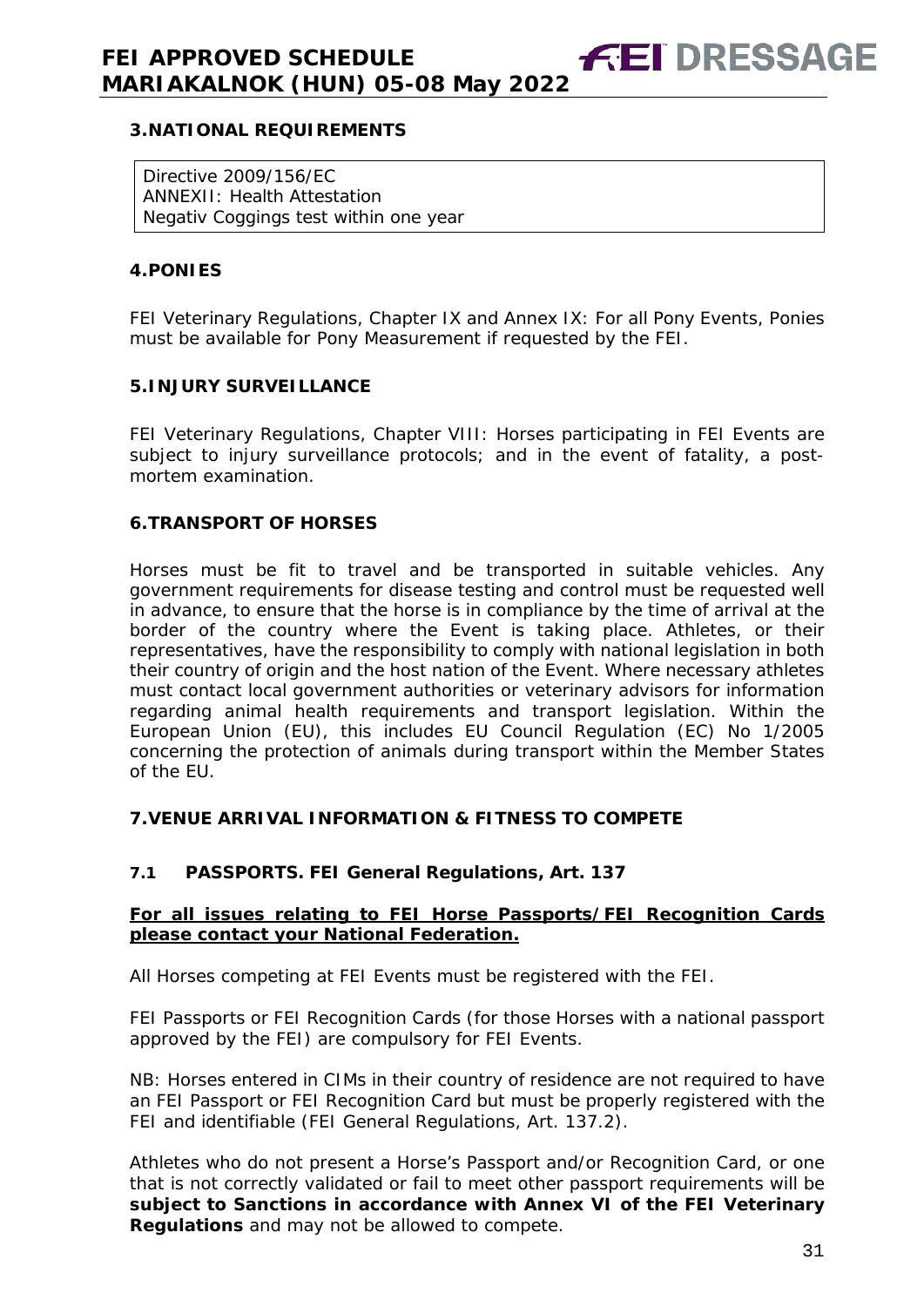**NB** for Horses permanently resident in a Member State of the European Union: all Horses must have a national EU passport in compliance with EU Regulations to which a FEI Recognition card is applied. The exception to this being Horses in possession of an FEI passport which has been continually revalidated without interruption.

**FEI DRESSAGE** 

#### **7.2 VACCINATIONS - EQUINE INFLUENZA. FEI Veterinary Regulations, Art. 1003**

Horses competing at FEI Events must comply with the requirements for Equine Influenza vaccination in accordance with the Veterinary Regulations and as summarised below.

| <b>VACCINATION</b>    | <b>PROTOCOL</b>                                                                                                                                                         | <b>ELIGIBILITY TO ENTER</b><br><b>VENUE</b>                                                                                                                              |
|-----------------------|-------------------------------------------------------------------------------------------------------------------------------------------------------------------------|--------------------------------------------------------------------------------------------------------------------------------------------------------------------------|
| <b>Primary Course</b> | 1 <sup>st</sup> Vaccination: day 0                                                                                                                                      | May compete 7 days after the                                                                                                                                             |
|                       | 2 <sup>nd</sup> Vaccination: day 21-92                                                                                                                                  | 2 <sup>nd</sup> Vaccination                                                                                                                                              |
| <b>First Booster</b>  | Within 7 months of the 2 <sup>nd</sup><br>vaccination<br>the<br>Primary<br>of<br>Course                                                                                 | May compete for 6 months $+21$<br>days after the 2 <sup>nd</sup> vaccination of<br>the Primary Course<br>Must not compete in the 7 days<br>after receiving a vaccination |
| <b>Boosters</b>       | <b>MINIMUM:</b> within one year of<br>previous booster vaccination<br><b>IF COMPETING:</b> must be in<br>the 6 months $+21$ days of the<br>booster previous vaccination | been<br>Must<br>have<br>vaccinated<br>within 6 months $+21$ days<br>before arriving at the Event<br>Must not compete in the 7 days<br>after receiving a vaccination      |

All FEI registered Horses intending to compete at FEI Events (including CIMs) must be vaccinated against Equine Influenza in accordance with these Veterinary Regulations. The exception being if the applicable domestic legislation prevents the use of Equine Influenza vaccines within the relevant territory.

## **7.3 EXAMINATION ON ARRIVAL. FEI Veterinary Regulations, Art. 1031**

On arrival at an Event venue, all Horses must undergo an examination by a veterinarian to confirm their identification from their passport and micro-chip ID (where present), their vaccination status and general health. To protect all horses attending events, any Horse with a questionable health status concerning vaccination, disease or other concerns, must be stabled within the isolation facilities provided by the Organising Committee pending a decision on entering the venue. PRs must fulfil the Horse Health Requirements via the FEI HorseApp in advance of the event which will be checked at the Examination on Arrival.

## **7.4 HORSE INSPECTIONS. FEI Veterinary Regulations, Art. 1034-1042**

All Horses will be assessed for their fitness to compete during the Horse Inspection. Any Horse demonstrating questionable fitness may be referred to the Holding Box for further veterinary examination. Horses not deemed fit to compete by the Inspection Panel will not be permitted to compete.

#### **7.5 LIMB SENSITIVITY EXAMINATION. FEI Veterinary Regulations, Art. 1048-1053 and Annex VIII**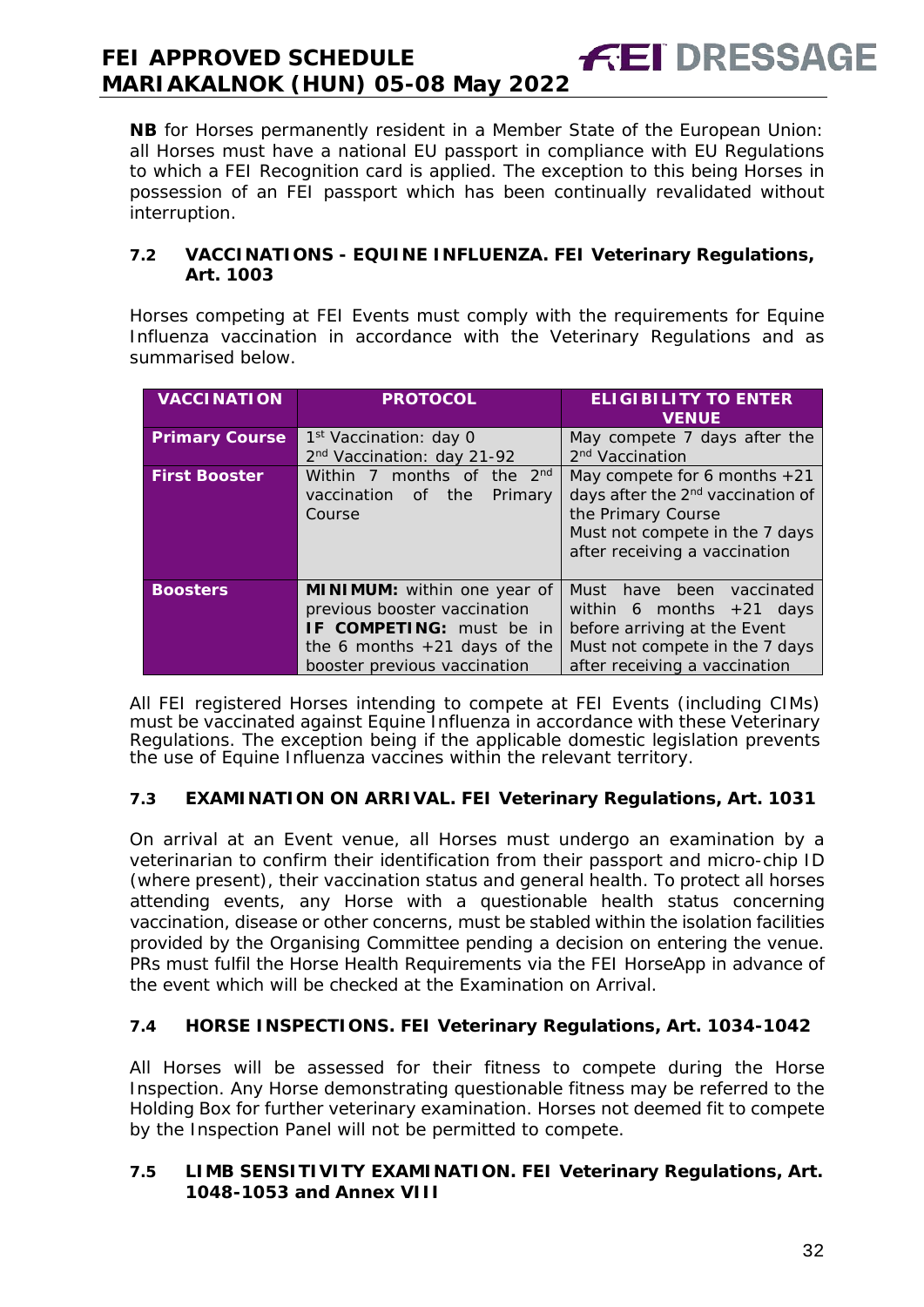All Horses are subject to examination under the protocol for abnormal limb sensitivity throughout the period of an Event. For Jumping that includes, but is not limited to, between rounds and before the Jump Off. For Endurance that includes, but is not limited to, pre-ride, during the ride and after the ride. Horses may be examined once or on multiple occasions during the Period of an Event. Horses may be selected for examination under the protocol randomly or they may be targeted. All Horses selected to be tested must submit promptly to the examination or are subject to immediate disqualification. There is no obligation to examine any specific number of Horses at an Event.

**FEI DRESSAGE** 

#### <span id="page-32-0"></span>**8. EQUINE ANTI-DOPING AND CONTROLLED MEDICATION PROGRAMME (EADCMP). FEI Regulations, Chapter VII**

## **8.1 SAMPLING. FEI Veterinary Regulations, Chapter VII**

All horses competing at FEI Events may be subject to sampling for the presence of Prohibited Substances in accordance with the Anti-Doping and Controlled Medication Regulations (EADCMRs). Horses may be selected for sampling in accordance with obligatory testing, targeted or random sampling procedures. Refer to FEI Financial Charges for details of fees relating to Equine and Human Anti-Doping program (EADCMP), which OCs/NFs have the right to charge to the athlete (applicable for all FEI events worldwide).

## **8.2 ELECTIVE TESTING. FEI Veterinary Regulations, Art. 1058**

<span id="page-32-1"></span>Elective Testing may be carried out prior to an Event to check for the presence of Prohibited Substances. Please refer to https://inside.fei.org/fei/cleansport/horses for information and details.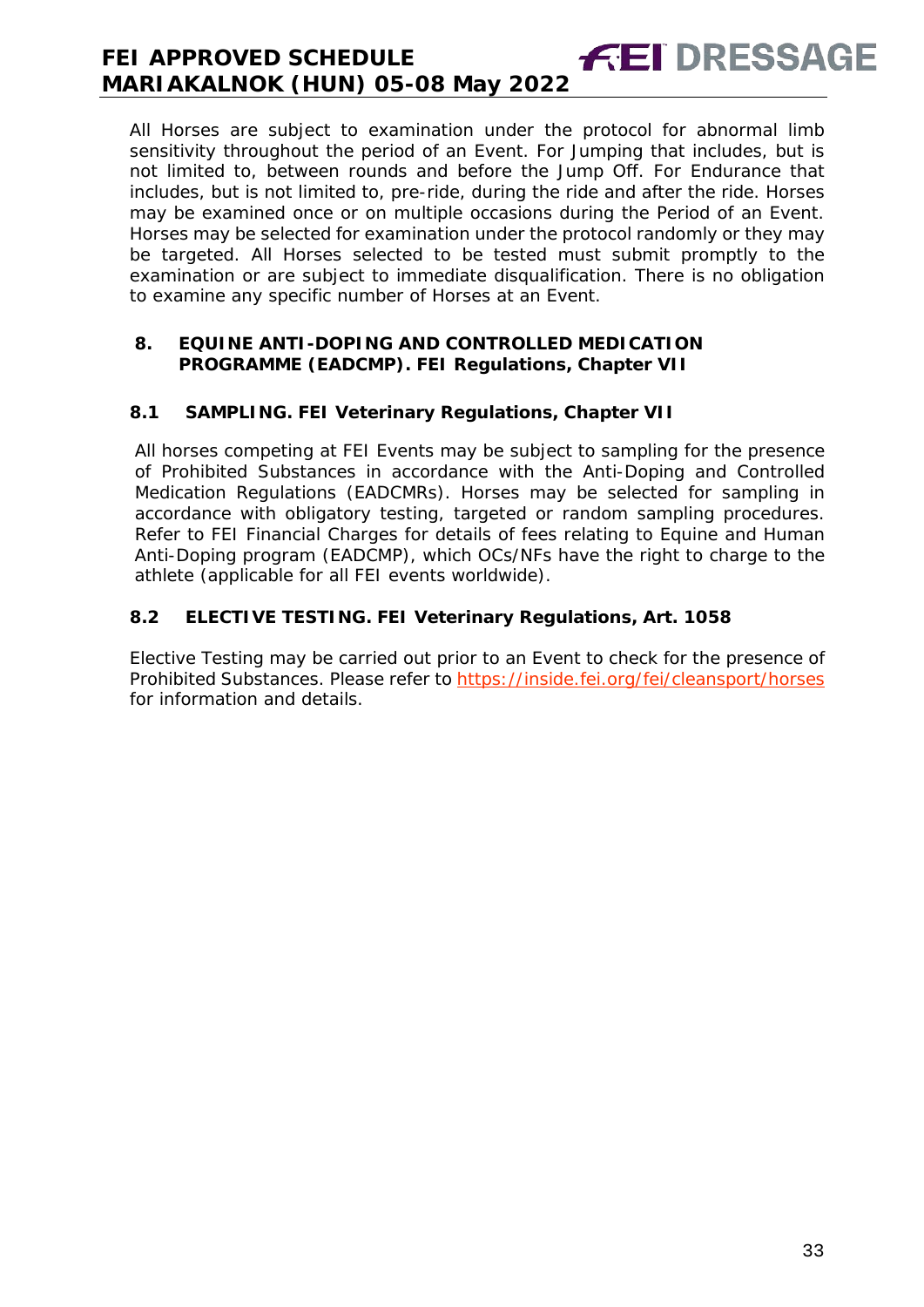# **XIII. HUMAN ANTI-DOPING**

Athletes can be tested at any FEI Event, by the FEI or by other Anti-Doping Organisations with Testing jurisdiction. Organisers will have the responsibility to provide facilities and staff/volunteers to facilitate such Testing if requested by the FEI as outlined in the FEIs' Anti-doping Rules for Human Athletes (ADRHA), Art. 22.3.

**FEI DRESSAGE** 

The ADRHA rules are published on the FEI's website at <http://inside.fei.org/content/anti-doping-rules>

# <span id="page-33-0"></span>**XIV. ADDITIONAL INFORMATION**

## <span id="page-33-1"></span>**1.THE FEI POLICY FOR ENHANCED COMPETITION SAFETY DURING THE COVID-19 PANDEMIC**

The FEI Policy for Enhanced Competition Safety during the Covid-19 Pandemic ("Policy") <https://inside.fei.org/fei/covid-19/return-to-play/policy-tools> is mandatory and applies for any FEI Event taking place **as of 1 July 2020**. The Policy has been developed based on currently accepted best practices by the WHO and US Center for Disease Control (CDC) and will be continually reviewed and updated as more information becomes available. It is not intended to replace the applicable guidance and policies from domestic government and health authorities, but to supplement their recommendations with sport specific considerations.

The OC shall submit the risk assessment and mitigation plan (including name and contact details of the person in charge) to the FEI as an annex to the Event Schedule, **at the latest ten (10) working days before the event's deadline for Definite Entries**.

Events for which the FEI has not received the documented risk assessment and mitigation measures plan in accordance with Art. 2.1.g) of the Policy, **will be removed from the FEI calendar** in accordance with the FEI General Regulations, Art. 112.3.

## **ASSUMPTION OF RISK / WAIVER OF LIABILITY**

In consideration of being allowed to participate in the Event and related activities, all Participants (as defined in the Policy) acknowledge, appreciate, and agree that:

- 1. Participation includes possible exposure to and illness from infectious diseases including but not limited to COVID-19. While particular rules and personal discipline may reduce this risk, the risk of serious illness and death does exist; and,
- 2. The Participants knowingly and freely assume all such risks, both known and unknown, even if arising from the negligence of the OC or others, and assume full responsibility for their participation; and,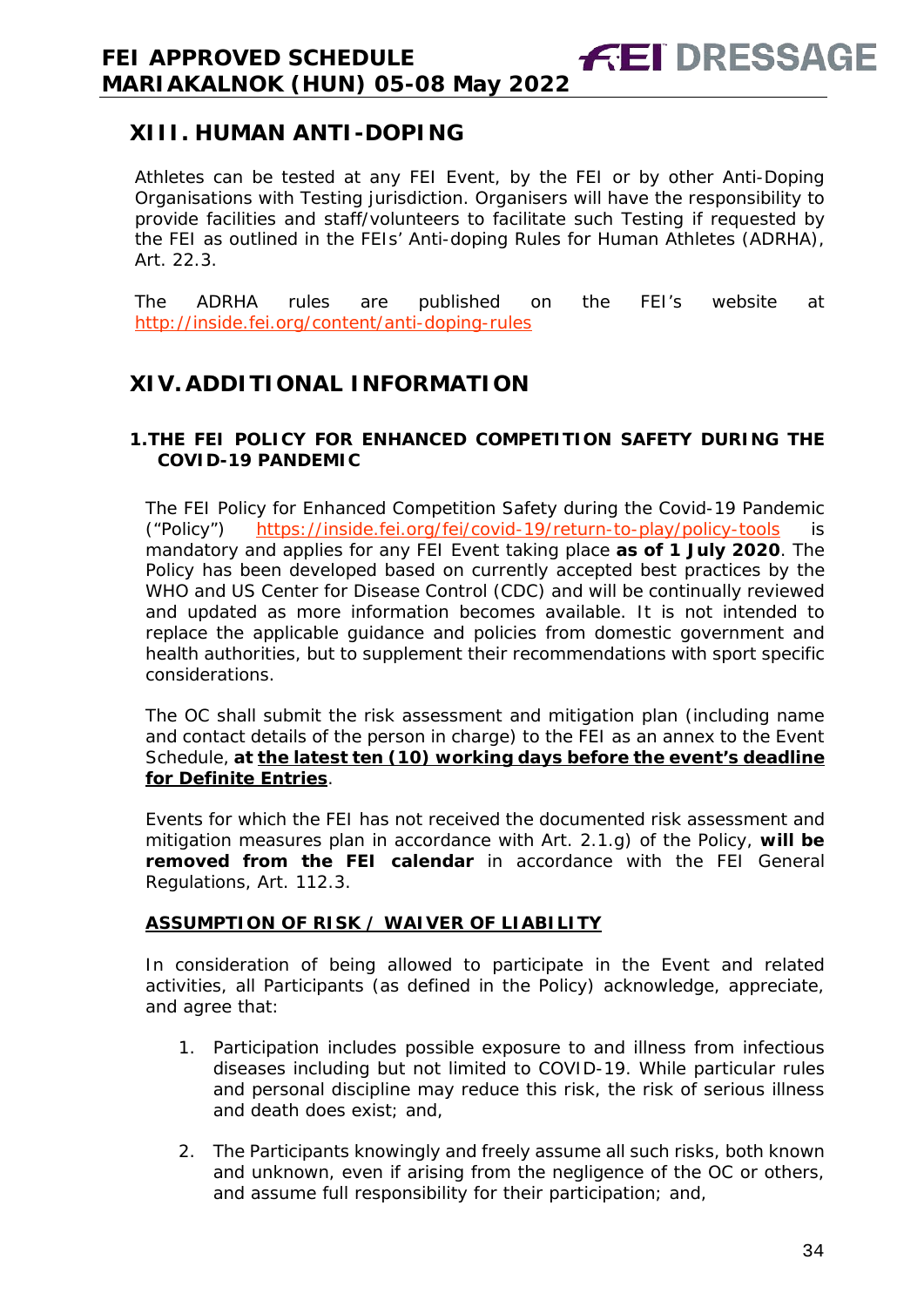#### **FEI DRESSAGE FEI APPROVED SCHEDULE MARIAKALNOK (HUN) 05-08 May 2022**

- 3. The Participants willingly agree to comply with the stated and customary terms and conditions for participation as regards protection against infectious diseases. If, however, a Participant observes any unusual or significant hazard during their presence or participation, the Participant will remove themself from participation and bring such to the attention of the nearest official immediately; and,
- 4. The Participants, for themselves and on behalf of their heirs, assigns, personal representatives and next of kin, HEREBY RELEASE AND HOLD HARMLESS THE OC AND THE FEI, their officers, officials, agents, and/or employees, other participants, sponsoring agencies, sponsors, advertisers, and if applicable, owners and lessors of premises used to conduct the event ("RELEASEES"), WITH RESPECT TO ANY AND ALL ILLNESS, DISABILITY, DEATH, or loss or damage to person or property, WHETHER ARISING FROM THE NEGLIGENCE OF RELEASEES OR OTHERWISE, to the fullest extent permitted by law.

The Participants confirm to have read this release of liability and assumption of risk agreement, fully understand its terms, and understand that they have given up substantial rights.

# <span id="page-34-0"></span>**2.INSURANCES AND NATIONAL REQUIREMENTS**

Equestrian sports involve inherent dangerous risks. To the greatest extent permitted by law, the FEI and the FEI Event Organiser shall NOT be liable for any damages relating to loss of property or injury of any kind to Athletes, Owners, Support Personnel or Horses at or in connection with an FEI Event and the FEI expressly excludes all such liability.

# **2.1 ATHLETES, OWNERS AND SUPPORT PERSONNEL**

# **2.1.1 Personal Accident and Health Insurance**

It is your responsibility as an Athlete/Owner/ Support Personnel to ensure that you have adequate personal accident insurance in place to cover your participation at FEI Events and in particular to insure against any personal injury or medical expenses arising from an accident, injury or illness which may occur at a FEI Event.

You should check with your National Federation to confirm if your National Federation's insurance policy (if any) covers personal accidents and/or illnesses which may occur when you are attending at/participating in FEI Events.

If your National Federation does not have a personal accident/health insurance policy or if the National Federation's insurance policy does not cover personal accident or health claims, then you should obtain your own personal accident and health insurance policy to cover your attendance/participation at FEI Events.

# **2.1.2 Personal Property Insurance**

You should also ensure that you are insured against property loss, theft or damage which may occur at an FEI Event.

Again, the advice is to check with your National Federation to confirm if they have an insurance policy in place which would cover you in case of such property loss, theft or damage. If not, then you should obtain your own personal property insurance to cover such situations.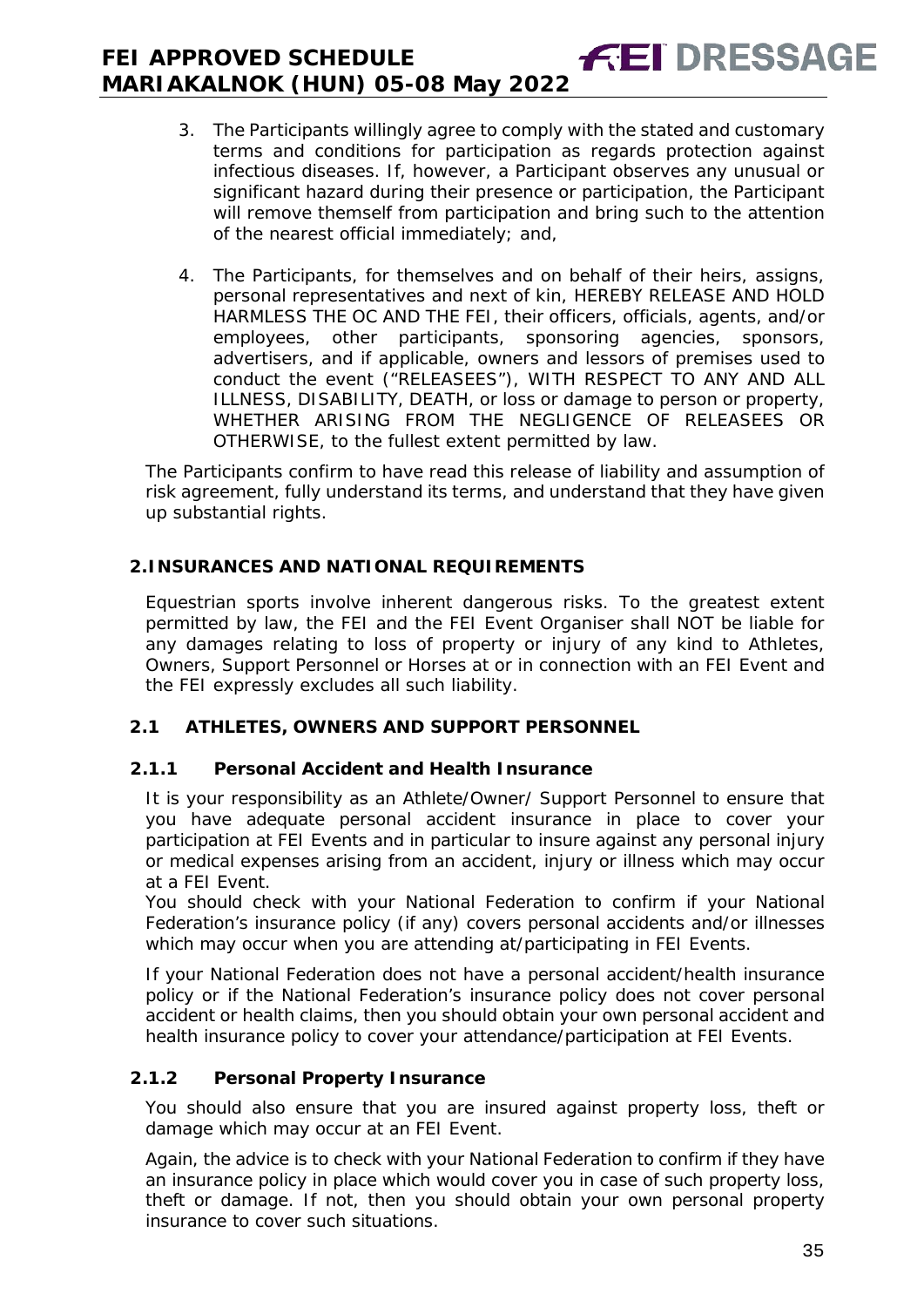## **2.1.3 Press Equipment**

Press equipment and other items left in the Press workroom, Press lockers, the Press Tribune or anywhere on the showgrounds are left entirely at the owner's risk. The Organising Committee does not accept any responsibility for any loss or damage to such equipment or items. Members of the Press are advised not to leave any equipment or personal items unattended.

**FEI DRESSA** 

## **2.2 ATHLETES AND OWNERS**

## **2.2.1 Third Party Liability Insurance**

As an Athlete/Owner you are personally responsible for damages to third parties caused by you, your employees, Support Personnel, your agents or your Horses. You are, therefore, strongly advised to take out third-party liability insurance providing full coverage in relation to FEI Events at home and abroad, and to keep the policy up to date.

The FEI and the Organiser will NOT be responsible for any damage caused to third parties by you, your employees, Support Personnel, your agents or your Horses.

## **2.2.2 Additional Liability Information**

The organizer declines any liability for property or pecuniary damage which may happen to visitors, athletes, grooms and horse owners through slight negligence of the organizer, his delegates or his assistants. The OC is liable in case of intent, gross negligence as well as in case of injury to life, body or health and in further cases he is liable for compelling legal liability acc. to the legal requirements.

## **2.2.3 Horse Insurance**

As an Owner you should ensure that your Horses are adequately insured against any injuries or illnesses they may sustain while participating at a FEI Event.

## <span id="page-35-0"></span>**3.PROTESTS/APPEALS**

To be valid, all Protests and Appeals must be made in writing and accompanied by a deposit of CHF 150.- or equivalent, as mentioned in the FEI General Regulations, Art. 161-162: [https://inside.fei.org/content/general](https://inside.fei.org/content/general-regs-statutes)[regs-statutes](https://inside.fei.org/content/general-regs-statutes)

## <span id="page-35-1"></span>**4.DISPUTES**

<span id="page-35-2"></span>In the event of any discussion concerning the interpretation of the schedule (in translated languages), the English version will be decisive.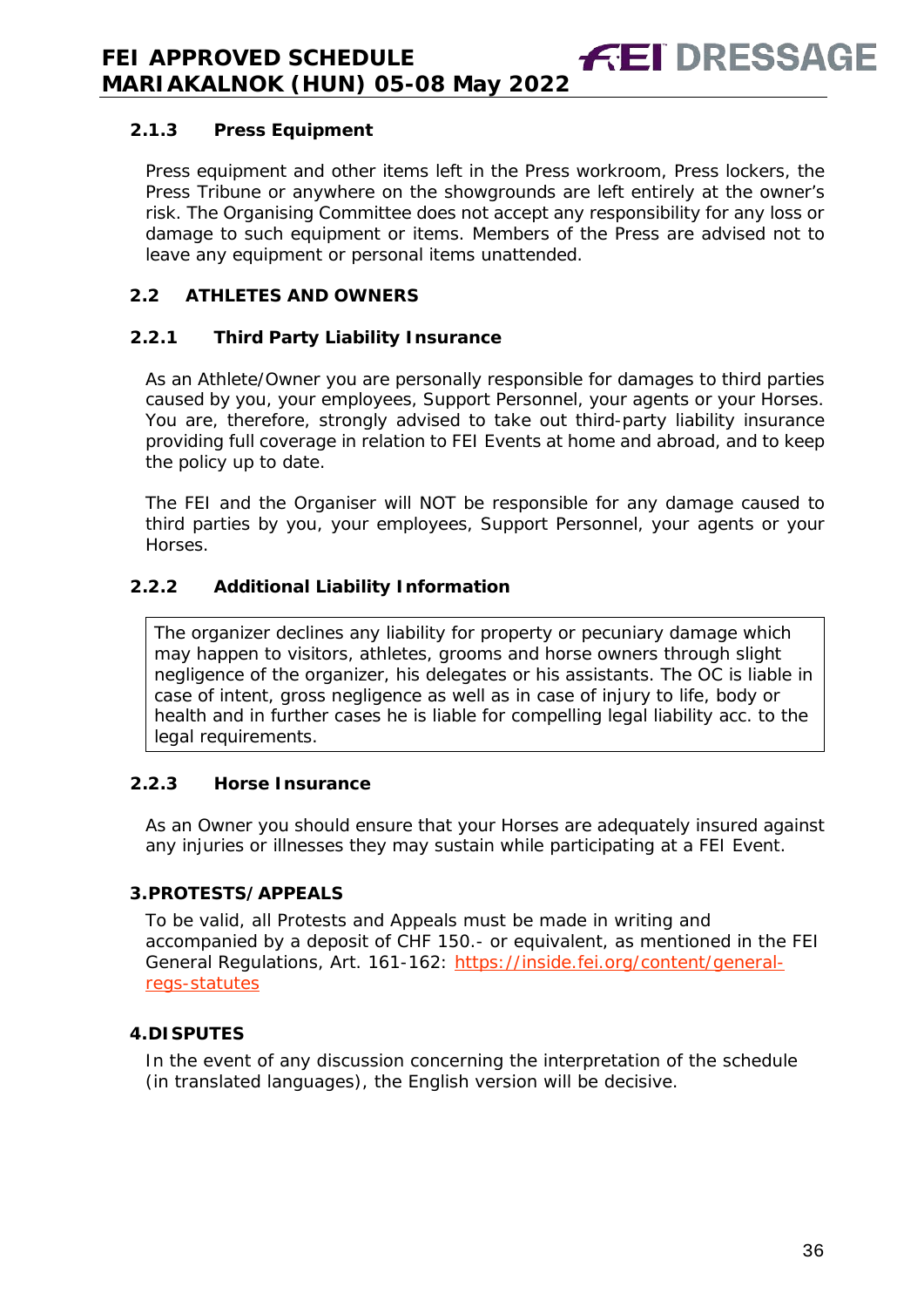## **5.MODIFICATION TO SCHEDULE**

In exceptional circumstances, together with the Approval of the Chefs d'Equipe, host NF delegate, if any, and the Ground Jury, the OC may change the schedule in order to clarify any matters arising from an omission or due to unforeseen circumstances. Any such changes must be notified to all Athletes and Officials as soon as possible and they must be reported to the FEI by the Foreign Judge.

**FEI DRESSAGE** 

## <span id="page-36-0"></span>**6.ADDITIONAL INFORMATION FROM THE ORGANISER**

N/A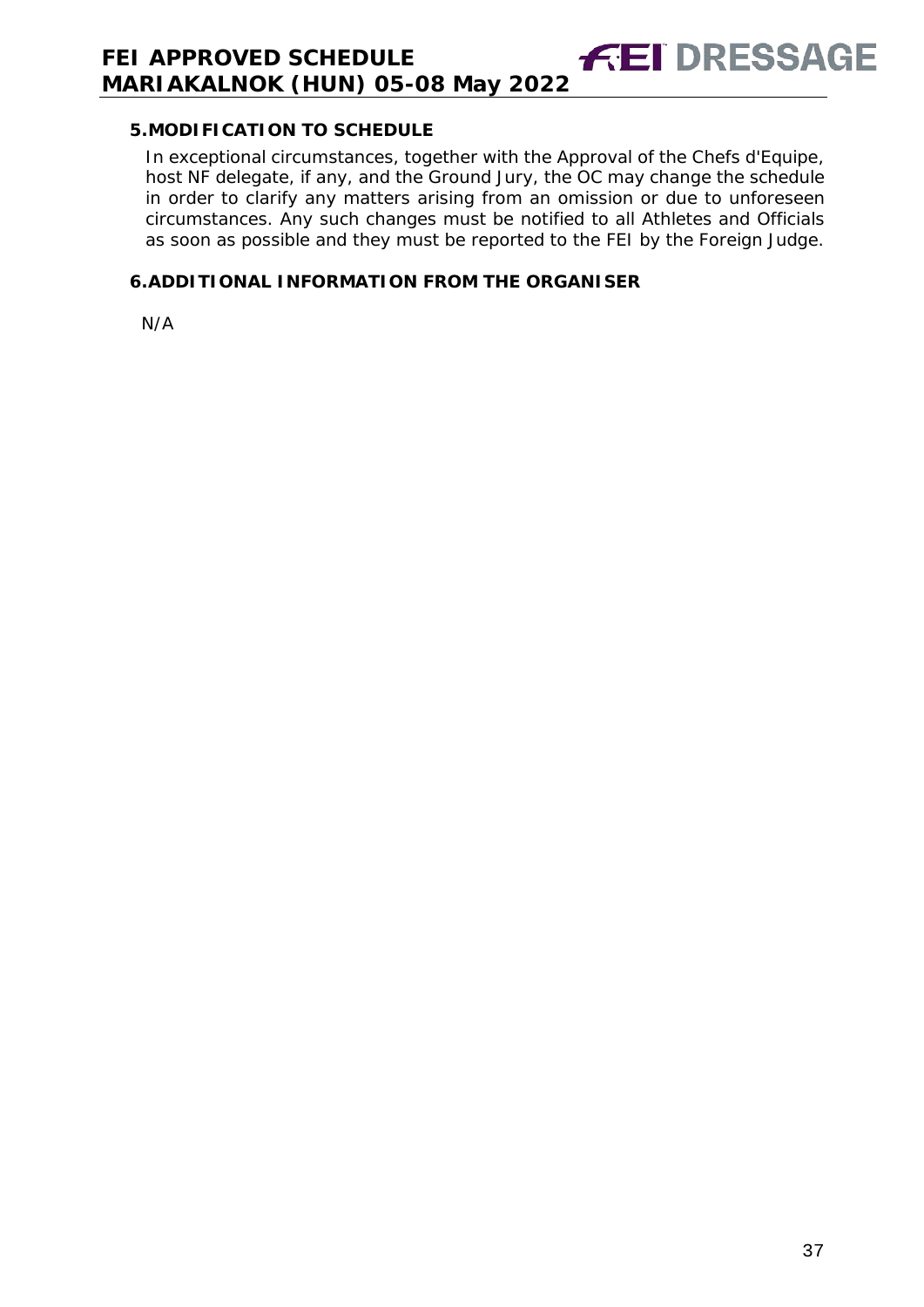## **Age of Athletes and Horses according to the Event's Category:**

| <b>Event's Category</b>        | <b>Age of Athletes</b>                                   | <b>Age of Horses</b>        |
|--------------------------------|----------------------------------------------------------|-----------------------------|
| Grand Prix/Grand Prix Special/ | As of 16 <sup>th</sup> year                              | Min 8 y.o.                  |
| Grand Prix Freestyle/          |                                                          |                             |
| Intermediate II/Intermediate   |                                                          |                             |
| A/Intermediate B               |                                                          |                             |
| Prix St. Georges/Intermediate  | As of 16 <sup>th</sup> year                              |                             |
| I/ Intermediate I Freestyle    |                                                          | Min. 7 y.o.                 |
| CH-Y/CDIY/CDIOY                | As of 16 <sup>th</sup> year to end 21 <sup>st</sup> year | Min. 7 y.o.                 |
| CH-J/CDIJ/CDIOJ                | As of $14th$ year to end $18th$ year                     | Min. 6 y.o.                 |
| CH-P/CDIP/CDIOP                | As of $12th$ year to end $16th$ year                     | Min. 6 y.o.                 |
| CH-Ch/CDICh/CDIOCh             | As of 12 <sup>th</sup> year to end 14 <sup>th</sup> year | Min. 6 y.o.                 |
| CH-U25/CDIU25/CDIOU25          | As of 16 <sup>th</sup> year to end 25 <sup>th</sup> year | Min. 8 y.o.                 |
| <b>CDIAm</b>                   | As of 26 <sup>th</sup> year                              | Min. 7 y.o.                 |
|                                |                                                          | Medium tour Min. 8 y.o.     |
| <b>CDIYH</b>                   | As of 16 <sup>th</sup> year                              | Min. $5 y.o. - Max. 7 y.o.$ |
| CH-M-YH-D                      | As of 16 <sup>th</sup> year                              | 5 y.o. / 6 y.o. / 7 y.o.    |
|                                |                                                          |                             |

#### **DEDUCTIONS FROM PRIZE MONEY AT COMPETITIONS:**

This includes government taxes. If it is necessary for Organisers to deduct such taxes, they must provide participants with an official form indicating the amount of tax deducted.

The tax form must be provided to the athletes upon arrival and returned to the Organiser prior to departing.

In case of winning prize money, 16% Hungairan Tax will be deducted from the prize money.

#### **IMPORTANT**

#### **The total amount of prize money shown for each Competition in the schedule must be distributed. (FEI General Regulations, Art. 127-128)**

The value of the 1<sup>st</sup> prize must not exceed 1/3 of the total prize money announced for the competition. Distribution of prize money: distributed to 25 % of participants. If there are between 5 and 19 athletes in the competition, min 5 prizes must be distributed.

| Number of<br><b>Starters</b> |     | $\mathcal{P}$ | 3   |     | From 5 and<br>above      |
|------------------------------|-----|---------------|-----|-----|--------------------------|
| 1st                          | 33% | 33%           | 33% | 33% | All the prize            |
| 2 <sub>nd</sub>              |     | 25%           | 25% | 25% | money                    |
| 3 <sup>rd</sup>              |     |               | 20% | 20% | scheduled                |
| 4 <sup>th</sup>              |     |               |     | 15% | must be                  |
| Total                        |     |               |     |     | distributed<br>among all |
| distributed                  | 33% | 58%           | 78% | 93% | placed<br>athletes.      |

If there are 4 or less athletes in the competition, the table below applies.

The amount to be given to each athlete must be stated in the schedule.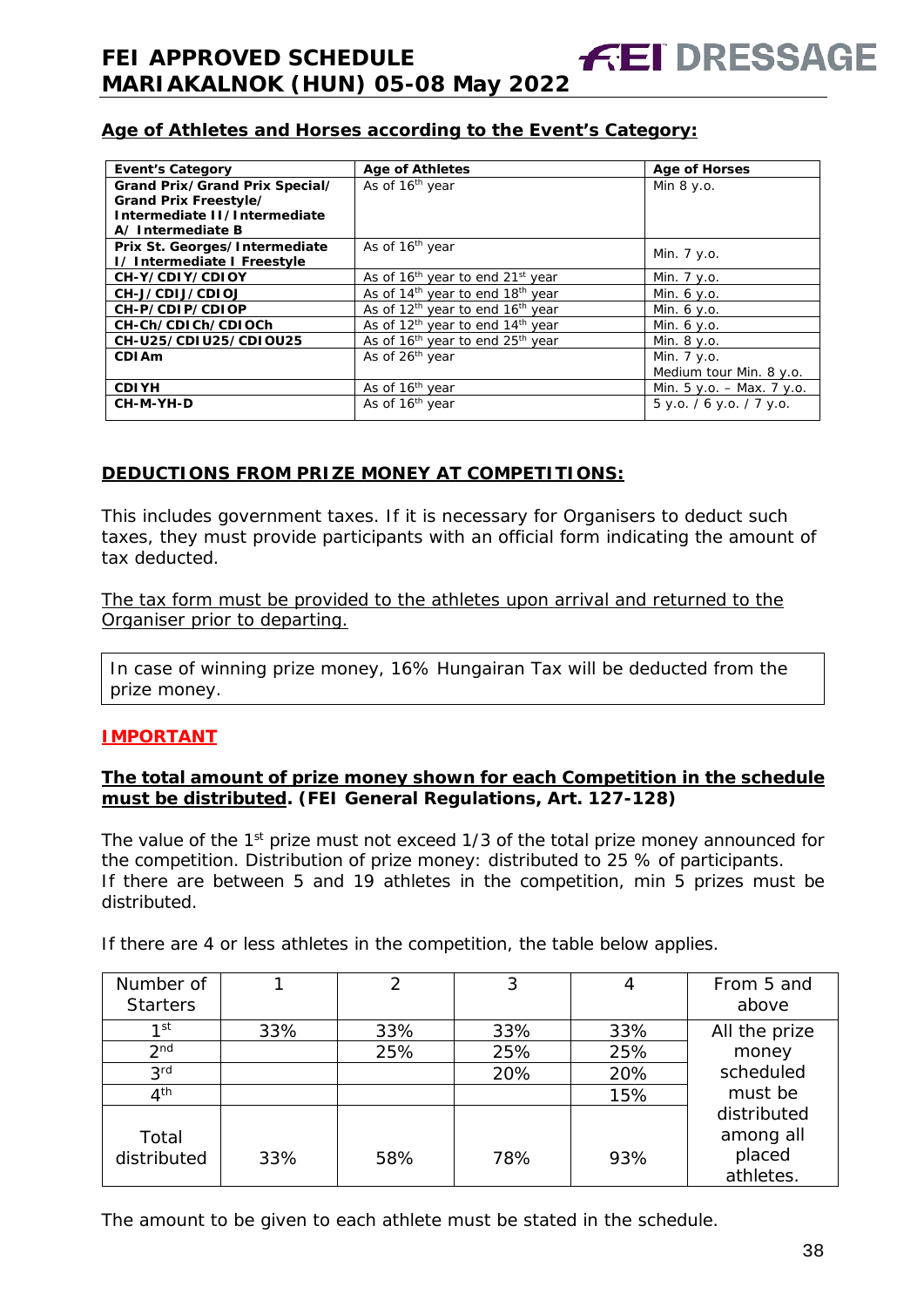# <span id="page-38-0"></span>**XV. ANNEXES**

## <span id="page-38-1"></span>**1. FEI ENTRY SYSTEM**

Please fill the form below in order to provide you and the other members of your committee or your IT Providers access to the FEI Entry System.

| FEI $ID^1$ :                         | 10119558               |                      |
|--------------------------------------|------------------------|----------------------|
| Name*:                               | Troiano                |                      |
| First Name*:                         | <b>Nico</b>            |                      |
| $E$ -Mail*:                          | info@nt-equiVents.com  |                      |
| Access Rights*:                      | $\boxtimes$ Admin $^2$ | Consult <sup>3</sup> |
| FEI $ID^1$ :                         |                        |                      |
| Name*:                               |                        |                      |
| First Name*:                         |                        |                      |
| E-Mail*:                             |                        |                      |
| Access Rights*: □ Admin <sup>2</sup> |                        | Consult <sup>3</sup> |
| FEI $ID^1$ :                         |                        |                      |
| Name*:                               |                        |                      |
| First Name*:                         |                        |                      |
| $E$ -Mail*:                          |                        |                      |
| Access Rights*:                      | Admin <sup>2</sup>     | Consult $3$          |

<sup>1)</sup> If already have an FEI user account.

<sup>2)</sup> Provide you the required access to manage entries and substitutions and download entries/lists.

3) You are just able to consult and download the entries/lists.

\*) Mandatory Fields